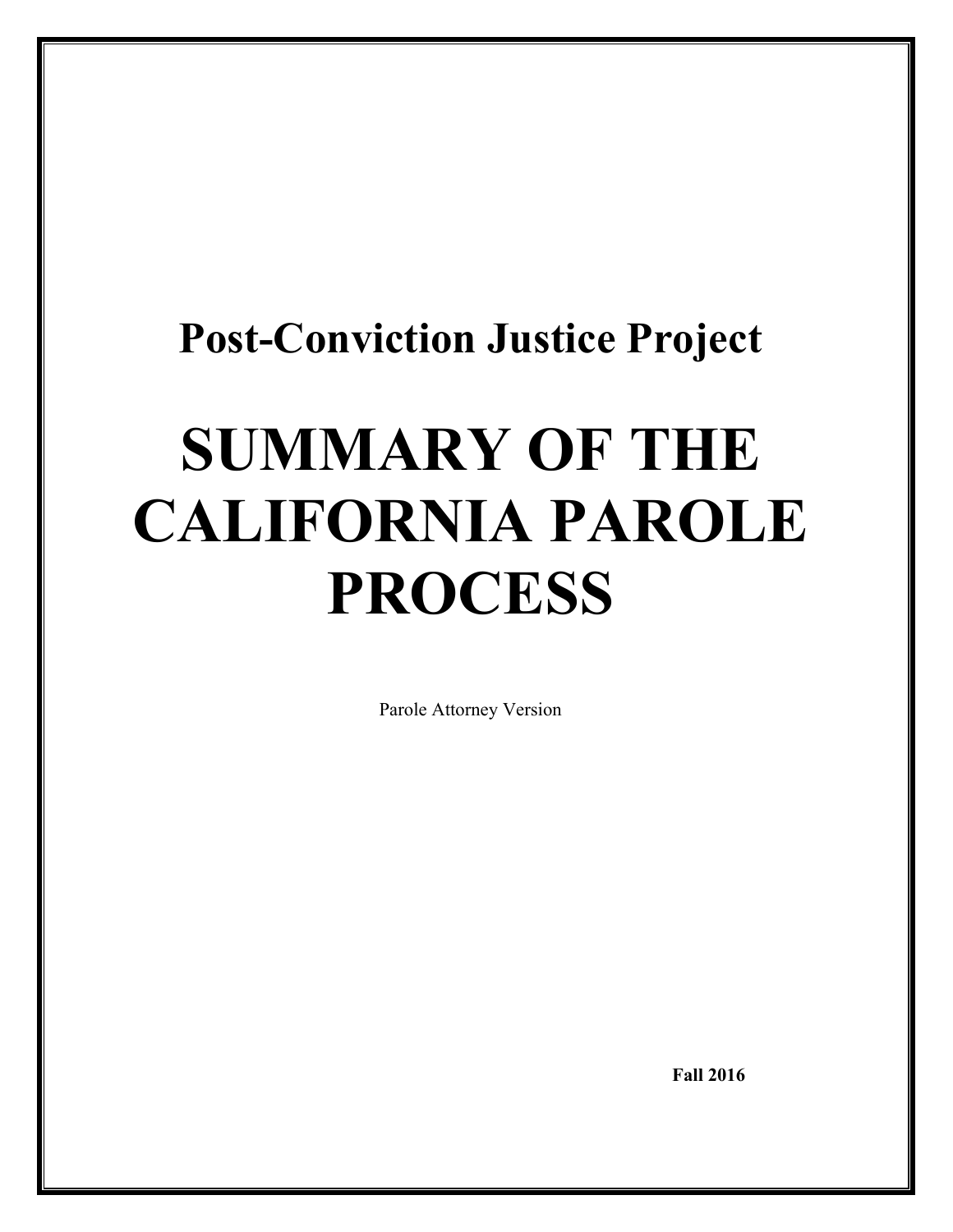#### **GENERAL OVERVIEW**

California prisoners who are convicted of certain crimes such as murder and kidnapping are sentenced to indeterminate life terms with a possibility of parole. These prisoners are entitled to parole consideration hearings after having served a certain portion of their sentence. The initial decision as to whether a prisoner will be released on parole is made by an executive branch agency called the Board of Parole Hearings (BPH or Board). If the BPH decides that a prisoner should be paroled, the Governor has a right, pursuant to both statutes and the California Constitution, to review and modify or reverse the decision.

The Board of Parole Hearings was established in 2005, and combines the previously existing Board of Prison Terms, Youth Authority Board, and Narcotic Addiction Evaluation Authority into one agency. One of the BPH's responsibilities is to conduct hearings to determine whether prisoners with indeterminate sentences are suitable for parole. (See Cal. Penal Code §3040*, et seq*.) Pursuant to internal restructuring in 2005, there are now seventeen BPH commissioner positions and an executive director. The director and the commissioners are appointed by the Governor and must then be confirmed by the senate. Twelve of the commissioner positions conduct parole hearings for life prisoners. A short bio of each commissioner is available on the CDCR website (cdcr.ca.gov/Divisions\_Boards/BOPH/ commissioners.html). Additionally, there are approximately sixty deputy commissioners who are state civil servants. Although deputy commissioners are predominantly responsible for holding hearings to determine whether parolees have violated their parole conditions, one deputy commissioner sits on each parole hearing panel. Prior to 2001, each hearing panel consisted of two commissioners and one deputy commissioner. Because of the large backlog of hearings in recent years, the legislature enacted legislation with a sunset clause that allows panels to be comprised of one commissioner and one deputy commissioner.

By statute, every indeterminately sentenced prisoner has a Minimum Eligible Parole Date (MEPD), which is approximately two-thirds of the numerical sentence (i.e., for prisoners with a 15 to life sentence, the MEPD is about 10 years). (Cal. Penal Code §3046). By statute, the Board may not grant parole to any prisoner with an indeterminate sentence prior to her MEPD. A prisoner's MEPD also controls when that prisoner will have her initial parole hearing. According to Penal Code §3041, an initial hearing shall occur one year prior to a prisoner's MEPD.

At a prisoner's initial parole hearing, a BPH panel "shall" set a parole date unless it determines that the gravity of the offense, or the timing and gravity of current or past convicted offenses, are such that "consideration of the public safety requires a more lengthy period of incarceration." (Cal. Penal Code §3041 (b)). The language of the statute creates a presumption that a prisoner will be released on parole at her initial parole hearing. The California Code of Regulations sets forth the factors that the Board may consider in carrying out the mandate of the statute. (Cal. Code Regs. tit. 15 §2402(c)-(d)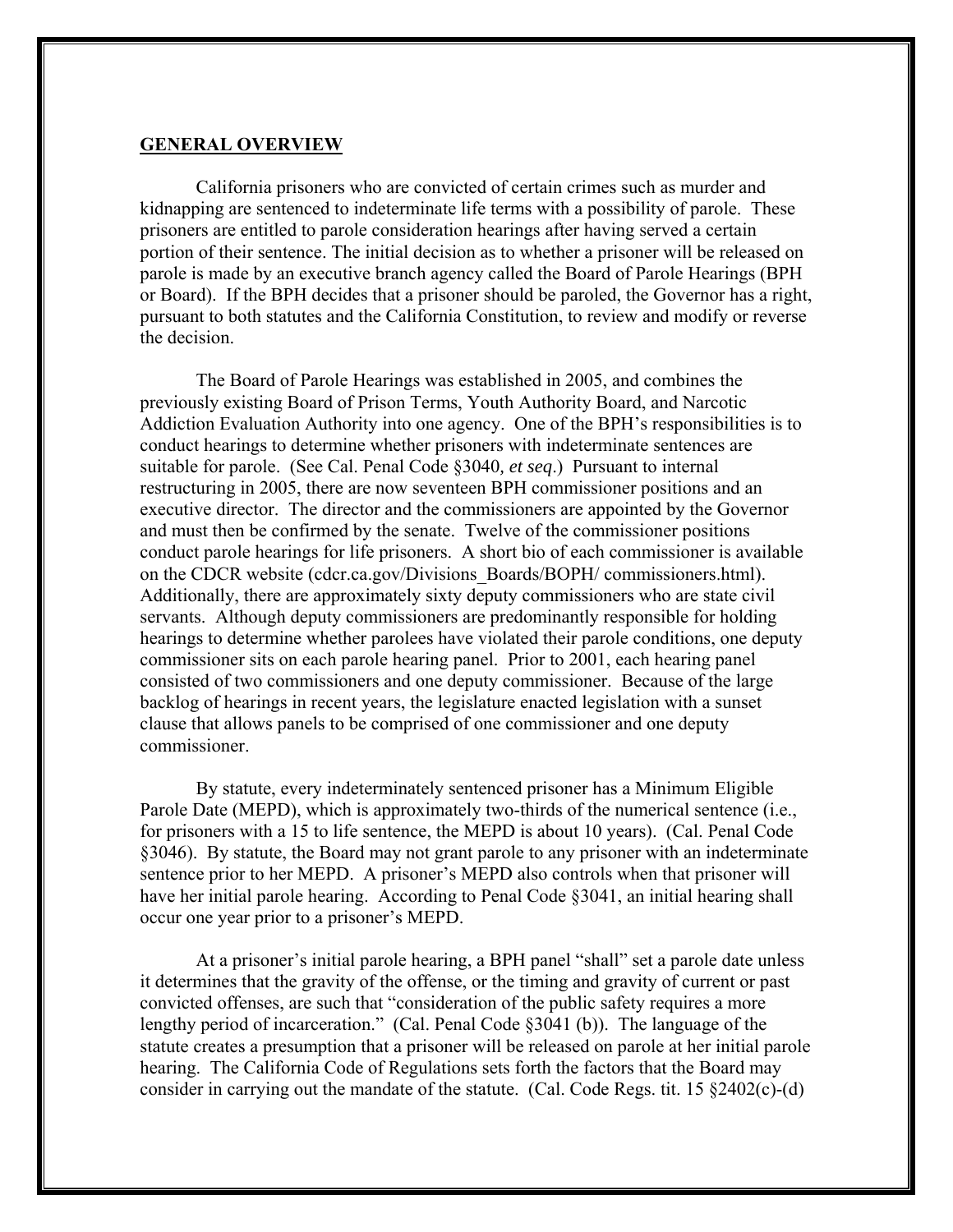(2008).) These suitability and unsuitability factors are meant to guide the Board's determination and will be discussed in more detail below, but the core determination of "public safety" under the statute and regulations is an assessment of the inmate's current dangerousness. In re Lawrence, 44 Cal. 4th 1181 (2008). The Board is limited to identifying and weighing only the factors relevant to predicting whether the inmate will be able to live in society without committing additional antisocial acts. (Id.)

In reality, the Board does not grant many parole dates and almost never grants a date at the initial hearing. Most prisoners are not found suitable until they have had at least several hearings. In order to adequately represent your client at her parole hearing, you **MUST** carefully read the sections of the penal code pertaining to parole hearings, which are §§3041 to 3049, and the California Supreme Court's decision in Lawrence**.**

If a Board panel determines that the prisoner is suitable, it then calculates the amount of time the prisoner is required to serve pursuant to a matrix in Title 15, which suggests varying prison terms based on certain specified characteristics of the commitment offense.<sup>1</sup> (See 15 CCR  $\S 2403$ .) It is rare for a prisoner to be found suitable before they have served the amount of time suggested by the matrix. You must also read carefully the relevant portions of Title 15 (§§2000, 2025-2044, 2235-2256, 2268-2270, 2400-2411).

#### **HEARING PREPARATION**

 $\overline{\phantom{a}}$ 

Prior to the hearing date, you will need to do these things:

- (1) Prepare your client for the hearing;
- (2) Review your client's C-file;
- (3) Prepare a written submission for the Panel;
- (4) Prepare an exhaustive list of every piece of information to be included in the hearing record;
- (5) Prepare a list of potential questions/topics to ask your client at the hearing; and
- (6) Prepare a closing statement.

Your preparation will be slightly different depending on whether this is an initial hearing or a subsequent hearing. (See 15 CCR §2268-2270).

<sup>1</sup> NOTE: The timing and practice of "term-setting" (*i.e.*, setting a base term pursuant to the matrix in Title 15) is the current subject of *In re Butler*, Case No. 139411 (1st Dist., Cal. Ct. App.). In that case, the California Court of Appeal ordered that BPH set the base term, pursuant to the Title 15 matrix and taking into account post-conviction credits, at the *initial* parole hearing, regardless of whether the prisoner is found suitable or not.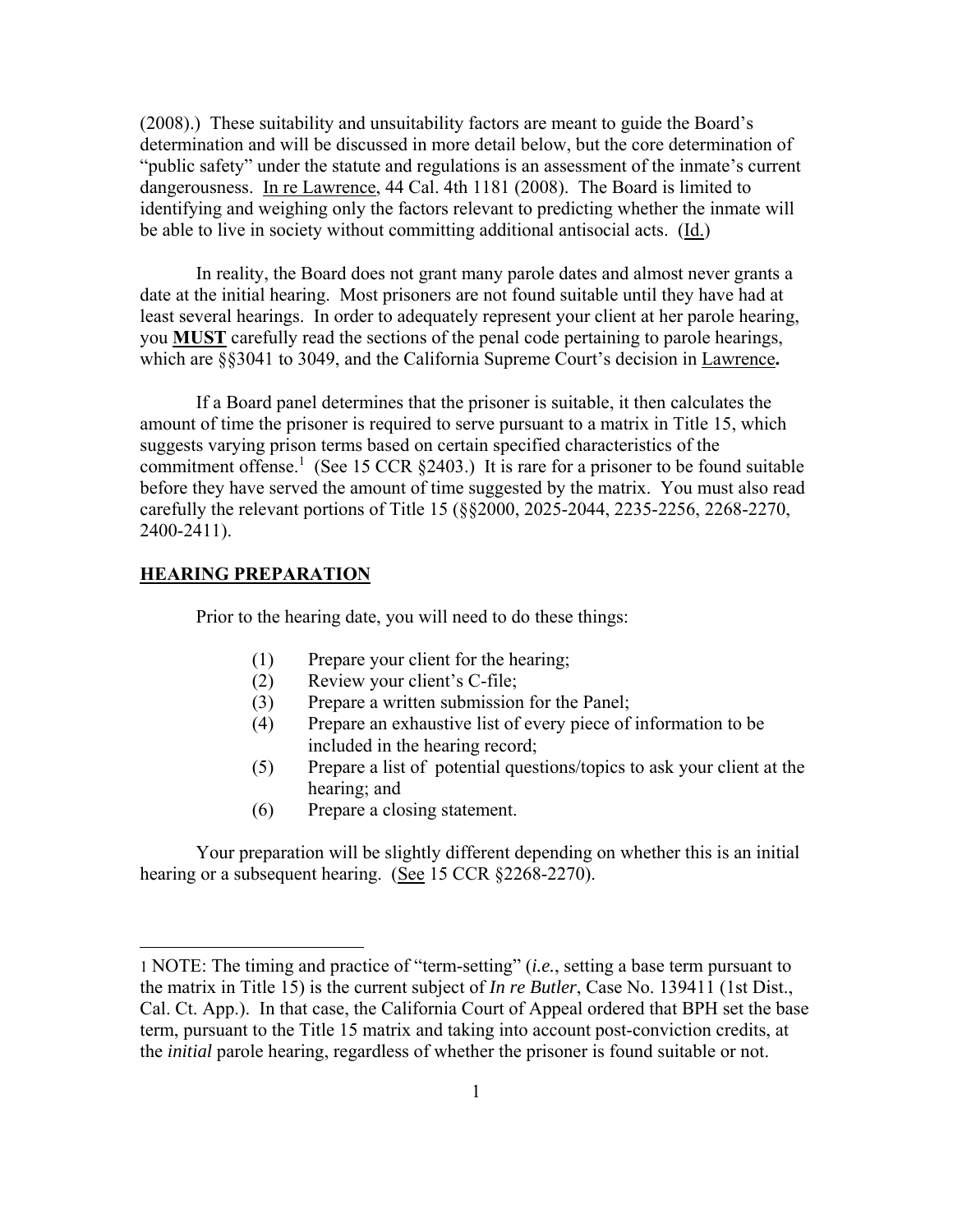#### **INFORMATION SOURCES**

In order to sufficiently prepare your client and yourself for the hearing, you must be familiar with all of the information on your client's case, including: (1) the commitment offense and any other prior criminal conduct; (2) pre-commitment personal history; (3) activities while incarcerated; and (4) intended release plans. You will be able to obtain this information from a variety of sources, as explained below.

#### **THE CLIENT**

The most important source of information is your client. You will visit your client at the prison multiple times prior to the hearing and discuss with them all aspects of their case. The upcoming parole hearing is likely the most important thing in the client's life at the moment, so they probably have a reasonable grasp of the procedures and what information will be important at the hearing (particularly if they are preparing for a subsequent hearing). If you are having trouble finding certain documents, you may be able to obtain a copy from your client. Also, you can request electronic copies of transcripts from the BPH through the website.

In order to ensure that you have a comprehensive understanding of your client's case, verify their version of events against documents such as the appellate opinion (if one exists), the probation or police report, and the version(s) stated in the Board Report and/or in past hearing transcripts. Recognize that all parties involved, including your client, law enforcement, witnesses, (and possibly the victim in an attempted murder case) have a subjective view of the facts. You may find that discrepancies exist among the various accountings of the facts. If so, you need to discuss each discrepancy with your client and have a complete understanding of their version. At the parole hearing, you will be asked if you have any objections to a particular written version being entered into the record as the facts of the crime. You will need to know, and be able to articulate any "facts" with which your client does not agree. (Usually, any incorrect and harmful facts are in the probation report). If your client had a trial and an appeal, the Board is required to use the facts stated in the appellate opinion. In most cases, the appellate opinion has the least harmful version for your client. You may want to object to the use of another version that is less helpful to your client, if there is an appellate decision.

#### **THE C-FILE**

Every prisoner has a Central File (C-File). The C-File contains extensive documentation of the client's behavior and activities while incarcerated, as well as other documents such the probation report from their conviction, and possibly the appellate decision, and letters of support. You should pay careful attention to what are referred to as "chronos." These are written memos that prisoners receive in their file at various times. Some of the chronos are disciplinary in nature, some are neutral, and others are laudatory.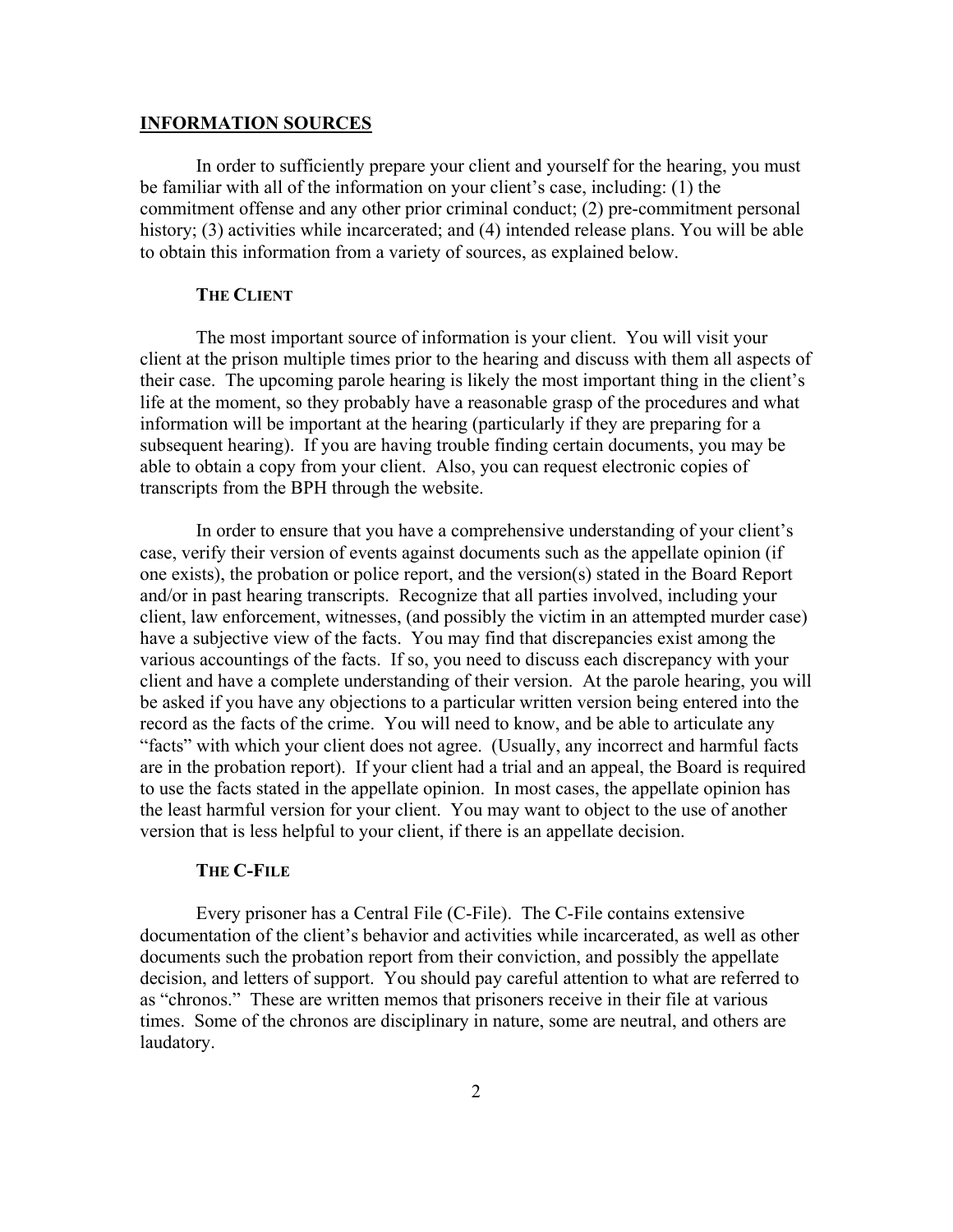#### **Viewing and Obtaining Documents from the C-File**

Most prisoners' C-Files have recently been scanned into electronic format. When requesting a copy of your client's C-file you will need to contact the Litigation Coordinator for the prison in which your client is located. Attached as Addendum A is a telephone list for the Litigation Coordinators for each of the prisons within California. When speaking with the Litigation Coordinators at these prisons, ask for an email address so you can follow-up with a confirming email after making your request by telephone. When sending your follow-up email let them know a date by when you need the C-file and ask them to let you know what the costs for copying the C-file will be. Litigation Coordinators are not always timely in processing your request for C-files, so do not hold back in chasing down your copies, especially if you need them for an upcoming parole hearing.

Some institutions may require you to view the electronic version of the C-File on a computer at the institution. You may be able to print the pages you need, or give your client's counselor a list of the page references that you need copied, and the counselor will make the copies and send them to you.

#### **Disciplinary and Laudatory Chronos**

Disciplinary violations (115s) and chronos (128As) are extremely important to have copied and keep in the file, along with any appeals (602s) of the disciplinary action. The hearing panel will discuss disciplinary violations your client received since the last hearing and may also consider earlier disciplinary violations. The client should be aware of each disciplinary violation in their file and be prepared to discuss any part of it.

Essentially, there are two types of disciplinary action: (1) CDC-115 disciplinary action (serious rules violation or administrative violation) and CDC-128(A) counseling chronos (often referred to as "115s" and "128s"). A 115 violation is considered serious and carries great weight with the Board. There are two kinds of 115s, serious violations (i.e., fighting, escape paraphernalia) and administrative violations. If your client was issued a 115 for a serious rules violation that was subsequently reduced to an administrative violation, it important to note this fact and the reasons why it was reduced during the hearing. A 128(A) counseling chrono is more along the lines of a warning and is not considered to be disciplinary. Examples of 128s are being late for work, being out of bounds, failing to respond to a page. (*See* 15 CCR §§ 3310, *et seq*.; Dept. Operations Manual ("DOM") § 52080.3.)

Confirm that all the negative information in the file actually belongs to your client. It is not uncommon for chronos and disciplinary write-ups to be misfiled. If something is in the file that belongs to another prisoner, you should bring it to the attention of your client's counselor and ask that it be removed before the hearing. If it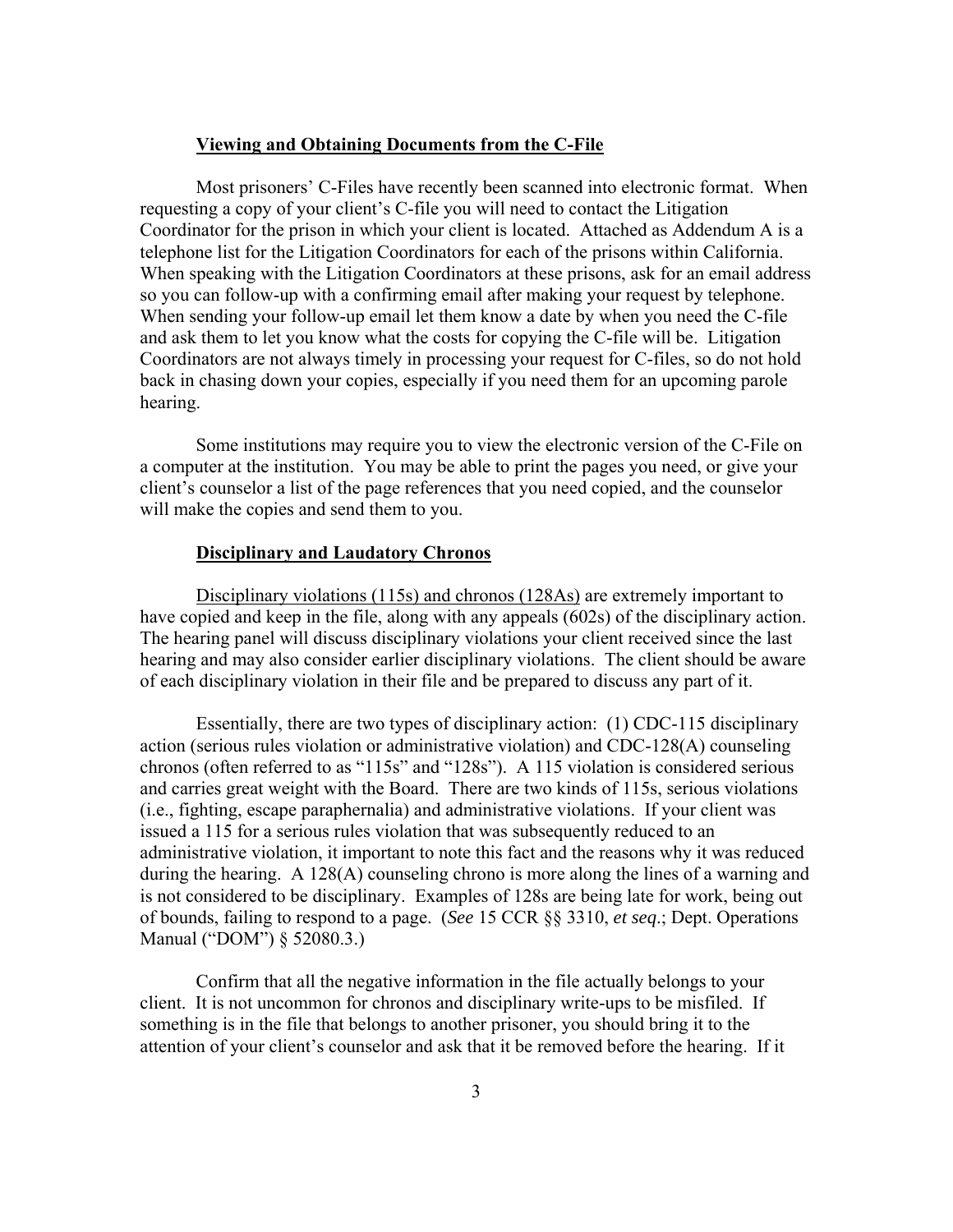does not get removed before the hearing, make sure to tell the Panel, on the record, that the document does not belong in your client's file, that you had asked for it to be removed, and that you expect them not to rely on it in making their parole decision.

Laudatory chronos are generally helpful to the client's case. Laudatory chronos include "form" chronos which clients may get for attending therapy and self-help groups. Although these are favorable, they are common enough that the hearing panel may not give them great weight. However, they are still important because they document the client's participation in these programs. More valuable are chronos for unusual things your client did, such as assisting a guard or other prisoner in an emergency, and/or those that indicate that the client is rehabilitated. These types of chronos should be highlighted in your parole submission and again at the hearing.

#### **Crime Scene and Autopsy Photographs**

Recently, DA's offices have been submitting crime scene and autopsy photos to CDCR to be included in the C-File. You do not need to view these, but it is important to determine whether they are included in the C-File so that we can make a timely objection to the Panel viewing them prior to the hearing.

#### **THE PAROLE PACKET**

BPH should send via their document management system, Watchdox, an email notification to USC, at least 65 days prior to the hearing a compilation of materials called the Parole Packet.

The packet should contain much of the same information from the C-File and is divided into several sections: 1) Cumulative Case Summary, 2) Board Reports, 3) Psychiatric Reports, 4) Prior Decisions, 5) Notices and Responses, 6) Legal Documents, and 7) Miscellaneous. The Panel members will rely heavily on this packet to prepare for the hearing. *AS YOUR CLIENT'S ADVOCATE, YOU MUST READ AND BE FAMILIAR WITH THE CONTENTS OF EVERY PAGE IN THE PACKET*. You do not want to be surprised by a discussion in the hearing about information in the packet. You must also know what is NOT in the packet so that you can make an objection if the DA introduces facts or information that is outside the record. Any questions regarding the contents of the parole packets should be directed to the BPH Lifer Analyst for your client's particular institution. If you do not know who the BPH Lifer Analyst is for your client's institution, you should call the BPH contact number listed in Addendum B to inquire about who is the designated BPH Lifer Analyst for your client's institution.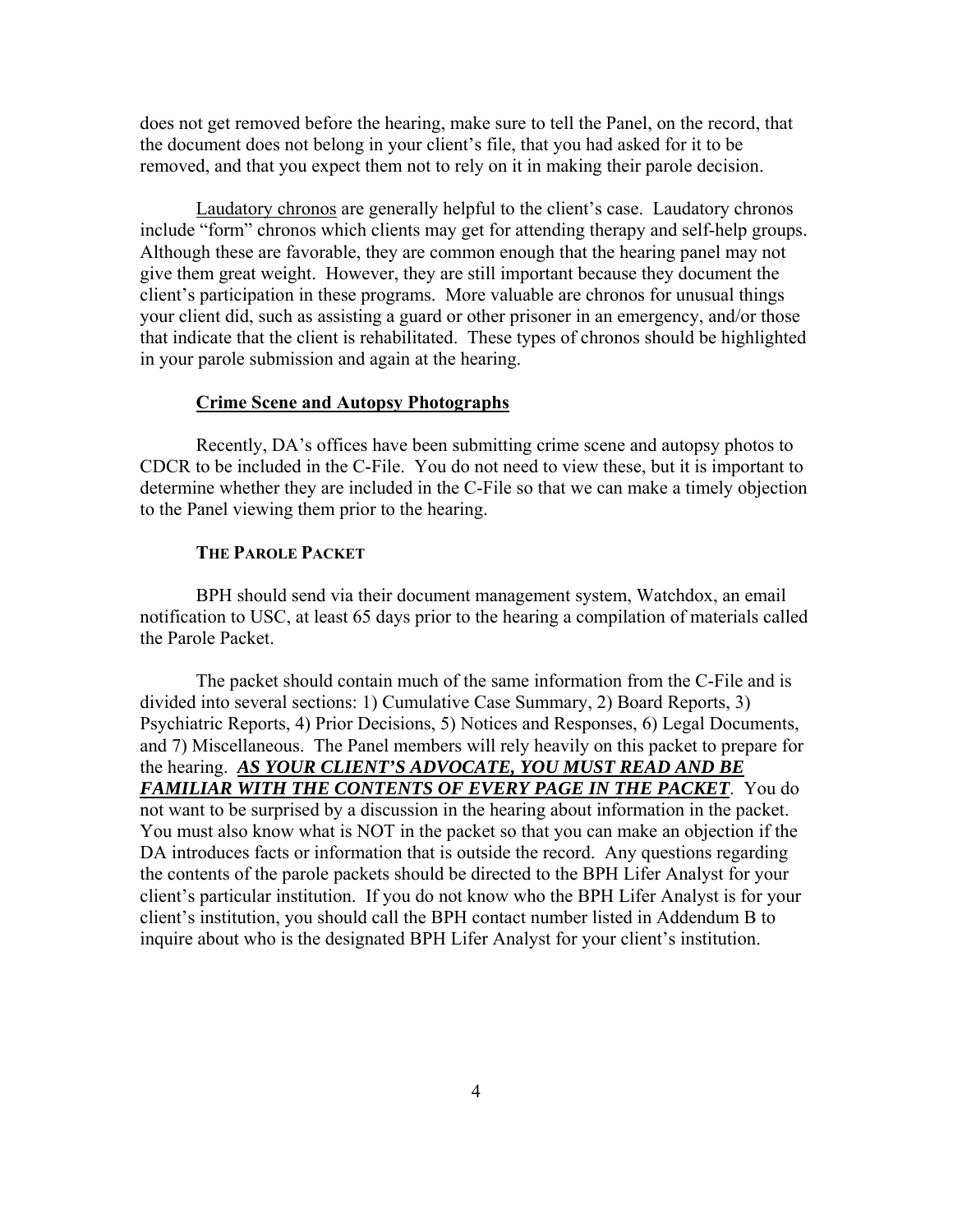#### **PRIOR PAROLE HEARING TRANSCRIPTS**

If the client has had prior parole hearings, transcripts of those hearings are available. The prisoner is entitled to a copy of the entire transcript and the decision rendered. Review all prior transcripts and consider any question asked at a prior hearing as a possible question in the upcoming hearing. Additionally, review the prior Board decisions so that you are prepared to address the previous reasons for denials and to address whether the client has complied with the Board's recommendations since the last hearing.

#### **PREPARING THE CLIENT**

Preparing the client to testify well is the most important thing you can do to assist them in being found suitable for parole and lay the record for a successful habeas challenge to a denial or reversal. Nothing within your control is going to influence the Parole Board as significantly as how the client presents themselves and their case on the hearing date. Your client needs to be able to answer the Panel's questions appropriately and with the right attitude.

Preparing the client for questioning is a lengthy process. The best way to begin is to assemble a list of questions the Panel is likely to ask. The Panel always covers the same general areas during the parole hearing: commitment offense, behavior in prison, and release plans. Transcripts from prior hearings are an invaluable resource for predicting the questions that will be asked and identifying issues or inconsistencies of concern to the Board.

#### **SUBJECT AREAS TO DISCUSS**

#### **Release Plans and Letters of Support**

One of the first things you should review with your client is their release plans if they are paroled. They need to have recent and detailed letters confirming residence(s) and job offer(s). These letters need to include the contact information for the sender (i.e. address and telephone number). If they do not have these, you will need to work with them to obtain these letters, and it is likely you will need some lead time to do this. It is optimal for them to have at least one back-up offer of residence and an additional firm job offer.

It is also important that they have recent letters of support from family members and/or friends. Talk to them about who might be able to send them support letters. The Panel is usually not going to be particularly impressed by letters that merely offer vague, general support ("I think the inmate is a good person" letters, or "I think she should be released" letters). The Panel *will* pay attention to letters that make concrete offers of support: financial support and emotional support, as well as job offers and residences.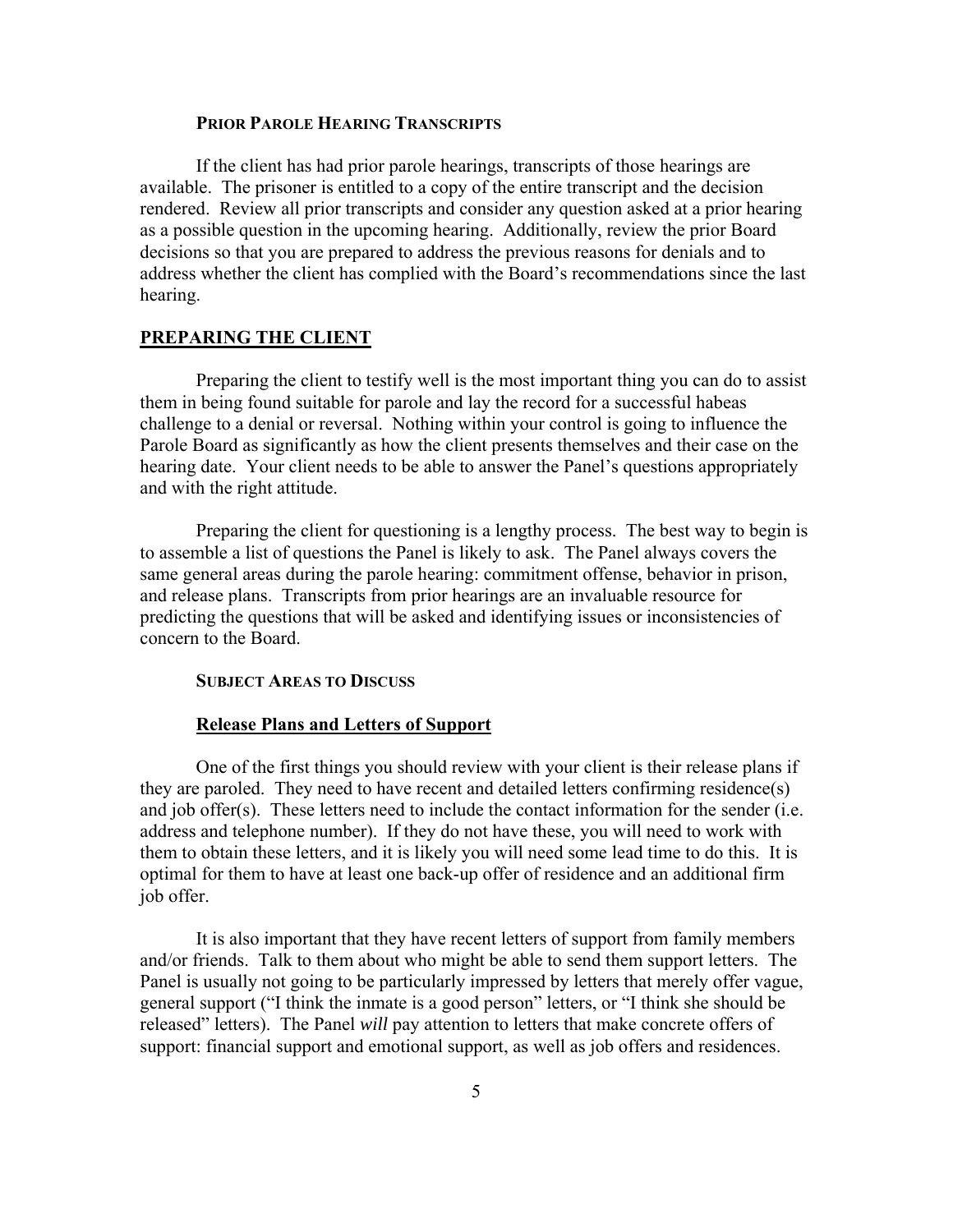If possible, you should review support letters before they get forwarded to the prison. Letters which are extremely hostile or which make wild accusations (frame-up, political prisoner, etc.) should be considered carefully--they may do more harm than good. You can always call the author and ask them to write a more toned-down version.

Several organizations such as "Free Battered Women," "The Action Committee for Women in Prison," and "Convicted Women Against Abuse" will write letters of support for inmates, especially those inmates who are survivors of domestic abuse. In some cases, you might consider soliciting the support of members of the California Legislature. The Women's Legislative Caucus has been particularly supportive of BWS/IPB victims.

If you know that the victim's next of kin is sympathetic, or does not oppose parole, get a letter from him/her. However, always be cautious and mindful about contacting the victim/victim representative, as such contact has potential to be detrimental to your client. Also, if you know that the D.A., law enforcement officer, or sentencing judge on the case is in support of their parole, you may want to ask them for a letter of support. These carry great weight with the Panel.

If substance abuse has been an issue for your client, they should be prepared to present information to the Board about how they will continue to attend meetings if paroled. For example, if your client can tell the Panel that, upon release, they will go to the AA meeting at two o'clock three times per week at the church which is five miles from where they will be staying, the Panel will feel more confident about their ability to maintain their sobriety. The more specific details that you or your client can give about their intended lifestyle if released, the more the Panel will be reassured that they are serious about being a law-abiding citizen.

#### **Commitment Offense**

It is your responsibility to prepare your client to testify about their commitment offense. As discussed above, they should be ready to explain any inconsistencies with their prior version(s) of the crime or the various official versions of the crime. In addition, it is critical that they effectively discuss the causative factors of the commitment offense and their insight into those factors. It is also important that they be prepared to take full responsibility for the offense and express their sincere remorse for the crime.

To prepare your client most effectively, it is often useful to ask them to give you their narrative version of the commitment offense. Doing so may help you to identify areas of weakness or discrepancies between the official version and your client's version. When discussing aspects of the commitment offense, remember to consider your client's answers in the context of how the Board might respond to what your client is saying.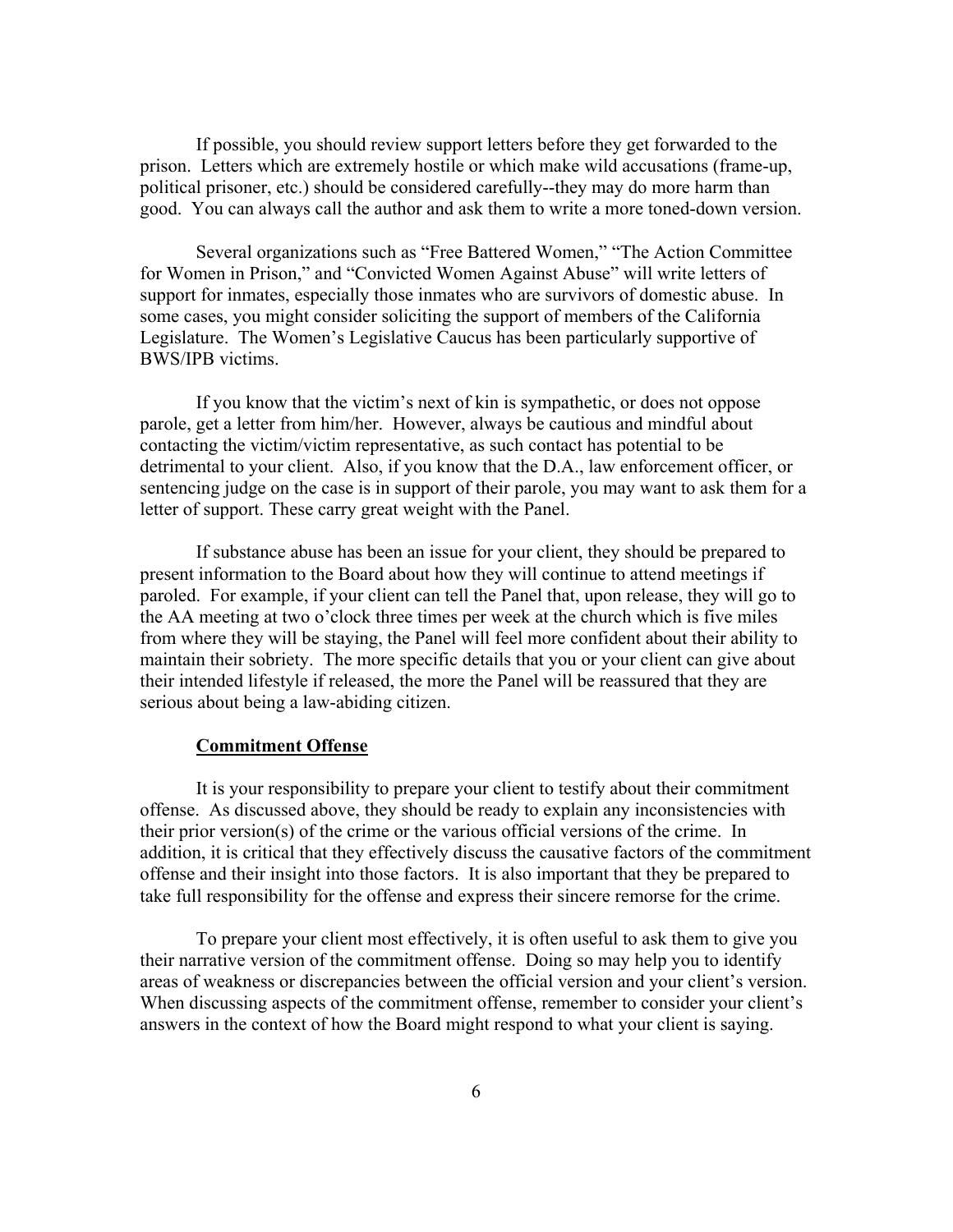Note, however, that an inmate has a statutory right not to discuss the commitment offense during their parole hearing. Cal. Penal Code  $\S$  5011(b). In the past it was considered that an inmate that didn't discuss their crime had zero chance of being found suitable. However, with the change in law brought about by Lawrence, combined with the increased denial off-set periods of Marsy's Law, in some cases it may be advantageous for your client to exercise their right not to discuss the commitment offense. Such cases might include where your client has discussed the commitment offense in the past so well that the past record is sufficient, or where your client has great difficulty expressing themselves effectively due to nerves or for other reasons. It may also be advisable for your client to not discuss the crime where there are problems with their level of insight or discrepancies in their discussion of the crime.

#### **Psychological Evaluations**

You should also review all psychological evaluations the prison has done on the client, with predominant attention paid to the most recent one. (They should all be included in the parole packet.) Make sure that your client has carefully read their most recent psychiatric report and have them discuss with you any parts of it with which they do not agree. Anticipate that the Panel will ask your client questions about the psych report, including whether they agree with the conclusions in it. BPH policy as to psychological reports has changed recently, to the extent that your client's most recent psychiatric evaluation may be as much as three years old. If you find that your client's most recent evaluation is unsupportive but a couple of year's old, check to see if your client expects to have a new evaluation ahead of the hearing. Note that you would probably need to do this **at least 45 days** in advance of the hearing.

#### **Chronos**

 $\overline{\phantom{a}}$ 

The Panel is almost certain to ask your client about every disciplinary chrono in the C-File, even the 128(A)s. This is a veritable certainty if one was given since the last hearing. Prepare your client to answer potential questions about the behavior stated in the chrono that required disciplinary consequences. The client may want to contest the version of events in the chrono and present their own side of the story.<sup>2</sup> Generally, however, the Panel will believe the factual statement in the chrono and will *not* believe a prisoner who refuses to accept responsibility for the conduct. If the client is indeed guilty of the conduct outlined in the chrono, even if there are extenuating circumstances, it is usually best to advise them to admit to the offense, accept responsibility, and not try to explain why they failed to follow a rule.

<sup>2</sup> Inmates have an avenue to appeal any disciplinary chronos via the "602" process. If your client is adamant in contesting the negative chrono, check to see if they filed a 602 petition against it. Sometimes, these appeals will not have been resolved by the time of a hearing, so it is important that you can show the Board that the inmate is taking proper actions to contest the chrono.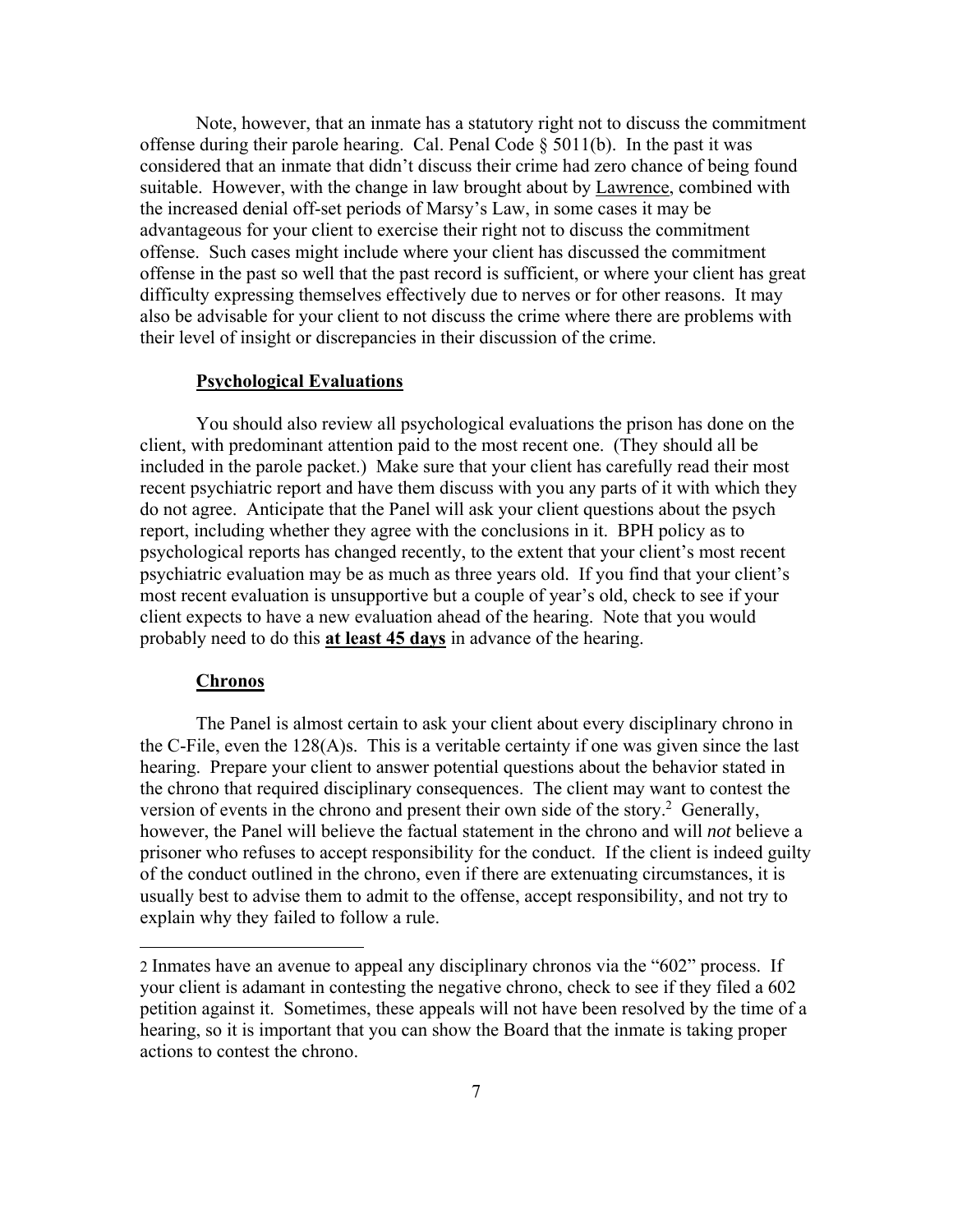#### **Board's Previous Recommendations**

If past panels have recommended that your client attend Alcoholics Anonymous (AA) or Narcotics Anonymous (NA), or read and write book reports, and they have done so, this should be emphasized at the hearing.

#### **MOOTING YOUR CLIENT**

Assemble a list of possible questions from the documents outlined above. In preparing your questions, do not go easy on your client. If anything, you want your questions to be more challenging, and even more severe, than the ones that the Panel will ask. Make sure you throw in some "curve-balls" ("The Board report says that you pose a low degree of danger, do you agree?") and some nastily-phrased questions ("Didn't you kill your husband just to collect his insurance money?"). The Panel may ask confrontational questions to see how the client reacts to pressure and even hostility. You want the client to be prepared for this. Parole hearings can be extremely trying experiences, and the most important thing you can do is prepare your client to do their best.

Once you have composed a list of questions, go over all of the questions several times so that the client can answer correctly and confidently. You might consider leaving a copy of the questions with your client so that they can review them during their free time. It is important to emphasize that the client must tell the truth while giving testimony (they will be sworn to tell the truth), but you can make suggestions for how the client can most favorably present their answers. Remember that the client does not have to disclose information that is not asked, so remind them to keep their answers specific and avoid damaging information. The Board keeps transcripts of all hearings, and they will not look favorably on factual statements that vary from hearing to hearing. During the actual hearing the inmate will be under a lot of pressure, so it is important that they prepare the substance of their answers before the hearing date.

A few days prior to the hearing, it is advisable to conduct a mock hearing with the client, asking questions as if you were a Commissioner. Also, do a mock run-through of the portion of the hearing in which you (as your client's attorney) will have the opportunity to ask your client questions. Make sure you let your client know that there may be some new questions on the date of the hearing, based on what happens during the Panel questioning. You can go through your closing statement as well, but remember that you will likely be changing it right up to the last minute, depending on what transpires during the hearing.

Additionally, you must prepare your client to make the best appearance possible before the Parole Board. Advise your client to try their best to get a good night's sleep and wear nice and clean clothes. Remind them to make steady eye contact with the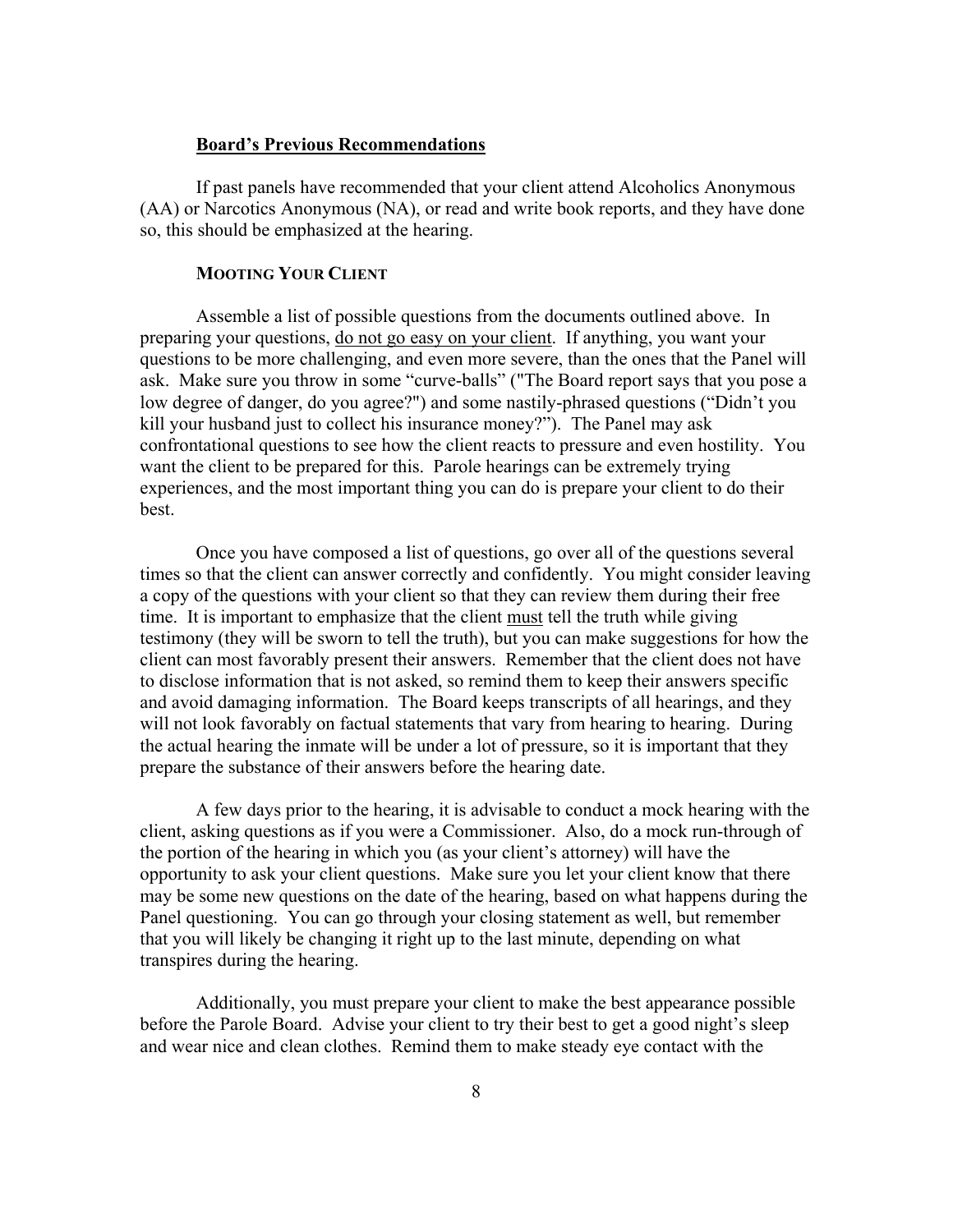Board members. They should be forthcoming and thoughtful in responding to the Panel's questions. Advise your client that they need not be afraid of showing an appropriate range of emotions, but should be careful not to appear emotionally unstable. In particular, it is crucial that they not seem hostile, disrespectful, or defensive. The Panel generally looks most favorably on clients who are respectful, penitent and truly appear to be remorseful.<sup>3</sup> It is extremely important that the client be polite and deferential to the Panel, even when contesting something the Panel says.

The client also has a right to make a closing statement at the hearing (this is in addition to your closing statement). If they wish you to do so, you should review their proposed statement with them. The statement should be reasonably brief and should not be angry or defensive in tone. A positive closing statement from the client, in which they accept responsibility and express remorse, may help their case. A good general theme for a client closing is the difference between the person they were at the time of the crime and the person they are today.

You should review all of the support or opposition letters with your client. They should be able to answer questions about who the people are, how they know them, and why they wrote the support or opposition letter. It looks very bad if the Panel gets a strong support letter but the inmate is forced to admit that they have no idea who is the author.

#### **THE WRITTEN SUBMISSION**

#### **GENERALLY**

 $\overline{\phantom{a}}$ 

Prior to the hearing, you will prepare a written submission to the Board. The parole submission is an advocacy document. You should include your client's personal background, an overview of the commitment offense, your client's behavior in the institution, and highlight the facts in support of their release.

The submission should be relatively short, approximately 10-12 pages. In addition to the advocacy portion, you will also include any relevant exhibits that are not included in the parole packet, such as support letters, housing and job offers, recent positive chronos and work reports, and recently earned certificates and degrees. You may find it most effective to include every relevant positive document that your client has received since the last hearing – this can be effective, as some commissioners have been observed to rely on the exhibits in a submission as much as in the parole packet or C-File. (You may also find that this approach helps you to organize all the materials you need to be aware of for the hearing.)

<sup>3</sup> If your client maintains their innocence, it is possible for them to be remorseful about what happened to the victim even if they are not responsible for it. The Panel cannot require them to admit their guilt as a condition of parole. (Cal. Penal Code  $\S 5011(b)$ .)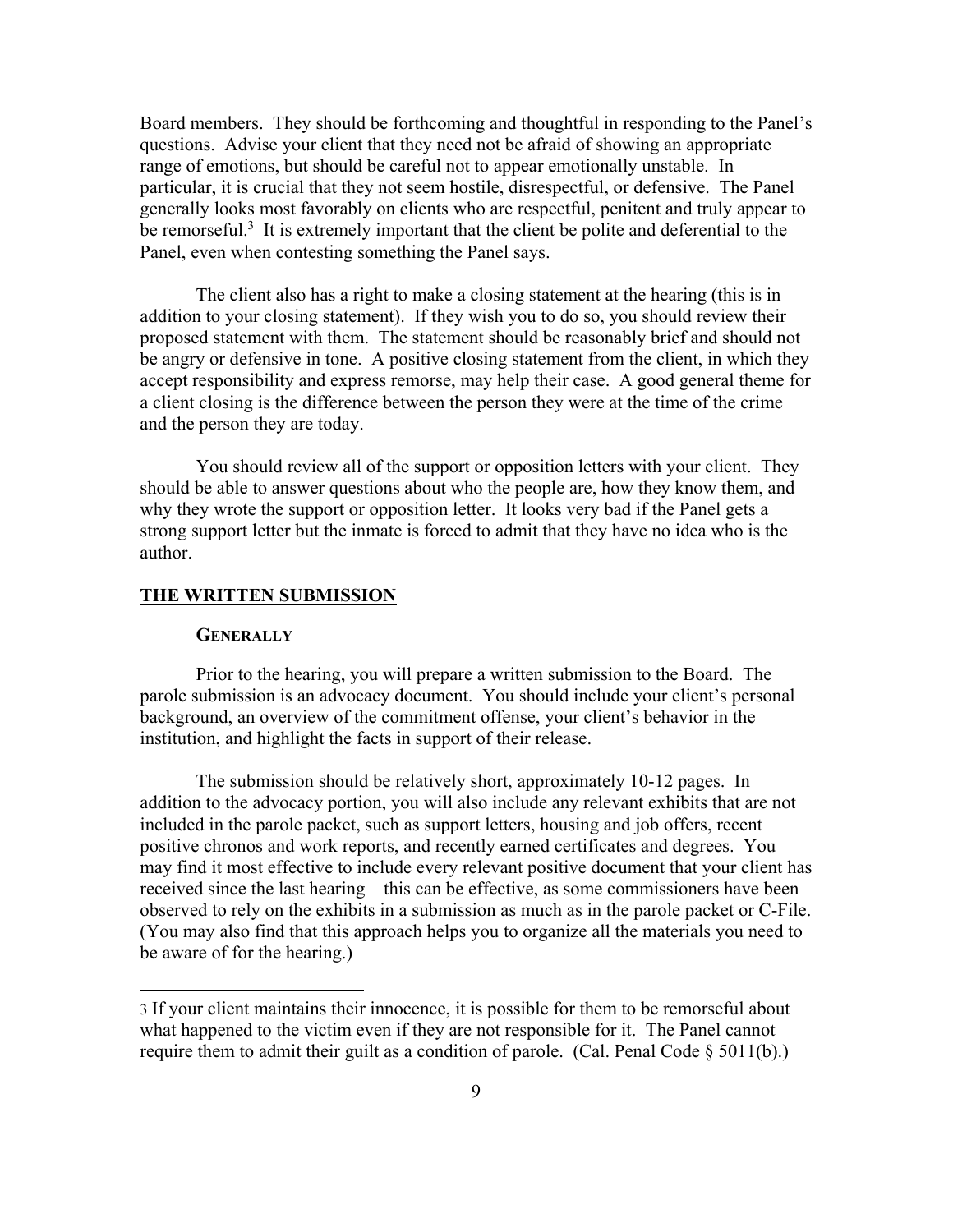Keep in mind that the Panel hears a plethora of cases and will not be inclined to review lengthy documents about each prisoner. The most effective approach to advocate for your client is to choose a limited number of important issues you would like to highlight and focus on them. Among the most important things to address are the inmate's psychological progress (as per the psychiatric evaluations), release plans (including residence, employment, and emotional support), and how the inmate has addressed the Panel's recommendations from the last hearing.

Most likely, your submission will take one of two basic forms. First, you may be advocating for a client who has not received a parole date, in which case you will want to address why the client no longer presents a danger to the community, generally referencing the suitability criteria set forth in Title 15. (15 CCR § 2402*, et seq*.) Second, you may be writing your submission on behalf of a client who was previously granted a parole date which was reversed by the Governor, in which case you will want to focus on why the Governor's decision was wrong and/or how the client has met the Governor's concerns.

#### **DELIVERING THE SUBMISSION**

#### **The Board of Parole Hearings:**

An electronic copy of your final submission with Exhibits should be emailed to the Board of Parole Hearings no later than **10 calendar days** before your client's hearing. The PDF version of your submission needs to be sent to bphliferanalyst $@cdcr.ca.gov$ .

#### **The Institution:**

After you have sent your electronic copy to BPH you will then need to make arrangements for delivering the submission to the Lifer Desk at the institution where your client is located. You should deliver **3 copies** of your submission (two copies for the Commissioners and one copy for the DA) **no later than 3 p.m. a week before your client's hearing.**

#### **DA Representative:**

If possible, the day you send your electronic copy of the submission to BPH, you should also FAX a copy of the submission and exhibit list to the DA Representative who will be attending the hearing (only do this after confirming that someone is planning to attend).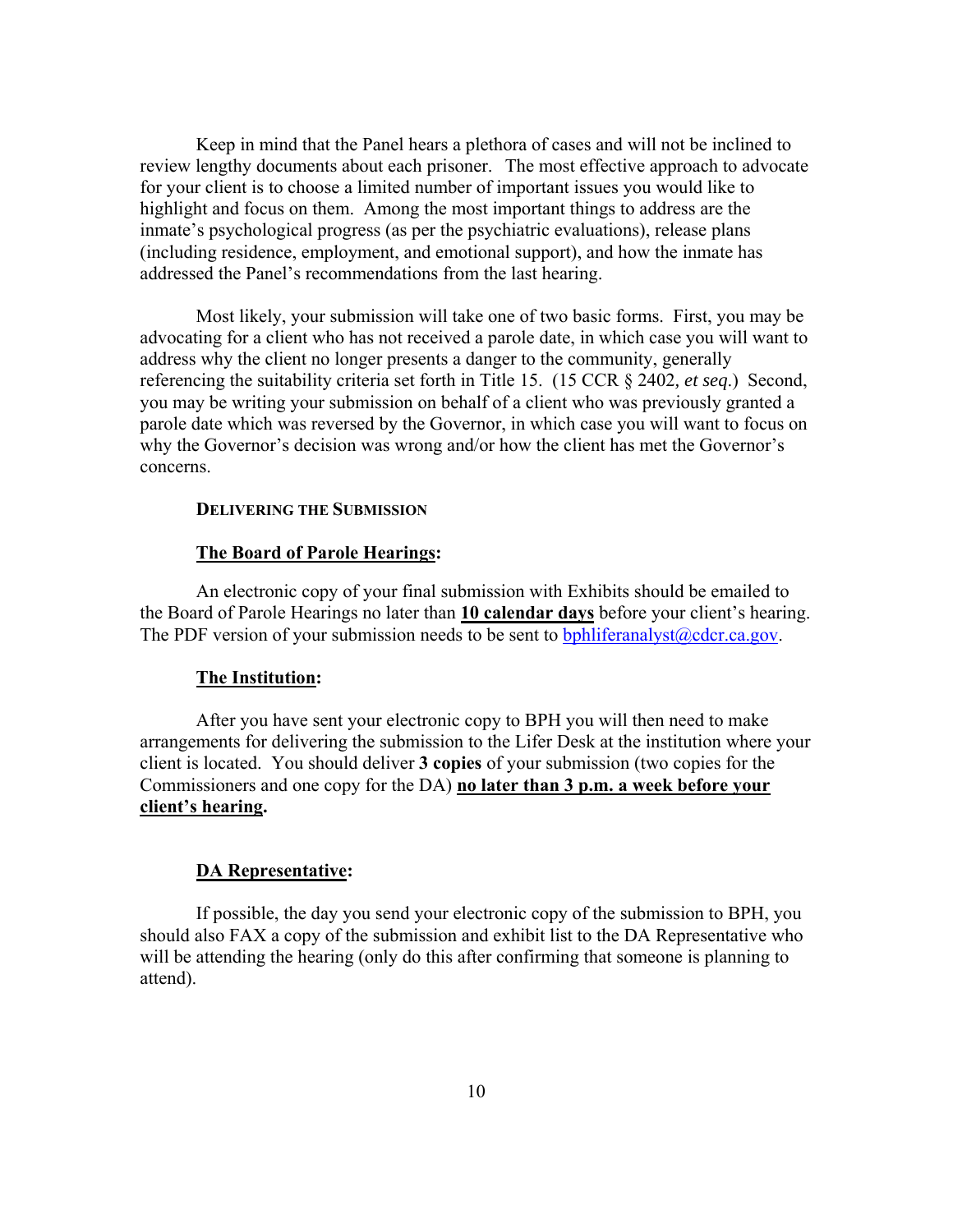#### **NEW INFORMATION ACQUIRED BEFORE THE HEARING**

Occasionally, new information will need to be added to a submission after it has been delivered. If at all possible, you should create an addendum to the submission and have it delivered to the prison **AT LEAST one day** before the hearing. Addendums are limited to a maximum of 20 pages single-sided or 10 pages double-sided. Support letters are not included in the 20 page limit.

#### **THE HEARING**

#### **WHAT TO BRING**

You should arrive at the prison at least thirty (30) minutes before the scheduled time of the hearing. Considering hearings often run late, you may call and check on the timing of afternoon hearings. Regardless, do not be surprised if you have to wait for your hearing.

Remember to bring the following items:

- 1. Driver's License and Bar Card;
- 2. The parole packet;
- 3. Your submission;
- 4. Hearing transcripts from the last 2 or 3 hearings; and
- 5. Copies of any documents that may be referenced during the hearing.

#### **WHO MAY ATTEND THE HEARING**

To represent the interest of the people, a representative of the District Attorney's office, not necessarily an attorney, from the county of commitment must be noticed and may participate in the hearing. (Cal. Penal Code  $\S$  3041.7.) The prisoner must be notified if the prosecutor is to attend. (15 CCR §2030(b).) Pending the Board's permission, media representatives may attend, though they may not participate in the hearing. Additionally, the victim or the next of kin of a deceased victim must be noticed 90 days prior to the hearing and may attend and address the Panel or may designate a representative to attend and address the Panel. (Cal. Penal Code, § 3043.1.)

#### **HEARING RIGHTS**

Parole hearings are held pursuant to Penal Code Sections 3041*, et. seq.* Your client has various rights. (*See* 15 CCR §§ 2245-2256). For example, the inmate is entitled to be notified of the hearing date at least one month before the hearing. (Normally, we will receive the hearing calendar several months prior to the scheduled hearing.) Documents marked "confidential" in your client's C-File may not be reviewed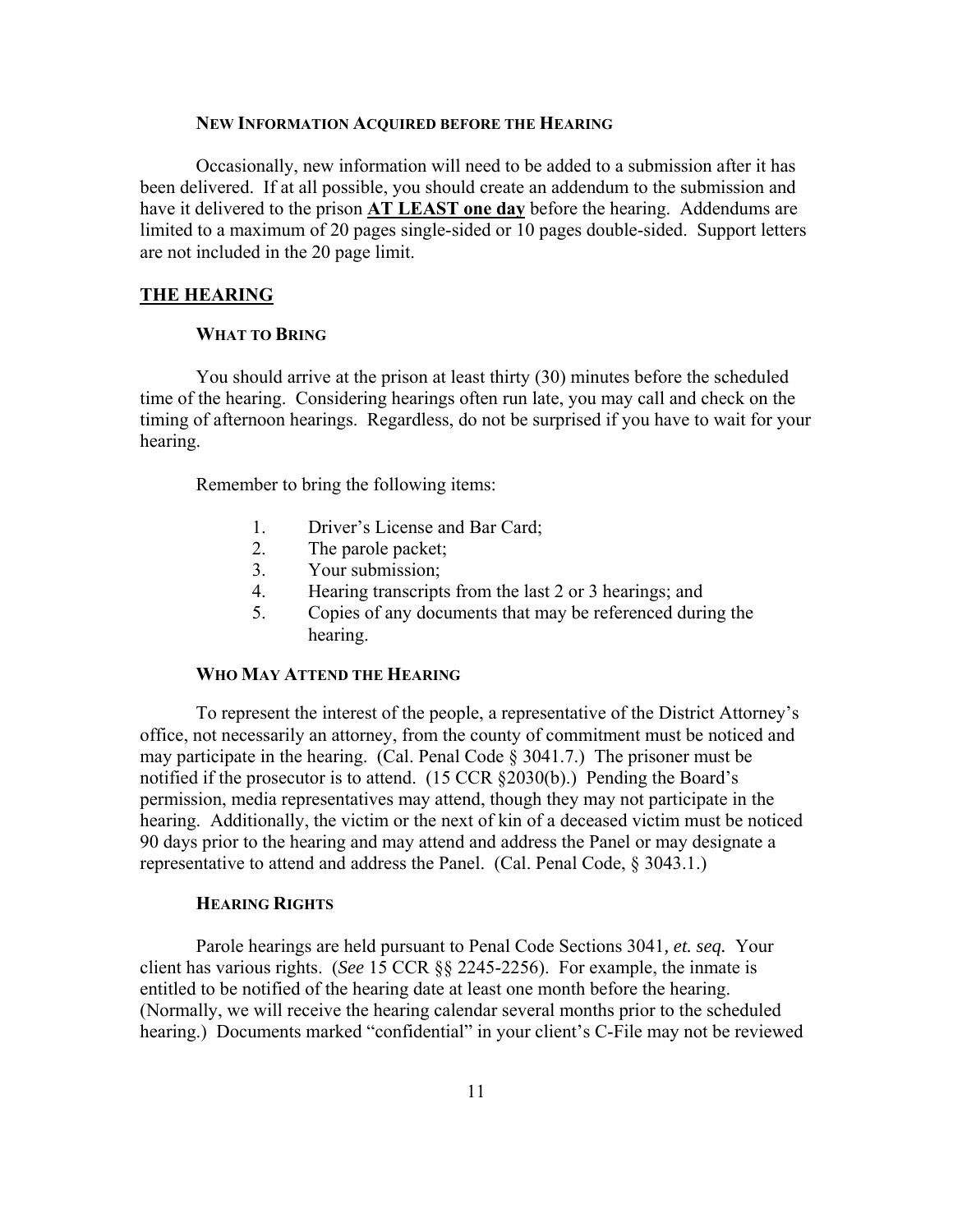by them. The client has the right to be present at the hearing, ask and answer questions, and speak on their own behalf*.* Your client may present "brief, pertinent and clearly written" documents covering "any relevant matters" to the Panel and place copies in the C-File. (15 CCR ' 2249.) It is a prisoner's responsibility to point out any abrogation of their rights or failure of the Board to follow the rules.

Your client is entitled to a copy of the record of the hearing upon request. As a matter of practice, each prisoner is mailed a copy of their transcript once prepared. You will not receive a copy of the transcript unless you request it and pay for it. It may be easier to make your own copy from your client's copy. Your client is not entitled to have any representatives at the hearing other than their attorney. That is, no member of their family or other advocate may appear on their behalf.

Conversely, the victim, next of kin (NOK), or immediate family may appear or may designate representatives to appear and make a statement at the hearing. (Cal. Penal Code §§3043-3043.3; 15 CCR §2029.) Under the Victim's Bill of Rights, the victim has a right to be notified of the hearing and to be present. (Cal. Penal Code §3043, *et seq*.) In addition, the Board sends written notice to the original sentencing judge, the district attorney, the defense attorney, and the relevant local law enforcement agency about the impending hearing, and solicits comment as to the prisoner's suitability for parole. (Cal. Penal Code §3042.) Check to see whether there are letters in the file from any of those persons. If there are letters in support of your client's release, be sure to direct the Panel's attention to them. If they are in opposition, which is more likely, make sure to directly address the reasons given for their opposition during the hearing. The D.A.'s office often sends someone to personally appear at the hearing to argue against the inmate's suitability for parole. (*See* 15 CCR § 2030). Listen carefully to his/her argument and be sure to rebut his/her points during your closing.

During the hearing, the Panel should consider all of the documents in the parole packet and the statements of the various parties allowed to speak. They must discuss the facts of the crime with your client, but the client is entitled to refuse to discuss the facts and may not be compelled to incriminate themselves. (15 CCR  $\S$  2236.) If the prisoner refuses to discuss the crime, this cannot be held against them. (Id.)

Note: Prisoners at subsequent parole hearings are entitled to the same rights and treatment as at their initial hearing. (15 CCR § 2270 *et. seq.*)

#### **THE FORMAT**

The Panel will begin the hearing by having everyone around the table introduce themselves and spell their last names. The Commissioner will begin by reviewing your client's ADA rights and waiver with them and will explain the process of the hearing. The Commissioner will then ask whether they object to any of the Panel members. Unless the client knows one of them outside of the parole context (e.g., one of them was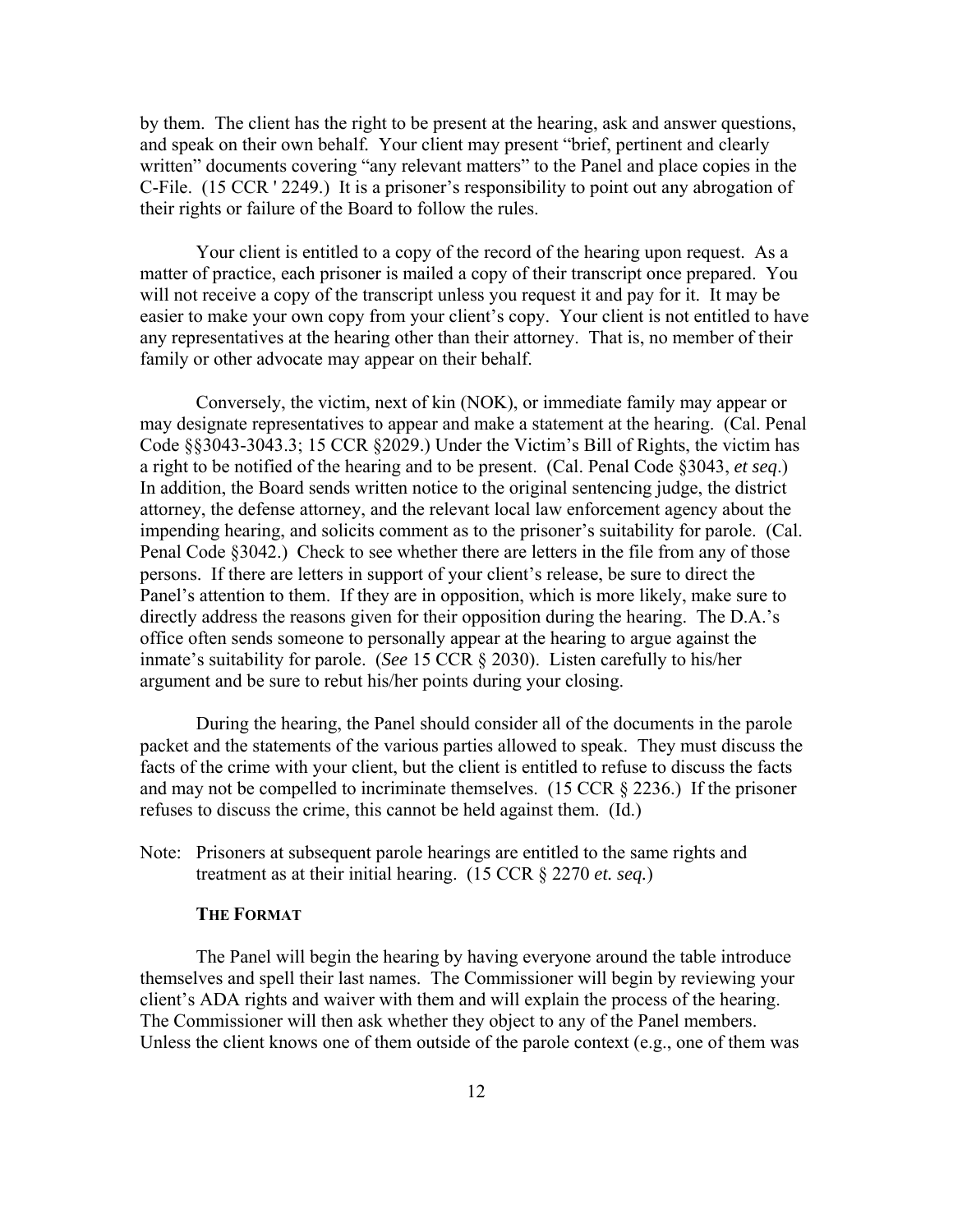the prosecutor in their case or one of the police involved in their arrest), you should not object to the Panel. Even though the Penal Code requires one of the Panel members to have been present at the inmate's prior parole hearing for purposes of consistency, this does not usually happen. (Cal. Penal Code §3041(a).) You may lodge this as an objection, but the Panel will proceed with the hearing nonetheless.

The Commissioner will also ask you whether all of your client's rights have been met up to this point. Generally the answer will be "Yes," but if you have any specific objections (e.g. the inclusion of an opposition letter which arrived too late for you to review), now is the time to put them on the record. Lastly, the Panel will ask whether the prisoner has any documents to submit, such as recently arrived support letters. You should confirm that the Panel has received our submission and request for it to be included as part of the record, as well as submit any other documents that were received too late to be included in the submission.

Once these preliminary matters are addressed, the Panel moves into the substance of the hearing. The questions are generally divided into three main parts: prior history and commitment offense, institutional adjustment, and release plans. The hearing will be tape-recorded, so it is important that any responses you or the client make are verbal. Nods, head shakes, shrugs, and gestures will not be part of the record. If your client responds to a question non-verbally during the hearing, you should remind them to answer aloud. Also, you and your client should try to remember not to talk across anyone else who is speaking as this can lead to transcription problems, although this is frequently unavoidable. Additionally, advise your client that complete answers will prove more favorable than terse answers because the transcript will later be reviewed by the full Board and then the Governor, who will have to make their decision based solely upon the written words as opposed to your client's demeanor at the parole hearing.

The commitment offense portion of the hearing usually consists of reading the facts into the record and allowing the prisoner to state their version of the crime into the record as well. The Board will always accept the findings of the court over the prisoner's version. The Parole Board will not retry the case, so there is no real advantage in trying to dispute the client's guilt. In subsequent parole hearings, the Panel will often ask to incorporate the facts from the prior hearing by reference so they do not have to read the facts into the record. If there are inaccurate facts relating to the crime, you should clarify at this time. It is not uncommon for the record to contain inaccurate facts that are relevant to the crime and conviction. If not corrected, panels will continue to rely on these facts in future hearings, most likely to your client's detriment.

Once the facts are in the record, the commissioner will ask your client questions about the commitment offense. Generally, the Panel is looking to see whether they are telling the truth about the offense and accept responsibility for their involvement in the crime. The Panel will also be trying to determine whether they understand the effects of the crime and feel remorse for the victims. In general, the Panel will look favorably upon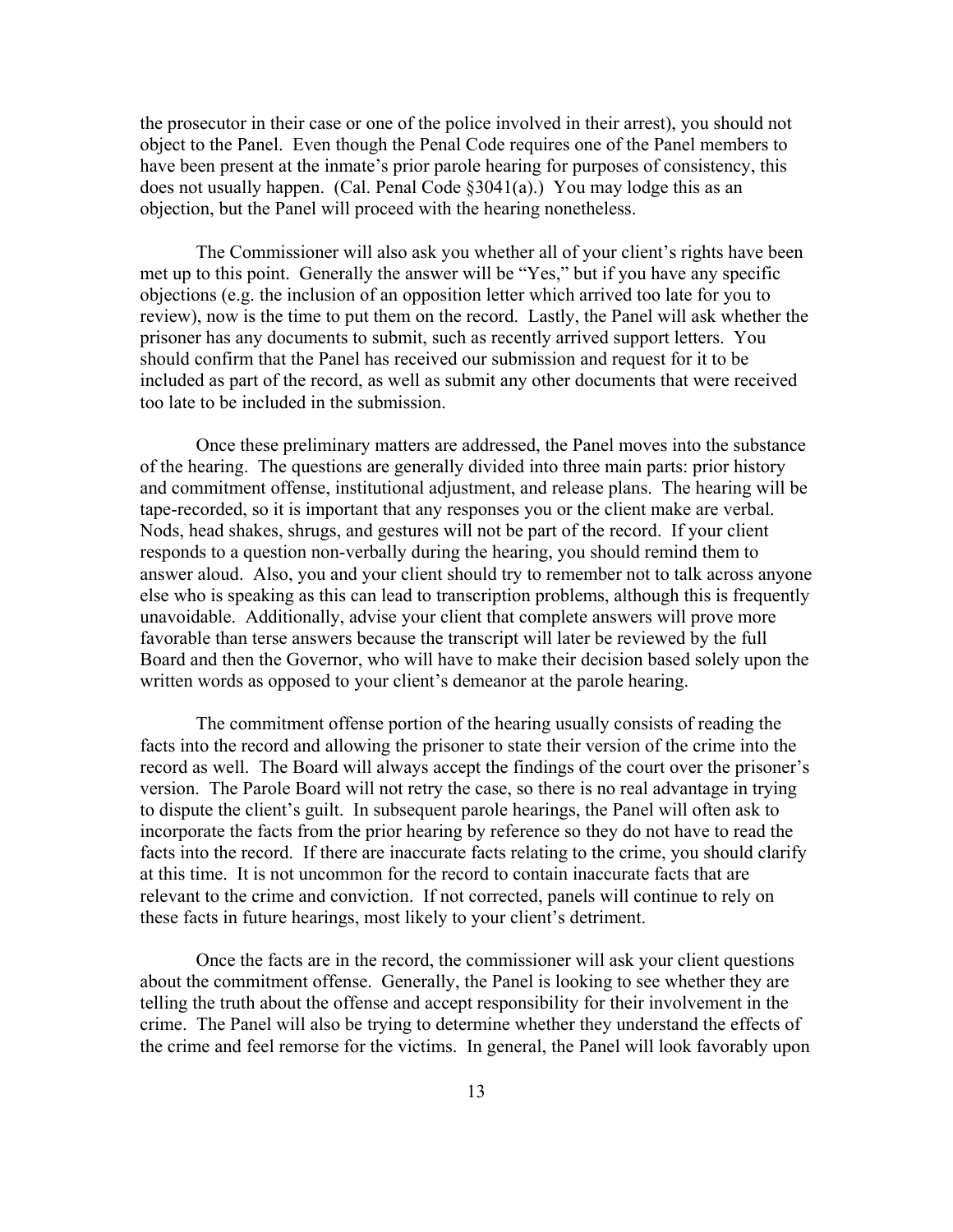a prisoner who does not dispute the findings of the court and police investigation and is genuinely remorseful. This part of the hearing can get quite contentious if the prisoner denies the court's findings. However, do not let concern for appearing contentious keep you from raising legitimate issues if there is a genuine dispute over one or more facts.

During the second portion of the questioning, the deputy commissioner will review your client's progress in prison. S/he will generally go through the C-File noting programming, certificates, and favorable and unfavorable chronos and disciplinary infractions. The deputy commissioner will often ask about any unfavorable information, again hoping to ascertain whether the inmate is taking responsibility for their actions. Similarly, the deputy commissioner will go through the various activities in which the client has been involved while in prison, especially those activities for which they have received chronos since their last hearing. The deputy commissioner may also ask the prisoner to elaborate on favorable information, especially if it is unusual (e.g., a chrono for helping a guard during an emergency).

Finally, the Panel will address your client's release plans. The Panel will be primarily concerned about whether they have an appropriate residence and confirmed job offer. The Panel will also review letters of support to determine whether your client will have the necessary support, be it emotional or financial, from family and friends upon release. Ultimately, the Panel is looking for evidence that your client will be wellpositioned to sustain a crime-free life as a productive member of society.

For this part of the hearing, the deputy commissioner will go through the C-file and our submission to summarize the contents of any support letters your client has received. The Panel may also ask questions about their plans, often very detailed ones. Just because the prisoner has a letter saying they can live with their sister does not mean the matter is closed. The Panel may ask how much room there is at the house, whether the prisoner will be paying rent (and if not, how the sister can afford to support them), and how long they will live there. Offers of employment may elicit similar questions. Panels have asked about job security, transportation between residence and job, documentation that an inmate is eligible for social security or disability benefits, and AA/NA meeting locations and schedules. It is best if your client has more than one job offer and residence.

After this, the Panel may want to ask additional questions. Your client should stay focused and answer questions as honestly as possible. If they do not know the answer to something, they should say so, and show a willingness to find the answer to satisfy the commissioner's concerns.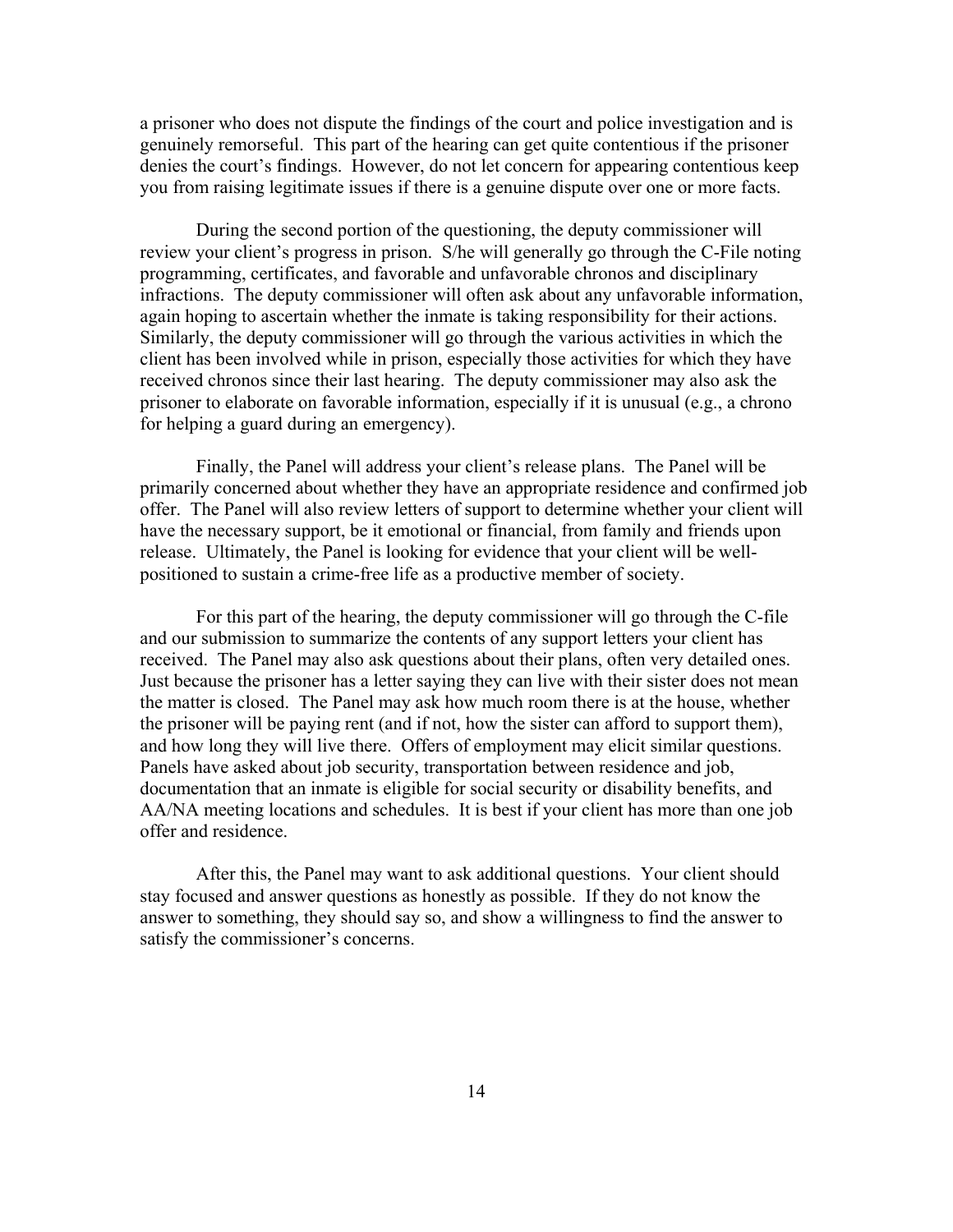#### **YOUR ROLE DURING THE HEARING**

#### **Overview**

During the Panel's questioning, you will spend much of your time simply listening and taking notes. Pay attention and keep track of: (1) any issues that the Panel seems particularly concerned about and any they simply gloss over; (2) any questions that your client could have answered better/more clearly; (3) any issues that are partially raised but are not fully discussed in a way that would be beneficial to your client; (4) etc. Note which issues come up and how thoroughly they are covered. You should not say anything unless you feel there is a legitimate misunderstanding between the Panel and the prisoner (*e.g.*, they keep answering the wrong question and need clarification about what is being asked). If you feel that the Panel's questions are going overboard, the time to address that is in your direct examination or closing, not during their questioning.

Once the questioning is finished, the Panel will go to questions and closing statements. If a district attorney representative is in attendance, he will have the opportunity to ask "clarifying" questions directly to the Panel. (15 CCR § 2030(d).) They are neither allowed to render legal advice nor speak directly to your client. In practice, this results in a bizarre proxy system in which the DA will ask a question of the Panel ("I'd like to know, did she kill her husband for the insurance money?") and the Panel will turn to the prisoner and ask them to answer. After the DA's questions are finished, it will be your turn to conduct your direct examination. You are not bound by strict rules of evidence, but you should be careful about asking obviously leading questions if you can avoid it.

Once the questioning is completely over, it is time for closing statements. The DA, if present, will make the first closing statement.  $(15 \text{ CCR} \cdot 2030 \text{(c)}(2))$ . After the DA, you will get to make your closing. Again, it should be reasonably brief (approximately 5 minutes) and should highlight positive issues from your submission. You may also want to clarify any issues with which the Panel seems particularly concerned, putting things in the best possible light for your client.

As mentioned previously, the prisoner is entitled to ask questions and make a statement. (15 CCR § 2247) If the inmate decides to do so, they will make their statement after you are finished.

Once your client is finished, if a victim or member of the victim's family is present, they will get to make a statement for the record. (15 CCR § 2029(d).) The right to speak last is reserved to the victim or victim's next-of-kin under the Victim's Bill of Rights. Your client (and you) should pay attention during this statement, or it will look like the client does not care about the victims.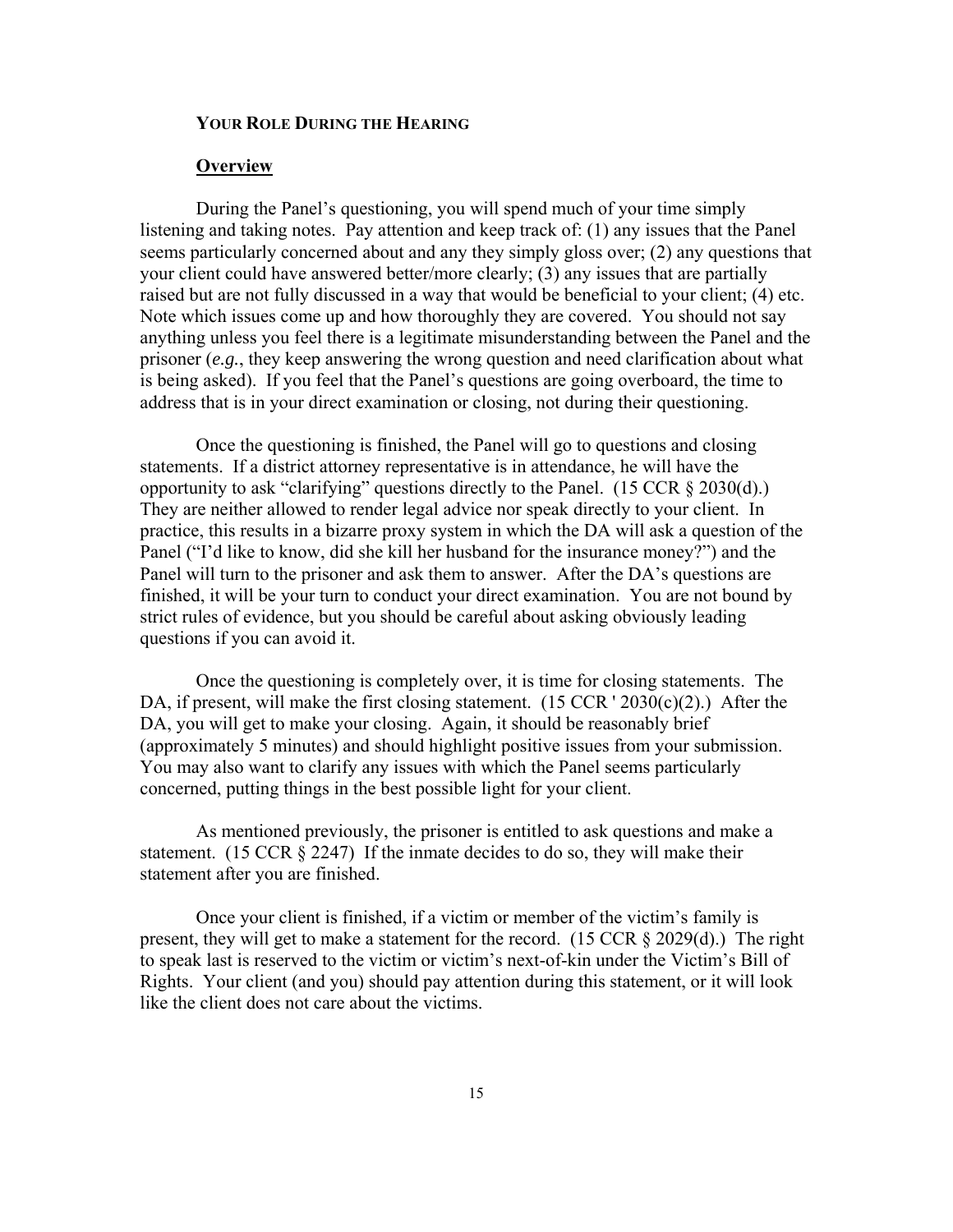Once all of the closing statements are in, the hearing panel will recess to discuss the prisoner's eligibility off the record. During this time, everyone except the Panel members will have to leave the room, and the tape recorder will be off. When the Panel has made its decision, they will call everyone back in, go back on the record, and announce their decision. The prisoner may receive a recommended release date, or, more likely, a "denial" for three to fifteen years (meaning it will be that long before they get another parole hearing). The Panel will cite the reasons for their decision on the record, and the hearing will then conclude.

#### **Your Direct Examination and Closing Statement, Explained**

During the hearing, you will have the opportunity to "directly examine" your client. In preparing, choose a couple of issues that will allow the hearing Panel to see your client in the most favorable light, or which are important to clarify any factual inaccuracies in the record. Do not assume the Panel will be intimately familiar with your submission prior to the hearing. They may have simply glanced over it, or they may not have read it at all. Any information in the direct examination and the closing remarks should stand pretty much on its own (obviously, the Panel will be familiar with the commitment offense and the inmate's time in prison; however, any specific issues or outside supporting facts you dug up for your submission may be new to them).

Be prepared to work through several drafts of both your direct examination questions and your closing. In the end, however, what you ask in direct exam and say in your closing will likely change at the last minute, depending on how the hearing went. You will need to tailor both presentations to issues that arose during the hearing which you want to highlight or clarify.

The direct examination serves two primary purposes: getting new information into the record, and clarifying matters for the Panel. You cannot use facts in your closing remarks or in your submission unless they are supported in the record, and this is your opportunity to get facts and sentiments into the record. If there is something you want to talk about, but there are no letters/chronos/prior testimony which support it, you may ask about it at this time. It is also an excellent place to clarify answers the client gave during the hearing, in case there is any confusion, or to help defray any concerns that the Panel seems to have. You may consider ending your direct exam with one or two open-ended, upbeat questions that will allow your client to talk freely for a little bit about something positive. This will be one of the client's only chances to shine without being under pressure from the Panel.

If you are fully confident in your client's ability to speak eloquently to the Panel, and to not say something damaging, you may consider asking your client some direct questions about their responsibility for the crime and their level of remorse. In some cases, the Panel may not ask your client directly how they feels about the crime, and it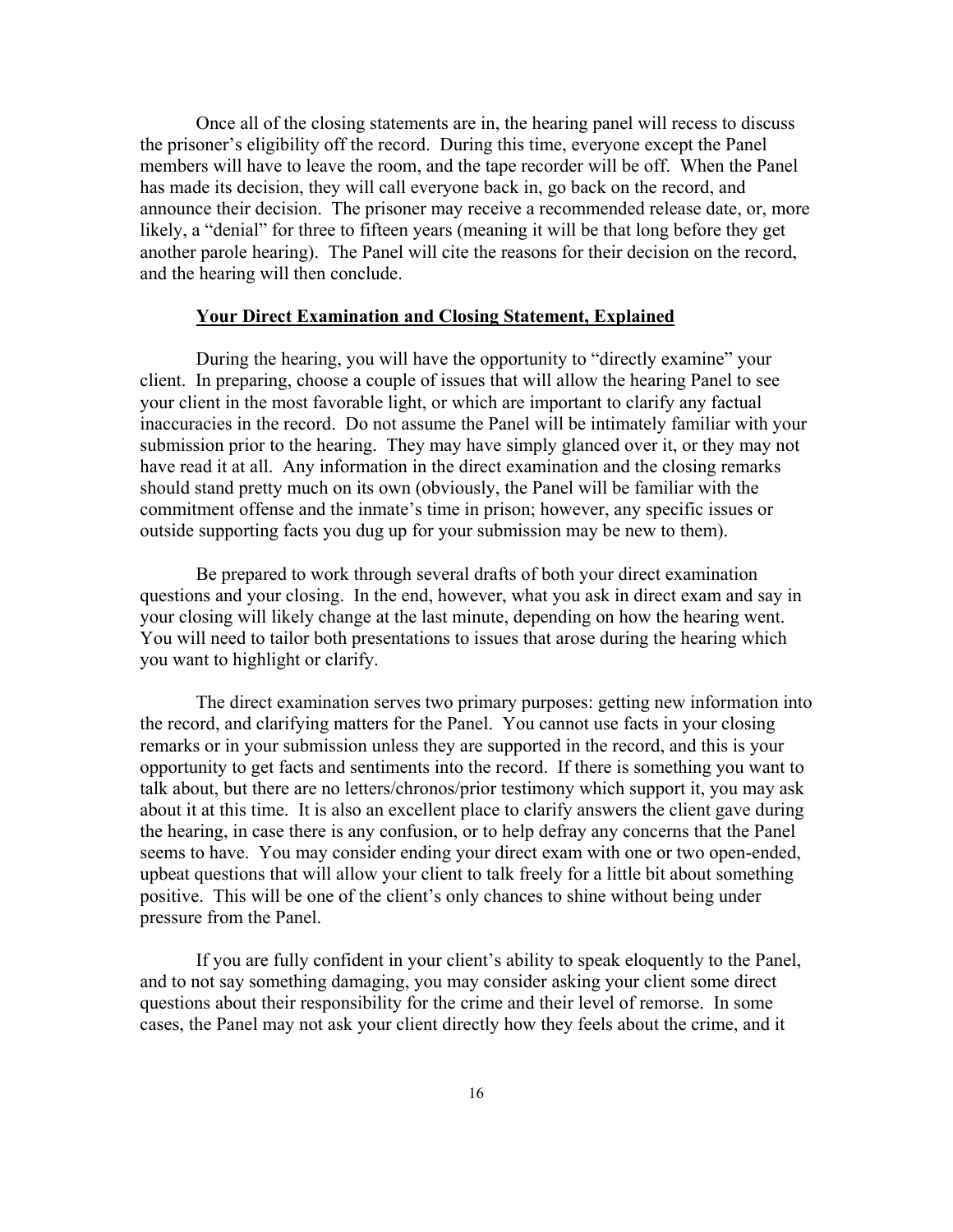can be extremely effective to have on record something as simple as your client testifying "Yes, I did the crime, I'm responsible and I'm sorry."

Your closing remarks should be brief, no more than 5 minutes long. The actual prepared remarks should probably be around three or four minutes, to allow you some time for last-minute additions to address issues that come up during the hearing. By the time you have the opportunity to make your closing remarks, the Panel is going to be anxious to get to the decision-making stage, so do not go into a lot of extraneous material or simply repeat what has already been said. Generally, use the theme espoused in your submission and highlight the best areas for your client.

However, remember that it is better to know your client's case thoroughly than to memorize a closing that may have to change unexpectedly during the hearing. Think how you'd explain your client's case and why they should be released to someone you know – the hearing is an informal setting with the commissioners across the table from you, and it will be far more effective if you can deliver your closing more in the way of a conversation than as a prepared speech from memory.

#### **ESTABLISHING SUITABILITY**

The BPH has broad discretion to determine who is suitable for parole. The Penal Code generally requires the Panel to set a release date, unless it determines that the gravity of the offense, or the timing and gravity of current or past convicted offenses, is such that "consideration of the public safety requires a more lengthy period of incarceration…" (Cal. Penal Code §3041(b).) In implementing this section, the Board has prescribed a multi-part test to determine parole suitability. The prisoner must first be found to pose no danger if released, or suitable for return to society. (15 CCR §3401, *et. seq.*) Even if this is satisfied, the prisoner must also have served a certain minimum sentence based on the gravity of their commitment offense. In most cases, our clients have not been found suitable for parole before they have served their adjusted base term, which is calculated using a matrix in Title 15, and other criteria stated in the code that concern specific circumstances surrounding the commitment offense and post conviction credit. (*See* Matrix at 15 CCR §§ 2403-2410.)

The Board considers several factors to determine suitability for return to society. In general, the Panel may consider aspects of the prisoner's social and criminal history, the nature of the offense, their attitude towards the offense, or "any other information which bears on the prisoner's suitability for release." (15 CCR  $\S$  2402(b).) Note that the Panel may consider past or subsequent criminal misconduct "which is reliably documented." (Id.) This essentially means that a *conviction* for the other crime is not required. An acquittal would likely preclude the Panel from considering the matter, but if the inmate has been accused or charged with a crime, but never went to trial for some reason (charges dropped, etc.), the Panel will probably hold this against them, pursuant to "evidence" such as police reports, statements from other prisoners, etc.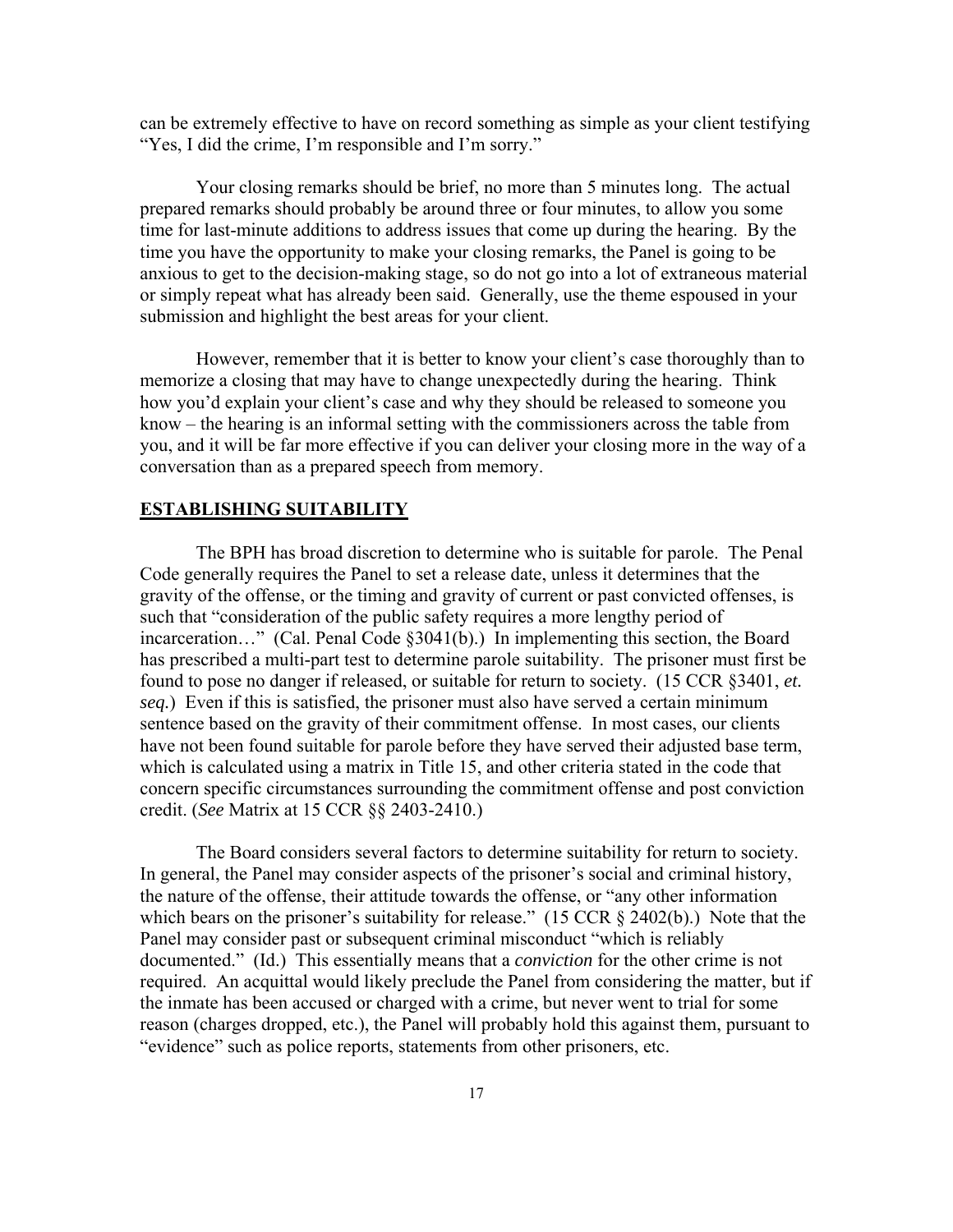Section 2402 of Title 15 lists several factors to be considered by the Panel.

Factors unfavorable to release are:

- (1) Especially heinous commitment offense multiple victims, carried out in a dispassionate and calculated fashion, victim was abused, defiled or mutilated, callous disregard for human suffering, or the motive for the offense was inexplicable or trivially related to the crime;
- (2) Previous record of violence particularly if at an early age;
- (3) Unstable social history (drug use, promiscuity—according to an internal memorandum, the Panel should not be using parental abuse/neglect as an unsuitability factor);
- (4) Sadistic sexual offenses in the prisoner's history (as the perpetrator, not the victim);
- (5) Psychological factors prisoner has a lengthy history of severe mental problems related to the offense;
- (6) Serious misconduct while in prison (115s, etc.) (15 CCR  $\S 2402(c)$ .)

Factors favorable to release are:

- (1) No juvenile record;
- (2) Stable social history (may be demonstrated by stable relationships developed while in prison);
- (3) Signs of remorse;
- (4) Motivation for crime, (understandable motive, particularly as a result of long-term stressful situations, such as being battered);
- (5) Lack of violent criminal history;
- (6) Age;
- (7) Realistic plans for the future, particularly if the prisoner has developed marketable skills;
- (8) Good institutional behavior. (15 CCR §2402(d).)

If the Panel finds the prisoner unsuitable for parole based on the above factors of consideration, the Panel will deny them another parole consideration hearing for a period of between three and fifteen years. The default term of denial is 15 years under Marsy's Law, unless the Board finds "clear and convincing evidence" that a shorter term of 10, 7, 5 or 3 years is appropriate. Cal. Penal Code § 3041.5(b)(3). Note that in most of our client's cases you won't see a denial of longer than 3 years. If, however, the Panel finds your client suitable, it will then determine how long the client should serve for the offense, in the manner discussed below.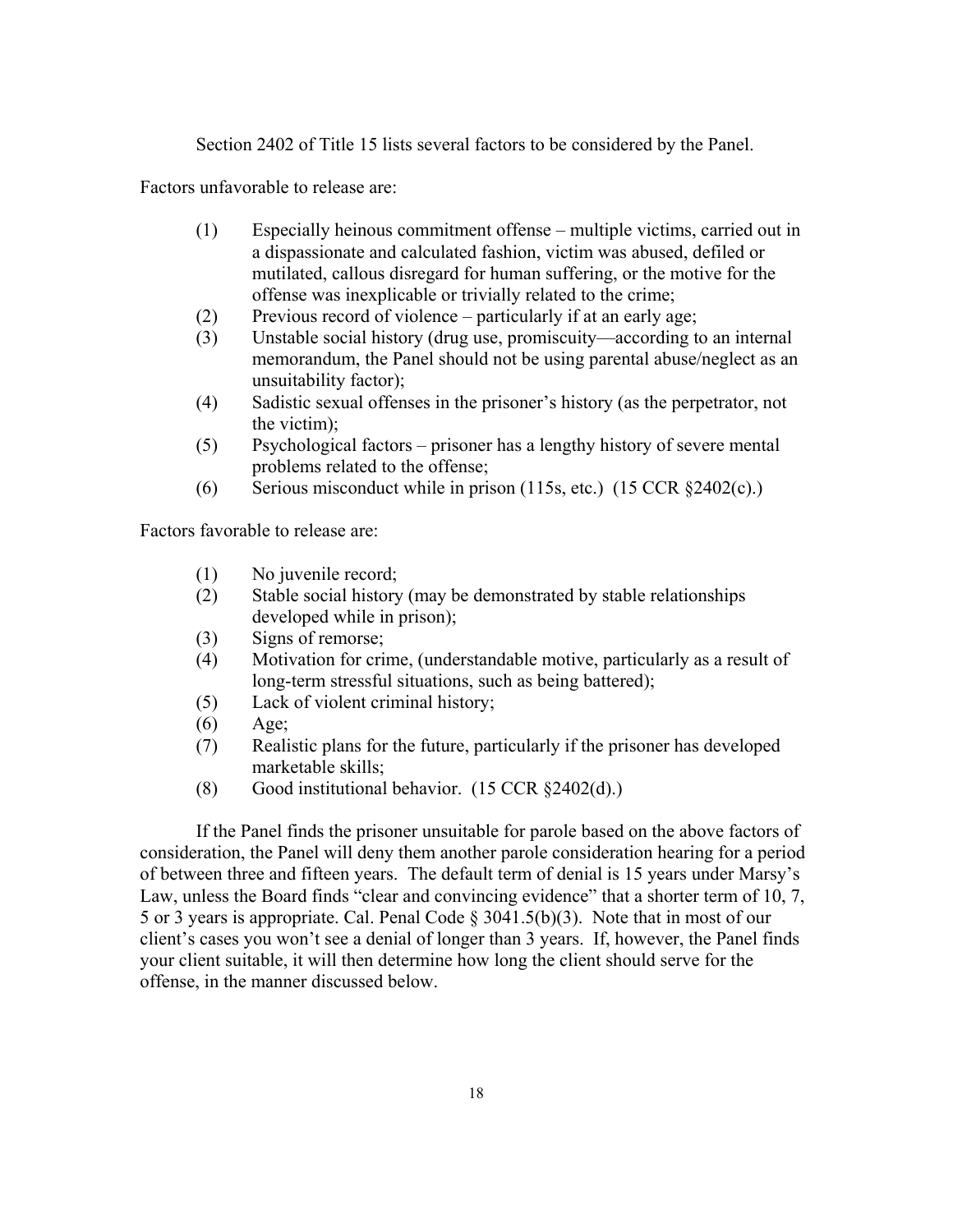#### **THE MATRIX**

If the Panel finds your client suitable for return to society,4 it will compute an adjusted base term to be used in calculating a recommended release date. (15 CCR §2403(b).) This is done with the assistance of a matrix. Essentially, the matrices establish tri-part terms based on how the crime was committed, the injuries inflicted, and the relationship between the crime and the prisoner. The matrix has two axes: one for the relationship to the victim (more remote  $\rightarrow$  longer term; in other words, you will get out sooner if you killed your spouse than if you killed a random passer-by), and one for the amount of harm inflicted (more harm inflicted  $\rightarrow$  longer term; for instance, you will get out sooner if you were merely a nonparticipating accomplice to the murder than if you tortured the victim to death).

The Panel considers only the commitment offense when establishing what it believes to be the appropriate category on the matrix.  $(15 \text{ CCR } \S 2403(a))$  Each category in the matrix provides three possible outcomes for each combination of factors. Normally the middle outcome is applied, but the Panel may apply the lower or higher term if they find aggravating or mitigating circumstances were present during the commitment offense.  $(15 \text{ CCR } \S 2403(a))$  In addition, the Panel may depart from the matrix entirely if justified by the particular facts of the individual case. (Id.) For example, the Panel could depart from the base term due to the severe abuse of the client by the victim.

Title 15 lists twenty aggravating circumstances that can result in imposition of the highest base term applicable to murderers. (15 CCR §2404.) Ten factors are listed which should be considered mitigating, and can result in imposition of the lower of the three possible base terms. (15 CCR §2405.) The Panel will generally impose additional years if the prisoner is serving time for multiple offenses (even if the sentences are running concurrently), if the inmate has prior convictions or used a firearm, or for other reasons. (15 CCR §2406-08.)

If the final, adjusted term is equal to or less than the amount of time your client has already served (including pre-conviction credit), the Panel will only determine the appropriate adjusted base term, and the prisoner will be released at the end of the review process – after the internal BPH review and a 30 day period in which the governor has the opportunity to change the decision . If your client is found suitable but has not yet served the matrix term, the Panel will set a tentative date for the future.

Because the sentencing scheme changed in California, effective July 1, 1978, there are slightly different parole criteria and procedures for murders committed before that time. (*See* 15 CCR § 2400 *et. seq.*) The only notable difference between the two categories is the matrix, which sets forth significantly longer periods of imprisonment for

 $\overline{a}$ 

<sup>4</sup> *See supra*, note 1.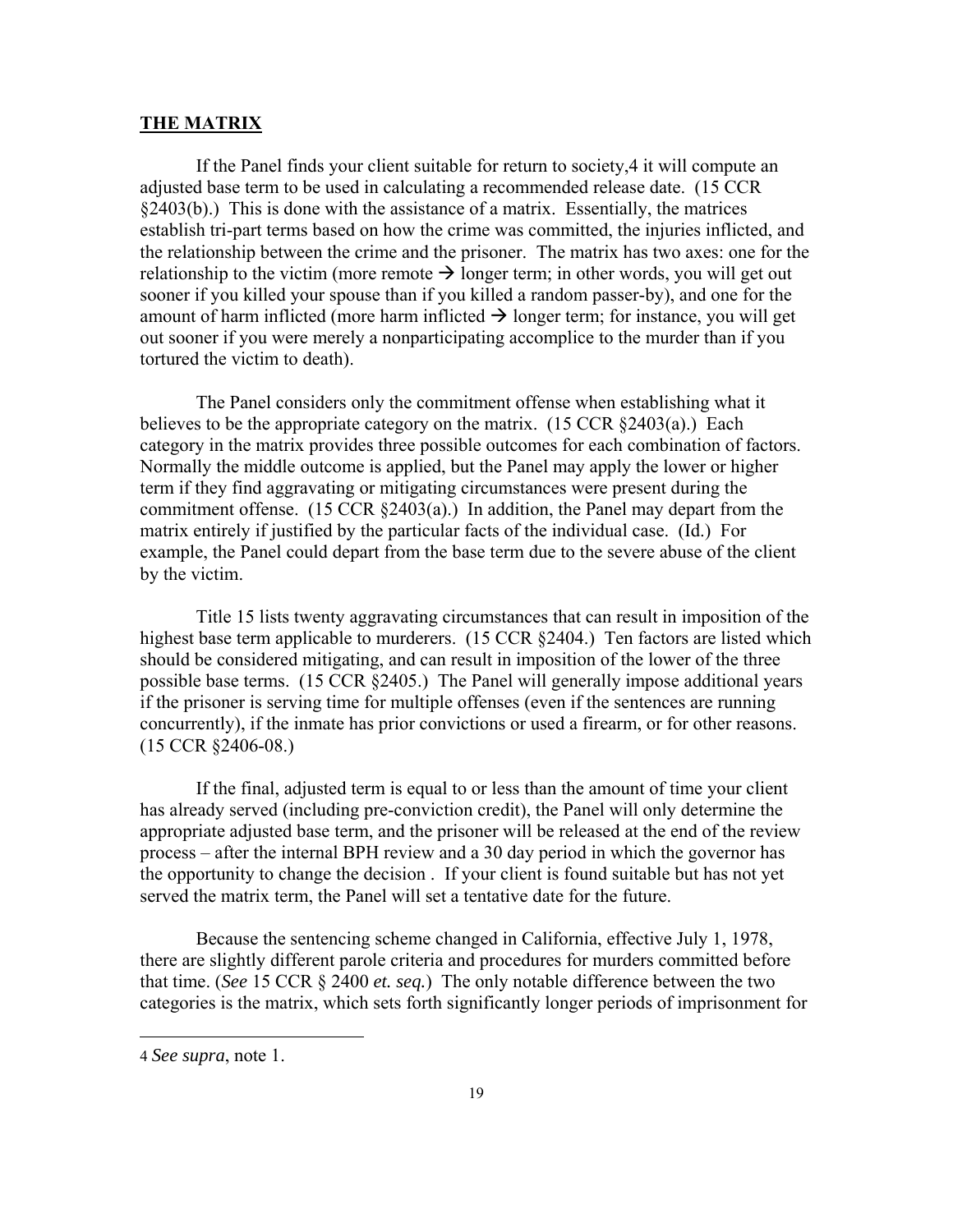murders committed after November 8, 1978 (which applies to most of our clients). (15 CCR  $\S 2403(b)$ .)

#### **DECISION REVIEW**

All decisions by parole hearing panels are subject to decision review by BPH staff– whether the Panel found the inmate suitable or unsuitable for parole.<sup>5</sup> Decisions are reviewed for technical and legal accuracy. Any parole date given at a hearing is considered a "proposed" date rather than a definite date. (15 CCR § 2041.) A decision becomes effective only after review by the decision review unit. The review is nominally constrained by certain guidelines, but they are so broad that the review is essentially *de novo*. (15 CCR § 2042) They may affirm the decision, modify it, or send it back for rehearing. (15 CCR § 2041) No adverse modifications may be made without a rehearing. (Id.)

For prisoners with a term to life sentence (such as 25 to life), the decision must become final within 120 days. (15 CCR § 2043.) During those 120 days, BPH staff normally confirms that the information in the file is accurate and that the release plans are viable. Once this is done, and the 120 days have passed, the BPH decision becomes final and the file goes to the governor for his review. Additionally, however, if any BPH commissioner so requests within 60 days after the hearing, the BPH must review the matter *en banc*. (15 CCR § 2044.) This en banc review must take place within the 120 day period. If a majority approves of release, the decision is immediately effective. If not, the matter is sent back for rehearing.<sup>6</sup>

A different administrative review process applies to prisoners who have a sentence of "life with the possibility of parole." If you are representing such a client, you must review Section 2041(h) of Title 15.

#### **THE GOVERNOR'S FINAL SAY**

 $\overline{\phantom{a}}$ 

After the process laid out above, the Governor has the right to review parole decisions for prisoners sentenced to an indeterminate life term for murder. (Cal. Const. Art. V §8(b); Cal. Penal Code §3041.2.) As stated above, the Governor has 30 days to review the decision. (Id.) (*See* In re Arafiles, 6 Cal. App. 4<sup>th</sup> 1467, 1474 (1992), which interpreted when this time limit begins to run.) Unlike the review panels, the Governor may reverse the BPH decision without sending the matter back for rehearing.

<sup>5</sup> In practice, all suitability grants are reviewed, and a random sample of denials.

<sup>6</sup> The regulations governing this process are currently being revised by the BPH. The new regulations should bring more clarity to the process, and more specificity about deadlines.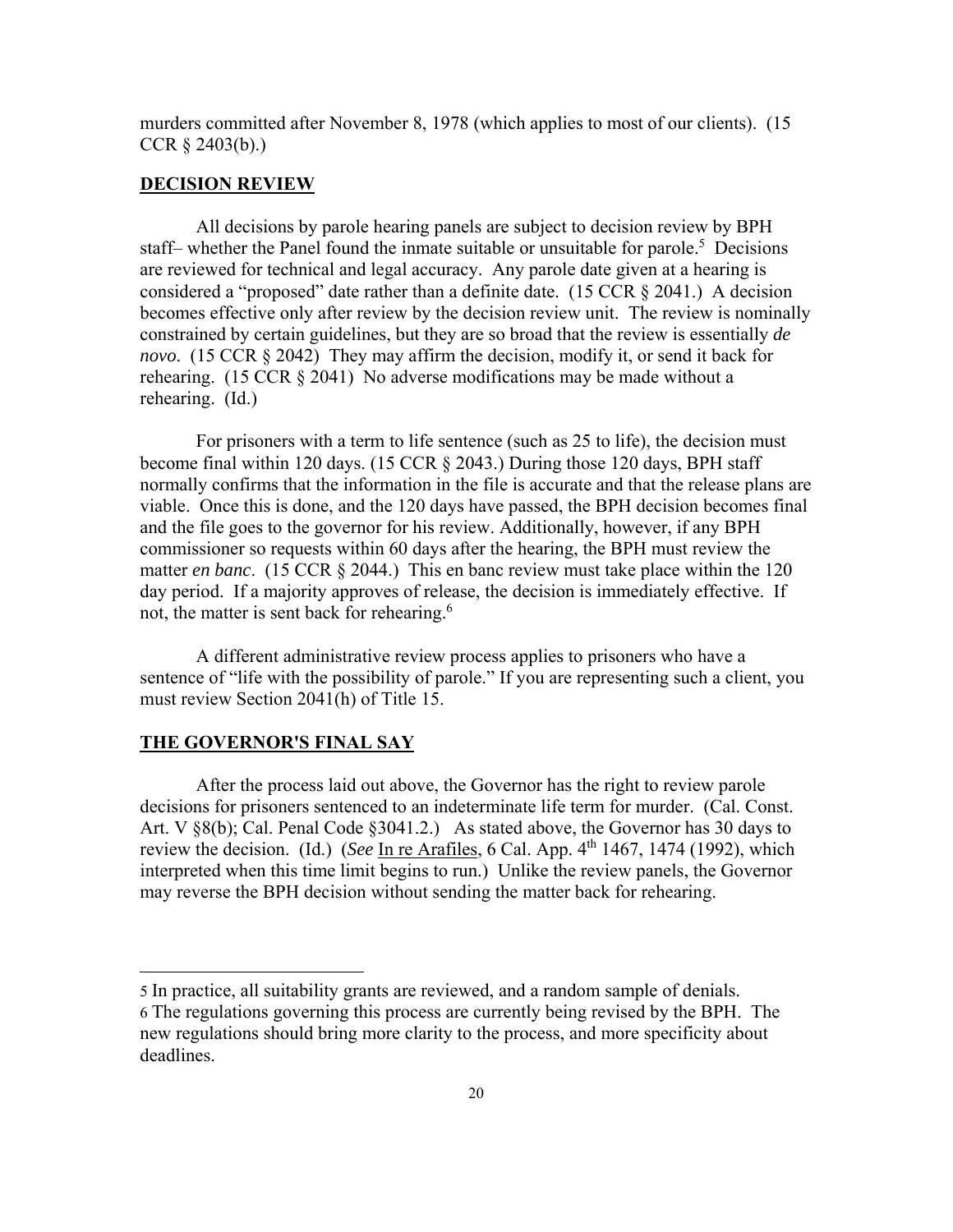Your client has no right to be present, ask and answer questions, or speak on their own behalf at the Governor's review. However, if you choose to, you may write a letter to the Governor, on behalf of your client, urging parole.

The Governor is required to send a written statement to your client delineating the reasons for reversal or modification. (Cal. Penal Code § 3041.2(b).)

#### **AFTER THE REVIEWS ARE DONE**

 $\overline{\phantom{a}}$ 

Once the review processes are complete, the "recommended" date becomes an "effective" date. On that effective date, the prisoner is released on parole.<sup>7</sup> The prisoner is free to leave, but parole is subject to revocation. Parole revocation proceedings are governed by a different set of regulations, which are not discussed here. Parole may be rescinded at any time "for good cause." However, since the parolee's liberty is being restricted by the revocation, they are entitled to due process protection during the revocation proceedings. (*See* generally 15 CCR §2600, *et. Seq*.)

Good Luck!

<sup>7</sup> Do not be too disappointed if this does not happen in your client's case – this process usually takes a very long time. In one of our recently released client's cases, she was released in 2011, three years after initially filing a habeas petition challenging a board denial from 2007!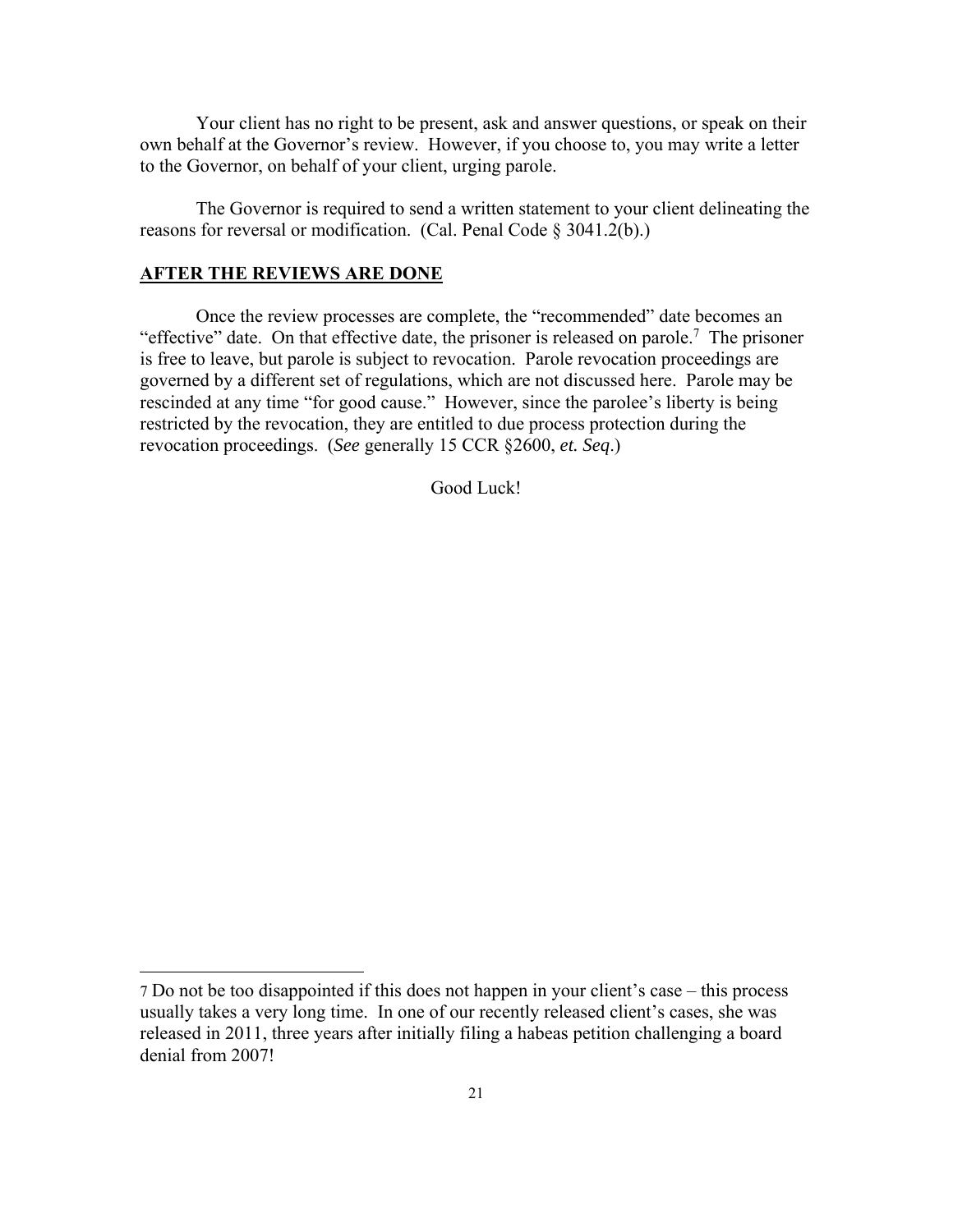CA.gov | About CDCR | Featured Links | **Contact Us**



### **CDCR Litigation Coordinators and Fax Numbers**

Avenal State Prison (ASP) - (559) 386-6074 fax (559) 386-2337 Calipatria State Prison (CAL) - (760) 348-7000 ext 5164 fax (760) 348-6064 California City Correctional Facility (CAC) - (760) 246-7600 ext 7521 fax (760) 246-7051 California Correctional Center (CCC) - (530) 257-2181 ext 4623 fax (530)252-3028 California Correctional Institution (CCI) - (661) 822-4402 ext 3047 fax (661)823-5023 Central California Women's Facility (CCWF) - (559) 665-6025 fax (559)665-6020 California State Prison, Centinela (CEN) - (760) 337-7647 fax (760) 337-7650 California Institution for Men (CIM) - (909) 606-7063 fax (909)606-7093 California Institution for Women (CIW) - (909) 606-4932 fax (909)606-4960 California Health Care Facility (CHCF) - (209) 467-2568 fax (909) 467-2676 California Men's Colony (CMC) - (805) 547-7947 fax (805)547-7791 California Medical Facility (CMF) - (707) 449-6510 fax (707) 469-6006 California State Prison, Corcoran (CSP-COR) - (559) 992-6174 fax (559)992-7372 California Rehabilitation Center (CRC) - (951) 273-2918 fax (951)273-2359 Correctional Training Facility (CTF) - (831) 678-5826 fax (831)678-5866 Chuckawalla Valley State Prison (CVSP) - (760) 922-5300 ext 5267 fax (760)922-6855 Deuel Vocational Institution (DVI) – (209) 835-4141 ext 6228 fax (209)830-3922 Folsom State Prison (FSP) - (916) 351-3038 fax (916)351-3086 High Desert State Prison (HDSP) - (530) 251-5072 fax (530) 251-5031 Ironwood State Prison (ISP) - (760) 921-3000 ext 551 8 fax (760)921-4307 Kern Valley State Prison (KVSP) - (661) 721-6306 fax (661) 720-4949 CA. State Prison, Los Angeles (LAC) -(661) 729-2000 ext 5562 fax (661)729-6994 Mule Creek State Prison (MCSP) - (209) 274-5247 fax (209)274-5018 North Kern State Prison (NKSP) - (661) 721-3188 fax (661) 721-6205 Pelican Bay State Prison (PBSP) - (707) 465-9075 fax (707) 465-9099 Pleasant Valley State Prison (PVSP) - (559) 935-4985 fax (559) 935-4928 Richard J. Donovan Correctional Facility (RJD) - (619) 661-7862 fax (619) 671-7566 California State Prison, Sacramento (SAC) - (916) 294-3011 fax (916) 294-3072 Substance Abuse Treatment Facility (SATF) – (559) 992-7206 fax (559) 992-7191 Sierra Conservation Center (SCC) - (209) 984-5291 ext 5365 fax (209) 984-8508 California State Prison, Solano (SOL) - (707) 454-3263 fax (707) 454-3429 San Quentin State Prison (SQ) - (415) 455-5007 fax (415) 454-6288 Salinas Valley State Prison (SVSP) - (831) 678-5573 fax (831) 678-5544 Valley State Prison for Women (VSPW) - (559) 665-6100 ext 5582 fax (559) 665-8919 Wasco State Prison-Reception Center (WSP) - (661) 758-7029 fax (661) 758-7093



#### **Ombudsman Contact Information**

Ombudsman Home Ombudsman Contact Information

#### **Juvenile Justice Related**

DJJ Contact Information DJJ Homepage SB 518 DJJ Ombudsman Report 2010

#### **FAQs for Adult Inmates**

General Information Entering a California State Prison -What to Expect General Information Upon Arrival To Endorsed Institution Transfer Information Visiting Information Parole Information Health Care Information Legal Assistance Information

#### **Contact Information for Adult Inmates**

CDCR Institutions CDCR Visiting Sergeant or Lieutenant Institution Medical Release of Information Community Partnership Contacts Litigation Coordinators And Fax Numbers

**Back to Top | Privacy Policy & Notice On Information Collection | Accessibility | Contact Us | Copyright © 2015 State of California To view and print some files you may need to download the latest version of Adobe Acrobat Reader .**

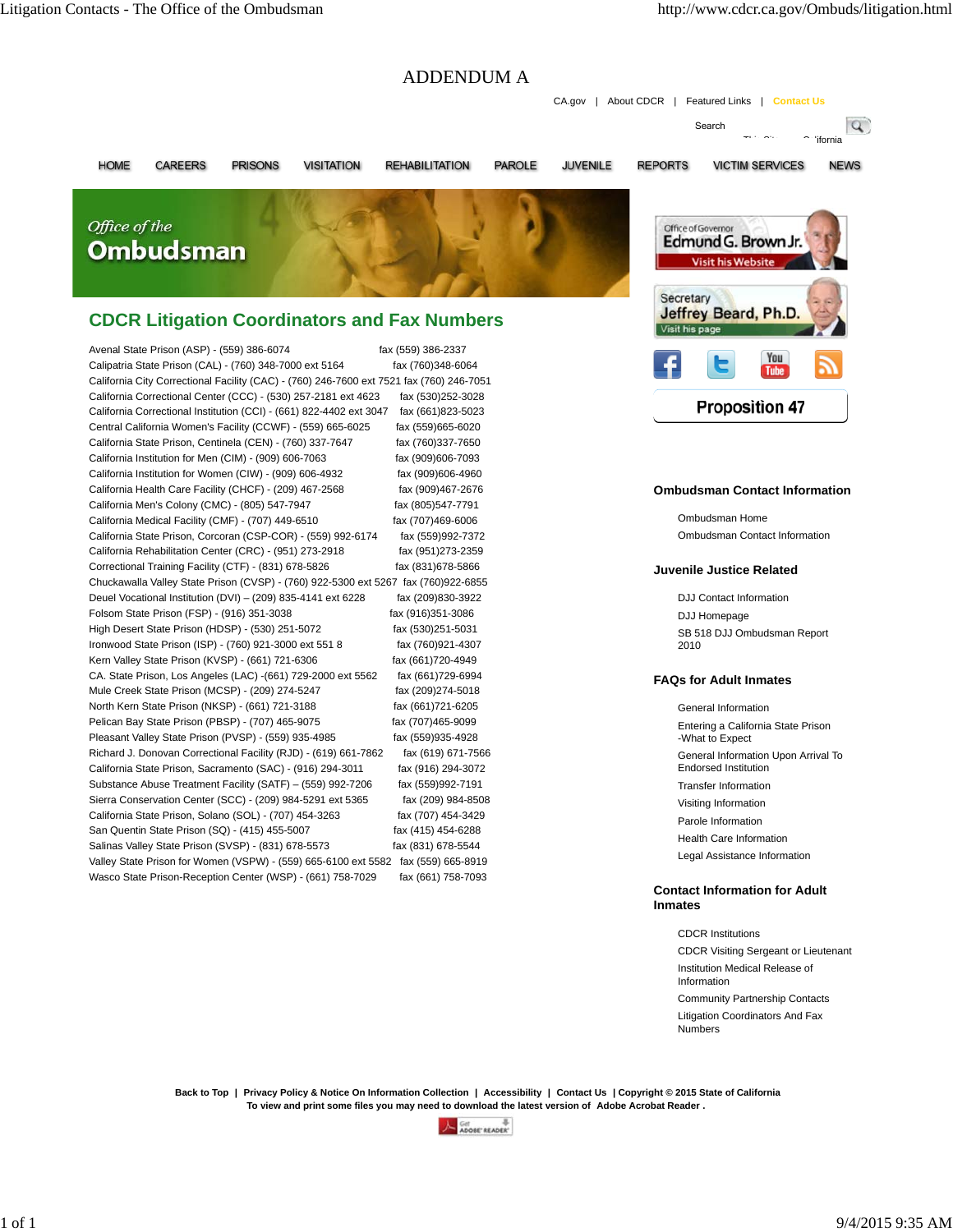### **ADDENDUM B**

**BPH Contact Information:**  1515 K Street Suite 600 Sacramento, CA 95814 916.445.4072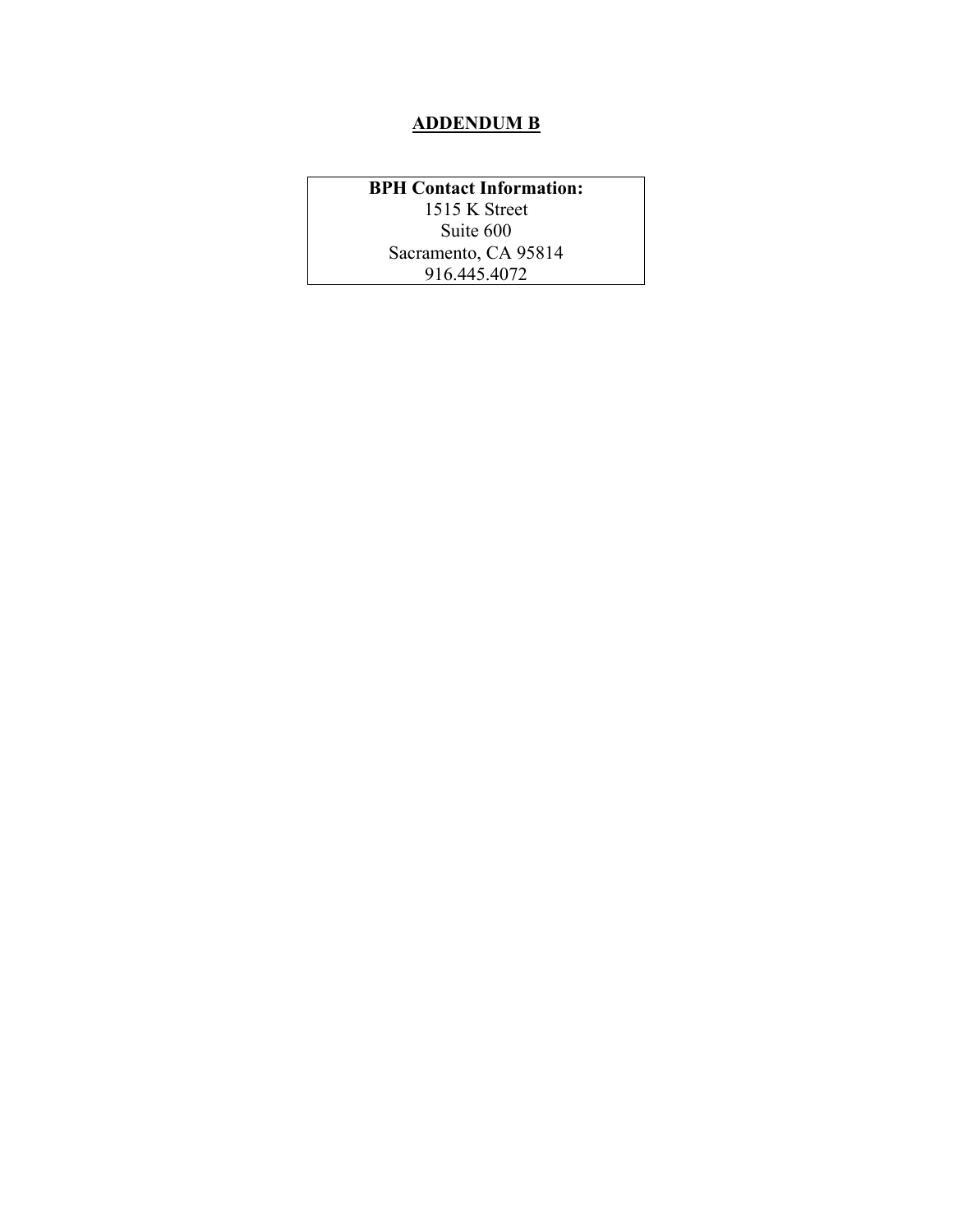#### **CALIFORNIA PAROLE CASE LAW**

#### **HALLMARK CASES**

| <b>CASE NAME</b>                             | <b>COURT</b>            | <b>HOLDINGS &amp; KEY PAROLE CONSIDERATIONS</b>                                                                                                                                                                                                                                                                                                                                                                                                                                                                                                                                                                                                                                                                                                                                                                                                                                                                                                                                                                                                                                                                                  |
|----------------------------------------------|-------------------------|----------------------------------------------------------------------------------------------------------------------------------------------------------------------------------------------------------------------------------------------------------------------------------------------------------------------------------------------------------------------------------------------------------------------------------------------------------------------------------------------------------------------------------------------------------------------------------------------------------------------------------------------------------------------------------------------------------------------------------------------------------------------------------------------------------------------------------------------------------------------------------------------------------------------------------------------------------------------------------------------------------------------------------------------------------------------------------------------------------------------------------|
| In re Rosenkrantz, 29 Cal.<br>4th 616 (2002) | CA Supreme Court        | Each parole applicant is entitled to <i>individualized consideration</i> and cannot be arbitrary or<br>$\bullet$<br>capricious (677)<br>The judicial branch "is authorized to review the factual basis of a decision of the Board denying<br>$\bullet$<br>parole  to ensure that the decision comports with the requirements of due process of law, but<br>in conducting such a review, the court may inquire only whether some evidence in the record<br>before the Board supports the decision to deny parole, based on the factors specified by statute<br>and regulation" (658)<br>BUT judicial review of the Board's decision to deny parole is "extremely deferential"<br>$\circ$<br>(665)<br>A Governor's decision granting or denying parole is subject to a limited judicial review to<br>$\bullet$<br>determine only whether the decision is supported by "some evidence" (625)<br>But his review is independent and de novo (660)<br>$\circ$                                                                                                                                                                          |
| In re Lawrence, 44 Cal.<br>4th 1181 (2008)   | <b>CA Supreme Court</b> | Fundamental consideration in parole decisions is "public safety." The Board must grant parole<br>$\bullet$<br>unless it determines that public safety requires a lengthier period.<br>In reviewing the Board or Governor's denial of parole, the Court must find the<br>$\circ$<br>requisite "some evidence" than inmate poses a "current danger" to society (1191)<br>A finding of suitability requires more than just a "rote recitation of the relevant factors." The<br>Board must establish a "rational nexus between those factors and the determination of<br>current dangerousness."<br>The egregious nature of a commitment offense alone is not enough for determining current<br>dangerousness. (1191)<br>After a long period of time from the date of the commitment offense, predictive value of<br>$\circ$<br>the offense loses value in determining current dangerousness (1218)<br>The underlying circumstances of the commitment offense alone "rarely will provide a<br>$\circ$<br>basis for denying parole when there is strong evidence of rehabilitation and no other<br>evidence of current dangerousness" |
| In re Shaputis, 44 Cal. 4th<br>1241 (2008)   | CA Supreme Court        | The Board may deny parole based on the circumstances of the commitment offense when these<br>$\bullet$<br>facts continue to support the conclusion that the inmate is currently dangerous when considered<br>in light of the full record                                                                                                                                                                                                                                                                                                                                                                                                                                                                                                                                                                                                                                                                                                                                                                                                                                                                                         |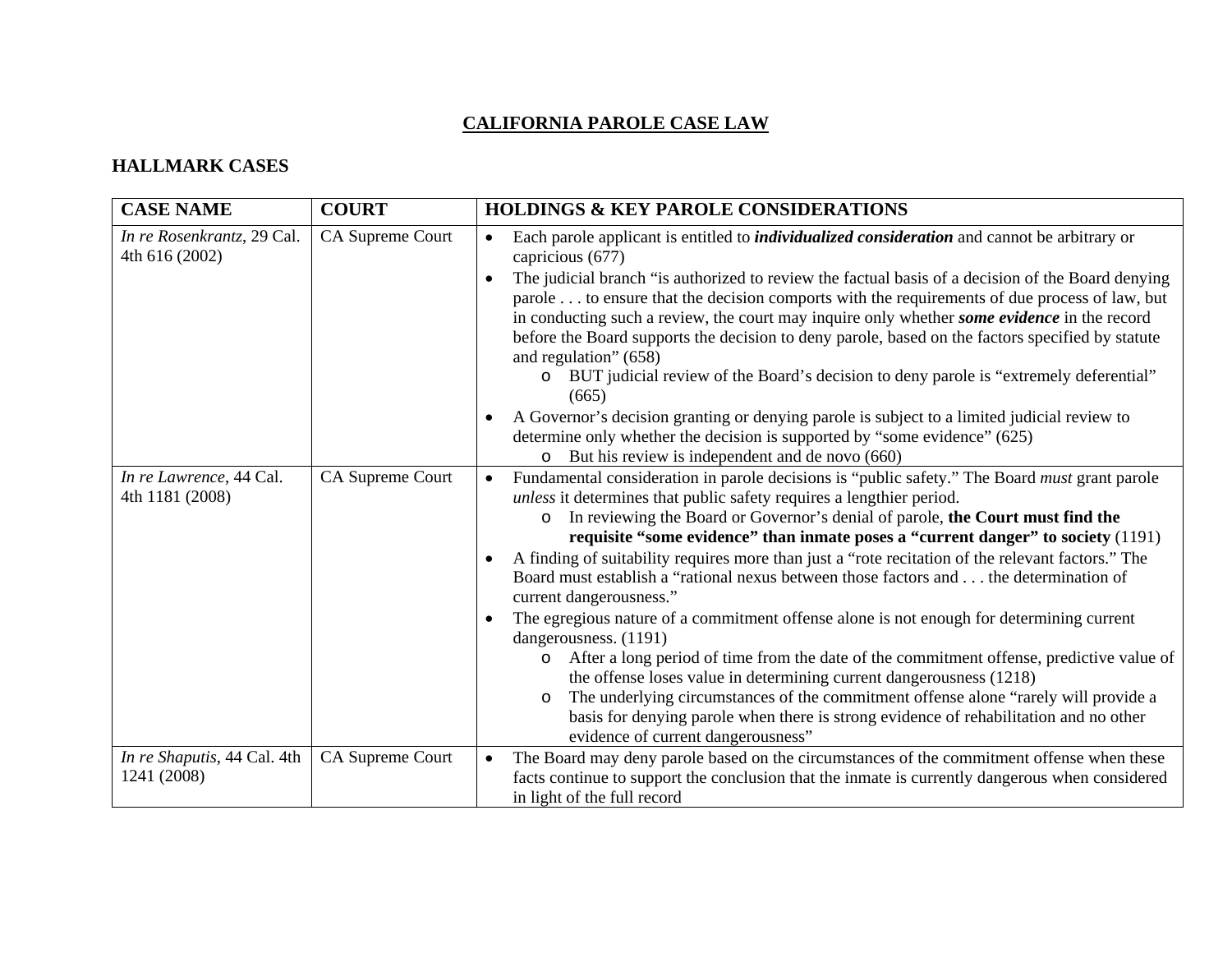|                                              |                         | This decision establishes that a lack of insight in combination with circumstances of the<br>$\bullet$<br>commitment offense and past abuse can show current dangerousness (1255)<br>"Expressions of insight and remorse will vary from prisoner to prisoner andthere is no<br>particular formula that an inmate needs to prove in order to demonstrate insight (1260)<br>The "some evidence" standard can be satisfied by evidence of lack of insight or failure to accept<br>responsibility, so long as evidence is taken into context                                                                                                                                                                                                                                                                                                                                                                                                                                         |
|----------------------------------------------|-------------------------|----------------------------------------------------------------------------------------------------------------------------------------------------------------------------------------------------------------------------------------------------------------------------------------------------------------------------------------------------------------------------------------------------------------------------------------------------------------------------------------------------------------------------------------------------------------------------------------------------------------------------------------------------------------------------------------------------------------------------------------------------------------------------------------------------------------------------------------------------------------------------------------------------------------------------------------------------------------------------------|
| In re Shaputis II, 53 Cal.<br>4th 192 (2011) | <b>CA Supreme Court</b> | After <i>Shaputis I</i> held that petitioner's failure to gain insight into his antisocial behavior was a<br>$\bullet$<br>factor supporting denial of parole, a great many parole denials have focused on the inmate's<br>lack of insight $(217)$ = trend towards denial based on insight now, rather than saying the<br>commitment offense was particularly egregious<br>Defines insight $\rightarrow$ inmates past and present attitude towards the crime, when the inmate<br>$\bullet$<br>understands the nature and magnetite of the offense (218)<br>Absence of insight is a significant factor in determining whether there is a rational nexus (218)<br>Requires not just insight into the commitment offense, but also his/her antisocial behavior (219)<br>Most recent evidence of insight will bear most closely on parole determination (220)<br>Lack of insight supports a denial only if it is rationally indicative of the inmate's current<br>dangerousness (219) |

#### **CASES BY SPECIFIC ISSUE:**

| <b>ISSUE</b>              | <b>RELEVANT CASE LAW</b>                                                                                              |
|---------------------------|-----------------------------------------------------------------------------------------------------------------------|
| Proper Scope of a court   | Board of Parole Hearings v. Superior Court, 170 Cal. App. 4th 104 (2008)                                              |
| that concludes the        | In ordering BPH to conduct a new hearing, the superior court exceeded its jurisdiction by ordering the Board to       |
| Board/Governor has        | "explain what instances of [petitioner's] offense would not qualify for invocation of the unsuitability criteria used |
| abused its discretion $&$ | to deny him parole," since the findings that the court directed to make were irrelevant of a finding of future        |
| <b>General Standards</b>  | dangerousness $(11)$                                                                                                  |
|                           | <i>In re Ryner</i> , 196 Cal. App. 4th 533 (2011)                                                                     |
|                           | Parole release is the rule and not the exception (543)                                                                |
|                           | Board may not base its fidnigns on speculation, hunches                                                               |
|                           | <i>In re Young</i> , 204 Cal. App. 4th 288 (2012)                                                                     |
|                           | Must give due consideration to all relevant statutory factors, not just some of the factors (305)                     |
|                           | The Board cannot rely on guess work and speculation as their reasons for denial (308)                                 |
|                           | <i>In re Shigemura</i> , 2010 Cal. App. 4th 440 (2012)                                                                |
|                           | Judicial review of the Board's decision is exceedingly deferential, but courts must go beyond simply deciding         |
|                           | whether a single unsuitability factor exists (452)                                                                    |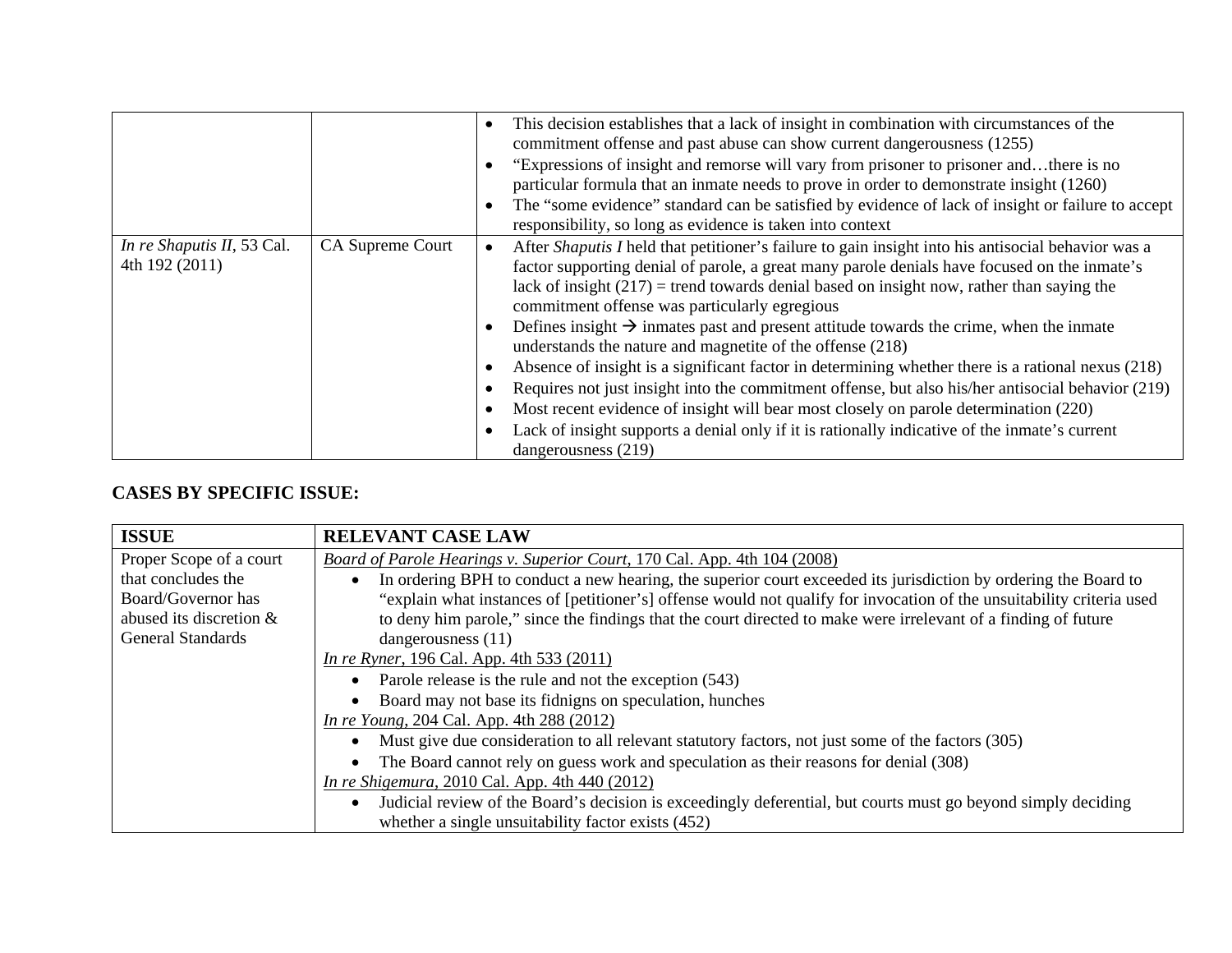| Courts may not substitute their own judgment for the Board – here, the court erred when it determined that the<br>$\bullet$                                                                                                                                                                                                                                                                  |
|----------------------------------------------------------------------------------------------------------------------------------------------------------------------------------------------------------------------------------------------------------------------------------------------------------------------------------------------------------------------------------------------|
| Board's finding that petitioner lacked insight is against "the weight of the evidence"                                                                                                                                                                                                                                                                                                       |
| o Court's must only decide whether there is "some evidence," and NOT determine the weight (455)                                                                                                                                                                                                                                                                                              |
| <i>In re Stevenson</i> , 213 Cal. App. 4th 841 (2013)                                                                                                                                                                                                                                                                                                                                        |
| The manner in which the Board/Governor balances the parole suitability factors is solely in the discretion of the<br>$\bullet$<br>Board/Governor, and they may weigh them differently from each other (475)                                                                                                                                                                                  |
| Neither the Board nor Governor must describe in its decision the exact weight given, "as long as the decision<br>reflects due consideration of the specified factors as applied to the individual prisoner in accordance with applicable<br>legal standards, the court's review is limited to ascertaining whether there is some evidence in the record that<br>supports the decision" (476) |
| The court is not empowered to reweigh evidence; rather the court reviews the entire record to determine whether a<br>$\bullet$<br>modicum of evidence supports the parole suitability decision (479-80)                                                                                                                                                                                      |
| Remedies when granting a habeas:                                                                                                                                                                                                                                                                                                                                                             |
| <i>In re Prather</i> , 50 Cal. 4th 238 (2010)                                                                                                                                                                                                                                                                                                                                                |
| Upon granting a habeas petition, a court must remand a case back to the Board rather than immediate release, and<br>$\bullet$<br>the Board is required to hold a new hearing "in accordance with due process" under its own discretion. (258)                                                                                                                                                |
| Granting a habeas with order for immediate release for <i>lifer-inmates</i> "improperly intrudes upon the Governor's<br>independent constitutional authority to review the Board's parole decision." (257)                                                                                                                                                                                   |
| Conversely, remedy for judicial review of a Governor's reversal is immediate release because a remand to the                                                                                                                                                                                                                                                                                 |
| Governor would "amount to an idle act." (507)                                                                                                                                                                                                                                                                                                                                                |
| See also In re Masoner, 179 Cal. App. 4th 1531 (2009): where the superior court finds no evidence<br>$\circ$<br>supporting a Governor's reversal, the superior court has the authority to reinstate the Board's decision                                                                                                                                                                     |
| without remanding the matter to the Governor bc the Governor already had full opportunity to exercise his<br>constitutional and statutory right of review (1534–37)                                                                                                                                                                                                                          |
| See also In re McDonald, 189 Cal App 4 <sup>th</sup> 1008 (2010):<br>$\circ$                                                                                                                                                                                                                                                                                                                 |
| *for an argument using this case as reason for a <i>determinately sentenced inmate</i> to be granted immediate<br>$\circ$<br>release upon granting a habeas, see DeLeon Habeas                                                                                                                                                                                                               |
| The Board "must consider the statutory factors concerning parole suitability set forth in section 3041 as well as the                                                                                                                                                                                                                                                                        |
| Board regulations." (251)                                                                                                                                                                                                                                                                                                                                                                    |
| <i>In re Copley</i> , 196 Cal. App. 4th 440 (2011)                                                                                                                                                                                                                                                                                                                                           |
| Warden appealed a grant of a habeas by a trial court, which found the Governor's reversal was not supported by<br>$\bullet$                                                                                                                                                                                                                                                                  |
| "some evidence" – court vacated and reinstated the parole grant                                                                                                                                                                                                                                                                                                                              |
| o BUT while the habeas was pending, the Board held another hearing and found Copley unsuitable                                                                                                                                                                                                                                                                                               |
| Thus, the warden challenged ONLY the remedy, claiming a violation of separation of powers<br>$\circ$                                                                                                                                                                                                                                                                                         |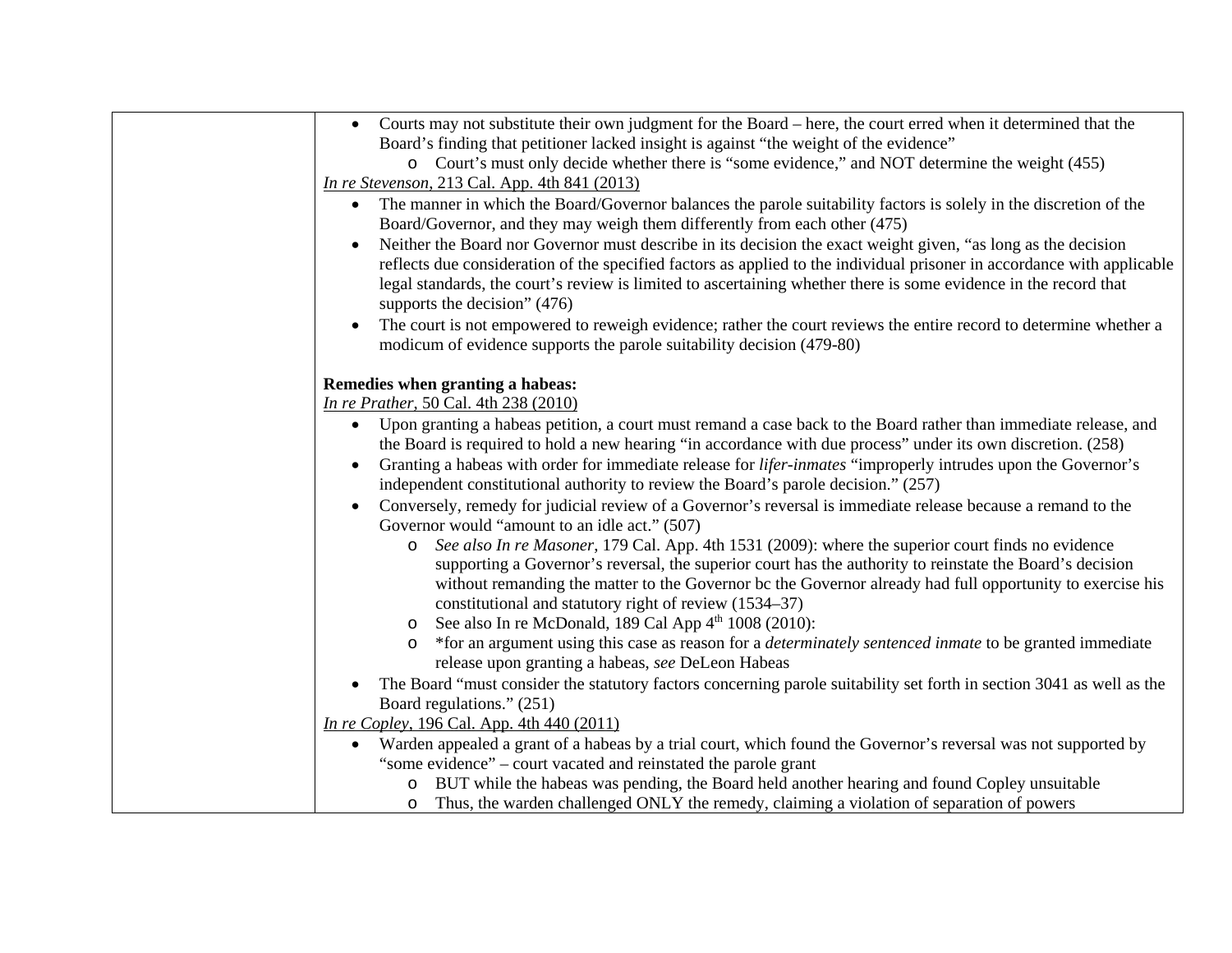|                          | HELD: Proper remedy for Governor's error in reversing parole grant is to reinstate the finding of suitability (269)<br>$\bullet$                             |
|--------------------------|--------------------------------------------------------------------------------------------------------------------------------------------------------------|
|                          | AND reinstating the suitability finding did not violate separation of powers doctrine (272-73)                                                               |
|                          | o Warden relied on Rosenkrantz, but that decision did not reach the question of the appropriate remedy upon                                                  |
|                          | finding that the Governor's decision is unsupported by some evidence                                                                                         |
|                          | *Prather came out after briefing was completed in this case, so court was able to rely on that<br>$\circ$                                                    |
|                          | here, warden did not explain what purpose a remand to the Governor would serve (434)<br>$\circ$                                                              |
|                          | did not identify any new evidence (see In re Ross below on that issue)                                                                                       |
|                          | remand would simply allow the Governor another review of the same materials already reviewed<br>п                                                            |
|                          | by him                                                                                                                                                       |
|                          | <i>In re Miranda</i> , 191 Cal. App. 4th 757 (2011)                                                                                                          |
|                          | remedy for violation of due process at a parole hearing is a new hearing (760)                                                                               |
|                          | Miranda was found suitable in 2003 $\rightarrow$ governor reversed $\rightarrow$ superior court overturned reversal $\rightarrow$ Miranda was                |
|                          | released $\rightarrow$ the Governor appealed $\rightarrow$ Appellate court upheld reversal $\rightarrow$ Miranda was sent back to prison $\rightarrow$ found |
|                          | unsuitable in 2007 and filed habeas resulting in this case                                                                                                   |
|                          | o But while it was pending, Miranda was found suitable in 2009                                                                                               |
|                          | o Miranda argued that time be credited to his parole (761-62)                                                                                                |
|                          | HELD: habeas petition is moot because the only remedy is a new hearing                                                                                       |
|                          | o Release and parole are not within the appellate court's power, their only concern is due process and only                                                  |
|                          | remedy is a new hearing (763)                                                                                                                                |
|                          | "A determination that the Board violated an inmate's due process rights in finding there was some evidence<br>$\circ$                                        |
|                          | of the inmate's continued dangerousness is not a 'get-out-of-jail-free' card" - instead must remand to                                                       |
|                          | Board and then review by Governor (762)                                                                                                                      |
|                          | <b>Misc. Standing Issues:</b>                                                                                                                                |
|                          | In re William Ilasa, 3 Cal. App. 5th 489 (2016)                                                                                                              |
|                          | HELD: decision of the Board that denies an inmate parole following a review procedure enacted purusuant to a<br>$\bullet$                                    |
|                          | federal court order is subject to state court judicial review                                                                                                |
|                          | Fed court order at issues was by a 3 judge panel in a prison class action litigation after Court found CA state                                              |
|                          | prisoner's constitutional rights had been violated as a result of overcrowding                                                                               |
|                          | NVSS procedures were created pursuant to an order after SCOTUS affirmed this ruling<br>$\circ$                                                               |
|                          | Not all parole actions of the executive branch are immune from review (499)<br>$\circ$                                                                       |
|                          | NVSS Procedures created reasonable expectations and therefore a protected liberty interest for inmates like<br>$\circ$                                       |
|                          | Ilasa (505)                                                                                                                                                  |
| <b>Governor Reversal</b> | <i>In re Hare</i> , 189 Cal. App. 4th 1278 (2010)                                                                                                            |
| <b>Issues</b>            | The Governor's review of a parole release decision of the Board of Parole Hearings is limited to the same<br>$\bullet$                                       |
|                          | considerations that inform the Board's decision (1289)                                                                                                       |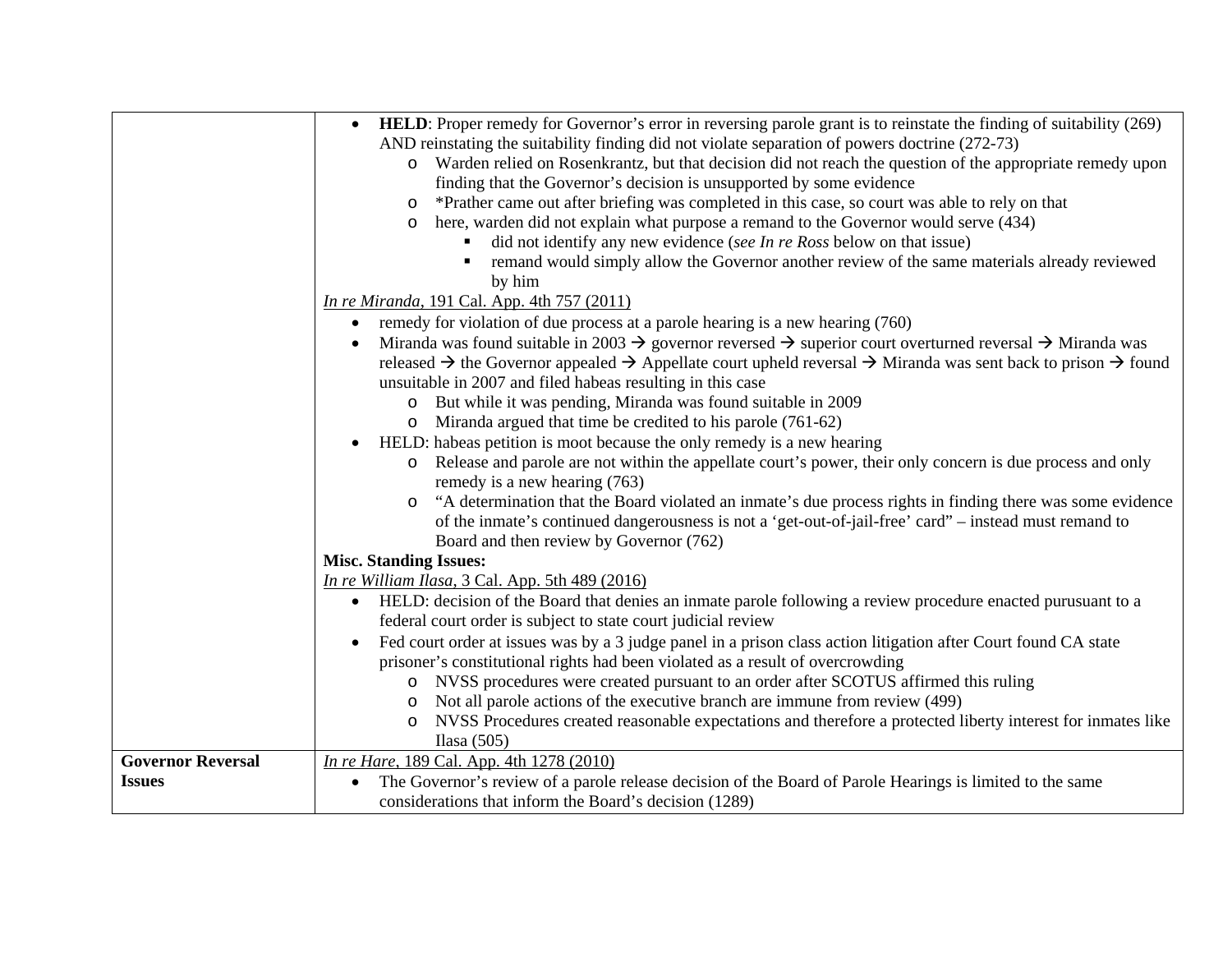| Any conflict in evidence regarding timeliness of Governor's decision is required to be resolved in the warden's<br>favor (1292)                                                                                                                                                                                                                                                                                                                                                 |
|---------------------------------------------------------------------------------------------------------------------------------------------------------------------------------------------------------------------------------------------------------------------------------------------------------------------------------------------------------------------------------------------------------------------------------------------------------------------------------|
| Must be within 30 days after the 120 day period the Board has to review the decision, here there was<br>$\circ$<br>dispute over when that final date was<br><i>In re Rozzo</i> , 172 Cal. App. 4th 40 (2009)                                                                                                                                                                                                                                                                    |
| The governor satisfies due process duties if his analysis reflects some individualized consideration beyond just the<br>$\bullet$<br>offense, because (1) officials are presumed to adequately perform duties, and (2) a heavy burden is on an inmate to<br>prove an official did not adequately perform his duty (64)<br>A 72% parole denial rate does not indicate that a governor has adopted an anti-parole policy that would violate an<br>inmate's due process rates (65) |
| <b>Issue of "New Evidence" Before the Governor</b>                                                                                                                                                                                                                                                                                                                                                                                                                              |
| <i>In re Ross</i> , 185 Cal. App. 4th 636 (2010)                                                                                                                                                                                                                                                                                                                                                                                                                                |
| When reversing a parole decision, the Governor is NOT restricted to using only the evidence that was before the<br>$\bullet$                                                                                                                                                                                                                                                                                                                                                    |
| Board in assessing current dangerousness                                                                                                                                                                                                                                                                                                                                                                                                                                        |
| New evidence here was a 2008 psych eval the Governor considered in 2009, to reverse a Board's 2006 decision                                                                                                                                                                                                                                                                                                                                                                     |
| (643)                                                                                                                                                                                                                                                                                                                                                                                                                                                                           |
| Ross had previously been granted a habeas remanding the case back in <i>In re Ross</i> , 170 Cal. App. 4th 1490<br>$\circ$<br>(2009) with instructions to the Governor simply to "conduct further proceedings consistent with the<br>standard articulated in <i>Lawrence</i> ," and did not restrict him to evidence that was before the Board in 2006<br>(645)                                                                                                                 |
| "Thus, prior decisions of this court granting petitions for writs of habeas corpus have remanded the<br>$\circ$<br>matters to the Board for new hearings, with directions to 'find [the prisoner] suitable for parole, unless new<br>evidence of his conduct and/or chance in mental state subsequent to [the hearing when parole was denied]<br>is introduced and is sufficient to finding that he currently poses an unreasonable risk of danger" (645-46,                    |
| citing In re Palermo (2009))                                                                                                                                                                                                                                                                                                                                                                                                                                                    |
| <i>In re Butler</i> , 2014 WL6809262 (Dec. 4 2014)                                                                                                                                                                                                                                                                                                                                                                                                                              |
| Governor cannot rely on new evidence; the decision must be based on the same factors as the Board (7)<br>$\bullet$                                                                                                                                                                                                                                                                                                                                                              |
| Here, Governor did not rely on new information, decision to reverse was not improper, because even though the                                                                                                                                                                                                                                                                                                                                                                   |
| Governor discussed such evidence in his reversal that would be considered new, he used the phrase "if true" to                                                                                                                                                                                                                                                                                                                                                                  |
| qualify that the statements that the new evidence was "troubling" and "raises serious questions" (7)                                                                                                                                                                                                                                                                                                                                                                            |
| Governor differentiated between evidence, upon which he based his findings, and new information, as to which he<br>made no findings, leaving those matters for the Board at a future parole hearing                                                                                                                                                                                                                                                                             |
| Therefore, he did not rely on new declarations – he merely highlighted them as areas of concern that the<br>$\circ$                                                                                                                                                                                                                                                                                                                                                             |
| Board had to resolve later, where Butler would have a chance to respond (7)                                                                                                                                                                                                                                                                                                                                                                                                     |
|                                                                                                                                                                                                                                                                                                                                                                                                                                                                                 |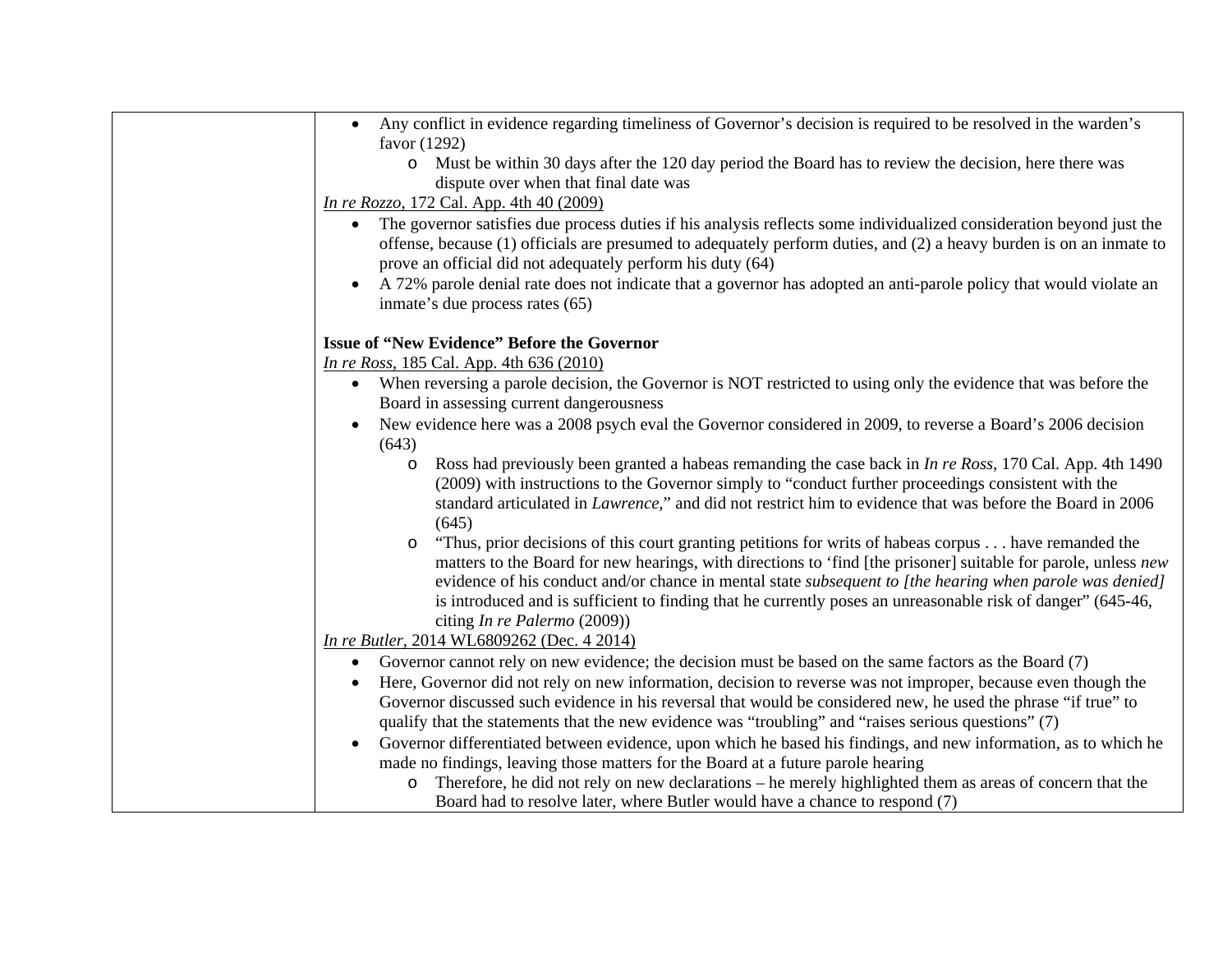|         | Governor's failure to discuss and analyze all of the required factors for a parole determination did not invalidate his<br>$\bullet$<br>reversal of the grant, where his written decision recounted all the required factors (11)                                                                                                                                                                                                                                                                                                                                                                                                                                                                                                                                                                                                                                                                                                                                                                                                                                                                                                                                                                                                                                                                                                                                                                                                                                                                                                                                                                                                                                                                                                                                                                                                                                                                                                                                                                                                                                                                                                                                                                                                                                                                                                                                                                                                                                                        |
|---------|------------------------------------------------------------------------------------------------------------------------------------------------------------------------------------------------------------------------------------------------------------------------------------------------------------------------------------------------------------------------------------------------------------------------------------------------------------------------------------------------------------------------------------------------------------------------------------------------------------------------------------------------------------------------------------------------------------------------------------------------------------------------------------------------------------------------------------------------------------------------------------------------------------------------------------------------------------------------------------------------------------------------------------------------------------------------------------------------------------------------------------------------------------------------------------------------------------------------------------------------------------------------------------------------------------------------------------------------------------------------------------------------------------------------------------------------------------------------------------------------------------------------------------------------------------------------------------------------------------------------------------------------------------------------------------------------------------------------------------------------------------------------------------------------------------------------------------------------------------------------------------------------------------------------------------------------------------------------------------------------------------------------------------------------------------------------------------------------------------------------------------------------------------------------------------------------------------------------------------------------------------------------------------------------------------------------------------------------------------------------------------------------------------------------------------------------------------------------------------------|
| Insight | <i>In re Ryner</i> , 196 Cal. App. 4th 533 (2011)<br>Sufficient insight does not mean perfect insight; insight is inherently vague but "we have to question whether<br>anyone can fully comprehend myriad of consequences, feelings, and current and historical forces that motivate<br>conduct" (548)<br><i>In re Hunter</i> , 205 Cal. App. 4th 1529 (2012)<br>• Lack of insight is only indicative of current dangerousness if it shows a material deficiency in an inmate's<br>understanding and acceptance of responsibility for the crime (8)<br><i>In re Smith</i> , 171 Cal. App. 4th 1631 (2009) – example of how Shaputis was used in reasoning<br>Governor here relied on grounds similar to those in Shaputis II for reversal: (1) aggravated circumstances of the<br>$\bullet$<br>crime (murder of $2 y/\circ$ daughter) and (2) Smith's lack of insight into her conduct and refusal to accept<br>responsibility<br>Court affirmed the reversal finding that Smith's lack of a violent background is not a valid distinction between the<br>instant case and Shaputis I (1638)<br>In re Palermo, 171 Cal. App. 4th 1096 (2009)<br>• Denial of intention to kill is not "some evidence" to support a finding of no insight (1118)<br><i>In re Rodriguez</i> , 193 Cal. App. 4th 85 (2011)<br>Having accepted full responsibility for his crime, a lack of understanding of a particular fact of the offense is not<br>$\bullet$<br>indicative of current dangerousness (95)<br>o Here, Governor took an "isolated piece of evidence from the record" and "failed to articulate why this fact<br>demonstrates Rodriguez poses an unreasonable risk of danger" (100)<br>BUT alternatively, this lack of understanding to a particular fact can be construed as lack of understanding as to the<br>causative factors behind his criminal actions, but only where it shows a material deficiency in understanding and<br>acceptance of responsibility for the crime (99)<br>Other cases where the Board/Governor found lack of insight, but Court did not and granted habeas:<br>In re Singler, 169 Cal. App. 4th 1227 (2008) (man convicted of $2nd$ degree murder of his wife, found unsuitable for<br>$\bullet$<br>lack of insight because he couldn't explain how he went from only intending to scare his wife to killing her, but<br>court found his self-help therapy and anger management classes have been successful, which was also supported by<br>his psych evals) |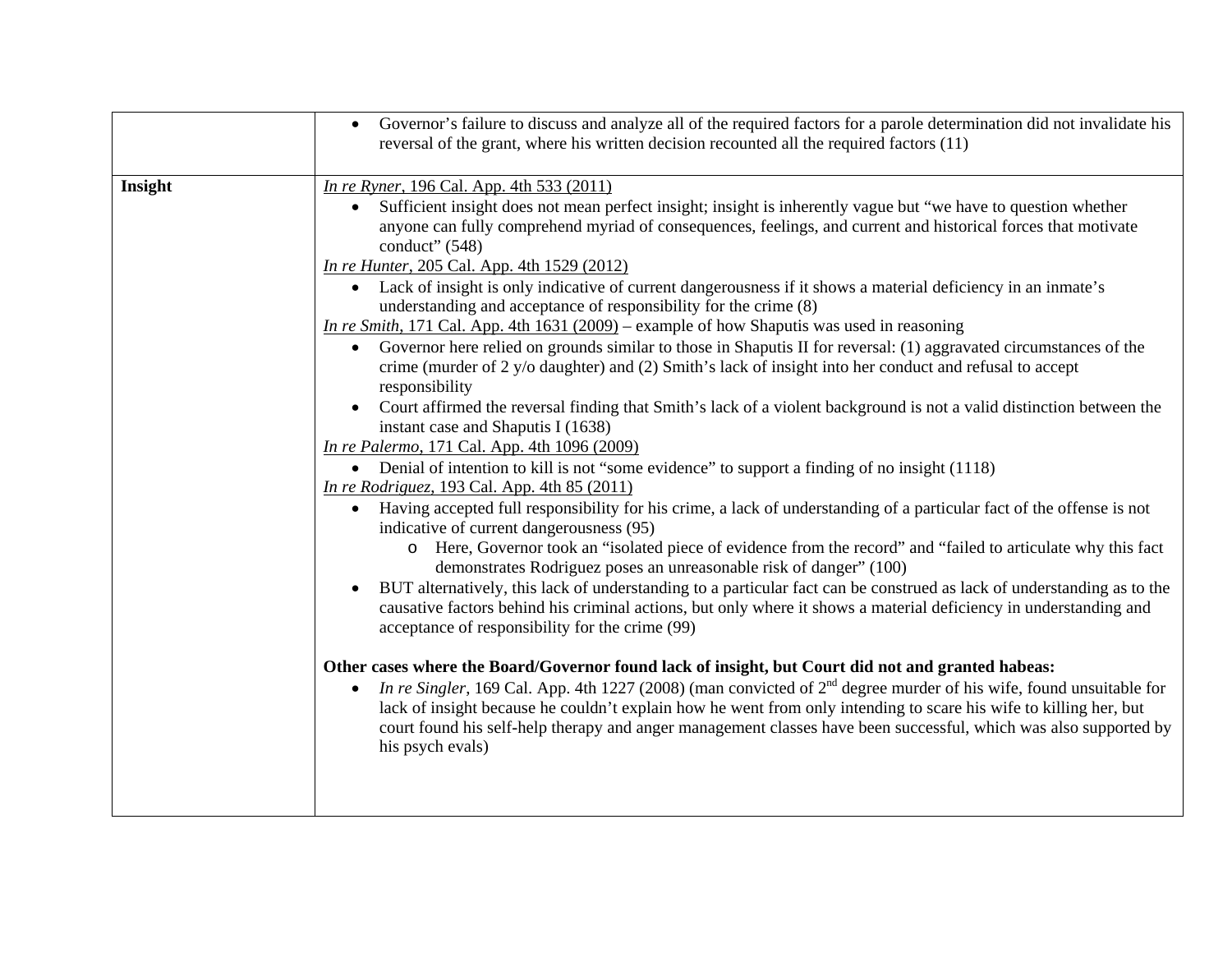| <b>Prior Minimization &amp;</b> | <i>In re Roderick</i> , 154 Cal. App. 4th 242 (2007)                                                                                                                                                                                                                                                                                                                                                                                                                                                                                                                                                                                                                                                                                                                                                                                                                                                                                      |  |
|---------------------------------|-------------------------------------------------------------------------------------------------------------------------------------------------------------------------------------------------------------------------------------------------------------------------------------------------------------------------------------------------------------------------------------------------------------------------------------------------------------------------------------------------------------------------------------------------------------------------------------------------------------------------------------------------------------------------------------------------------------------------------------------------------------------------------------------------------------------------------------------------------------------------------------------------------------------------------------------|--|
| <b>Denials or Only Recently</b> | Reversed a denial of parole where, despite "his inability to articulate a more insightful explanation," the inmate<br>$\bullet$                                                                                                                                                                                                                                                                                                                                                                                                                                                                                                                                                                                                                                                                                                                                                                                                           |  |
| <b>Accepted Responsibility</b>  | expressed genuine remorse for the crime and acknowledged after several years of claiming self-defense that it was                                                                                                                                                                                                                                                                                                                                                                                                                                                                                                                                                                                                                                                                                                                                                                                                                         |  |
|                                 | intentional                                                                                                                                                                                                                                                                                                                                                                                                                                                                                                                                                                                                                                                                                                                                                                                                                                                                                                                               |  |
|                                 | <i>In re Elkins</i> , 114 Cal. App. 4th 475 (2006)                                                                                                                                                                                                                                                                                                                                                                                                                                                                                                                                                                                                                                                                                                                                                                                                                                                                                        |  |
|                                 | "There is <b>no minimum time requirement</b> . Rather, acceptance of responsibility works in favor of release '[no]<br>$\bullet$<br>matter how longstanding or recent it is,' so long as the inmate 'genuinely accepts responsibility.'" (495)                                                                                                                                                                                                                                                                                                                                                                                                                                                                                                                                                                                                                                                                                            |  |
|                                 | <i>In re Lee</i> , 143 Cal. App. 4th 1400 (2006)                                                                                                                                                                                                                                                                                                                                                                                                                                                                                                                                                                                                                                                                                                                                                                                                                                                                                          |  |
|                                 | The recent nature of acceptance of responsibility for the crime is irrelevant as long as acceptance is sincere<br>$\bullet$<br>"To deny parole, the reason must be related to a defendant's continued unreasonable risk to public safety.<br>$\circ$<br>So long as Lee genuinely accepts responsibility, it does not matter how longstanding or recent it is."<br>(1414)                                                                                                                                                                                                                                                                                                                                                                                                                                                                                                                                                                  |  |
|                                 | *decision is careful to note that "belated claims of remorse may legitimately cause doubt about the<br>$\circ$<br>convert's sincerity," and the Governor only challenged the timing here, not the genuineness, so this case<br>applies narrowly to timing.                                                                                                                                                                                                                                                                                                                                                                                                                                                                                                                                                                                                                                                                                |  |
|                                 | In re Nguyen, 195 Cal. App. 4th 1020 (2011)                                                                                                                                                                                                                                                                                                                                                                                                                                                                                                                                                                                                                                                                                                                                                                                                                                                                                               |  |
|                                 | Past denial of involvement in crime was not "some evidence" of current dangerousness when the petitioner ha since<br>$\bullet$<br>admitted fault, expressed remorse, and demonstrated insight into causative factors" (1034)<br>In re Tapia, 207 Cal. App. 4th 1102 (2012)                                                                                                                                                                                                                                                                                                                                                                                                                                                                                                                                                                                                                                                                |  |
|                                 | An inmate's decision to keep a coconspirator's identity secret for 17 years, thereby allowing him to remain free and<br>$\bullet$<br>a risk to the community, indicates an ongoing lack of commitment to the community, and creating this ongoing<br>threat to society can constitute "some evidence" of unsuitability (1110-12)<br>*even if identity was finally revealed at most recent suitability hearing<br>$\circ$<br>*distinguishes from In re Elkins – in that they don't even have to decide if that decision can apply to<br>$\circ$<br>acceptance of full responsibility the day of, or during a break in the hearing, because this case was not<br>about late acceptance but late in providing the identity of his coconspirator (1112)<br>downplaying or minimizing the offense, by admitting to the crime but denying premeditation and preparation evidence in<br>the record, is probative of current dangerousness (1113) |  |
| <b>Plausibility/Credibility</b> | If the Board claims they do not believe the parole client's explanation or think it lacks insight, but cannot cite to                                                                                                                                                                                                                                                                                                                                                                                                                                                                                                                                                                                                                                                                                                                                                                                                                     |  |
| of Parole Applicant             | evidence showing otherwise, it generally will NOT be considered "some evidence" of current dangerousness:                                                                                                                                                                                                                                                                                                                                                                                                                                                                                                                                                                                                                                                                                                                                                                                                                                 |  |
|                                 | <i>In re Denham</i> , 211 Cal. App. 4th 702 (2012)                                                                                                                                                                                                                                                                                                                                                                                                                                                                                                                                                                                                                                                                                                                                                                                                                                                                                        |  |
|                                 | The Board believed that Denham's claim he played a "peripheral role" in the crime shows he is minimizing his<br>$\bullet$                                                                                                                                                                                                                                                                                                                                                                                                                                                                                                                                                                                                                                                                                                                                                                                                                 |  |
|                                 | involvement and failing to take responsibility for the crime (715)                                                                                                                                                                                                                                                                                                                                                                                                                                                                                                                                                                                                                                                                                                                                                                                                                                                                        |  |
|                                 | BUT Board cited no evidence establishing that his involvement was anything other than what he described, and the<br>$\bullet$                                                                                                                                                                                                                                                                                                                                                                                                                                                                                                                                                                                                                                                                                                                                                                                                             |  |
|                                 | record tends to corroborate what he said (716)                                                                                                                                                                                                                                                                                                                                                                                                                                                                                                                                                                                                                                                                                                                                                                                                                                                                                            |  |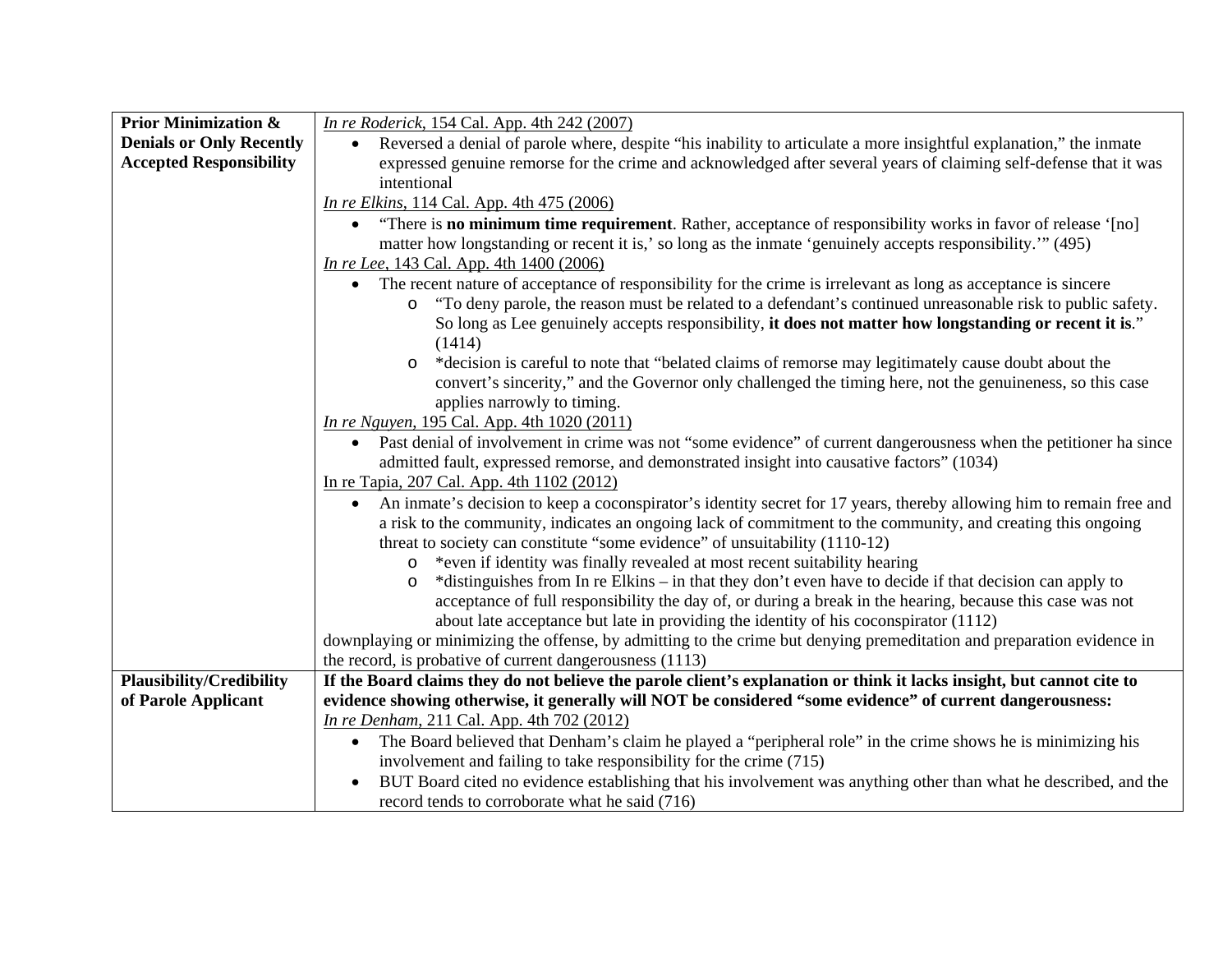| The Board's speculation as to what Denham should have known about his co-participants' intentions "prevented"<br>any meaningful evaluation of the evidence and led instead to the unsupported and therefore arbitrary conclusion<br>[Denham] rejected responsibility for his actions" (716)<br><i>In re Moses</i> , 182 Cal. App. 4th 1279 (2010) |  |
|---------------------------------------------------------------------------------------------------------------------------------------------------------------------------------------------------------------------------------------------------------------------------------------------------------------------------------------------------|--|
|                                                                                                                                                                                                                                                                                                                                                   |  |
|                                                                                                                                                                                                                                                                                                                                                   |  |
|                                                                                                                                                                                                                                                                                                                                                   |  |
|                                                                                                                                                                                                                                                                                                                                                   |  |
| "any discrepancies between Moses's account of the shooting are insignificant in light of his undisputed acceptance<br>$\bullet$<br>of responsibility for the crime his repeated expressions of remorse, and his post-conviction history" (1286)                                                                                                   |  |
| Governor reversed because he could not accept Moses's "purportedly continuing claim" he acted in self-defense                                                                                                                                                                                                                                     |  |
| There was no evidence in this case that Moses maintained this, and actually contradicted this (1307)<br>$\circ$                                                                                                                                                                                                                                   |  |
| *this is specific to the facts of the case, there simply was no indication he maintained the self-                                                                                                                                                                                                                                                |  |
| defense claim                                                                                                                                                                                                                                                                                                                                     |  |
| When a parole applicant provides a different version of the commitment offense, its generally NOT evidence of                                                                                                                                                                                                                                     |  |
| current dangerousness if it is outweighed by other factors, and not a physically impossible version:                                                                                                                                                                                                                                              |  |
| <i>In re Palermo</i> , 171 Cal. App. 4th 1096 (2009)                                                                                                                                                                                                                                                                                              |  |
| The Board cannot deny parole because an inmate's version of the offense is inconsistent so long as the inmate's<br>$\bullet$                                                                                                                                                                                                                      |  |
| version is not $(1)$ physically impossible, and $(2)$ does not strain credulity such that the inmate's version is                                                                                                                                                                                                                                 |  |
| delusional, dishonest, or irrational. (1112)                                                                                                                                                                                                                                                                                                      |  |
| Here, the Board found a lack of insight because the petitioner continued to assert that the killing in his offense was<br>$\bullet$                                                                                                                                                                                                               |  |
| the "unintentional result of an accidental shooting" (1110)                                                                                                                                                                                                                                                                                       |  |
| BUT he expressed remorse, accepted "full responsibility", acknowledged he deserved to be incarcerated,<br>$\circ$                                                                                                                                                                                                                                 |  |
| participated in programming, and received positive psych evals. So even though his version differed, in                                                                                                                                                                                                                                           |  |
| light of that and the fact that ad his version was "not physically impossible and did not strain credulity such                                                                                                                                                                                                                                   |  |
| that his explanation was delusional, dishonest, or irrational," the court found no lack of insight or evidence<br>of current danger (1112)                                                                                                                                                                                                        |  |
| <i>In re Twinn</i> , 190 Cal. App. 4th 447 (2010)                                                                                                                                                                                                                                                                                                 |  |
| Governor reversed on basis that petitioner lacked insight given some inconsistent statements with versions of the                                                                                                                                                                                                                                 |  |
| $\bullet$<br>crime, but "an inmate need not agree or adopt the official version of a crime in order to demonstrate insight and                                                                                                                                                                                                                    |  |
| remorse" (citing to In re Palermo) (466)                                                                                                                                                                                                                                                                                                          |  |
| It's is OK if the petitioner's version of the crime is "not physically impossible and did not strain credulity such that<br>$\bullet$                                                                                                                                                                                                             |  |
| his explanation was delusional, dishonest, or irrational" (467)                                                                                                                                                                                                                                                                                   |  |
| <i>In re Gomez</i> , 190 Cal. App. 4th 1291 (2010)                                                                                                                                                                                                                                                                                                |  |
| Change of story is acceptable when "the record amply demonstrates petitioner's changed version of the events was<br>$\bullet$                                                                                                                                                                                                                     |  |
| consistent with his newly developed insight, gained through the prison's varied programs." (1308)                                                                                                                                                                                                                                                 |  |
| Governor's reliance on petitioner's lack of insight after his "full acknowledgement of his crime has transformed<br>$\bullet$                                                                                                                                                                                                                     |  |
| into an immutable factor. The effect of this position is to transmute petitioner's sentence into life without the                                                                                                                                                                                                                                 |  |
| possibility of parole." (1208)                                                                                                                                                                                                                                                                                                                    |  |
| In re Jackson, 193 Cal. App. 4th 1376 (2011)                                                                                                                                                                                                                                                                                                      |  |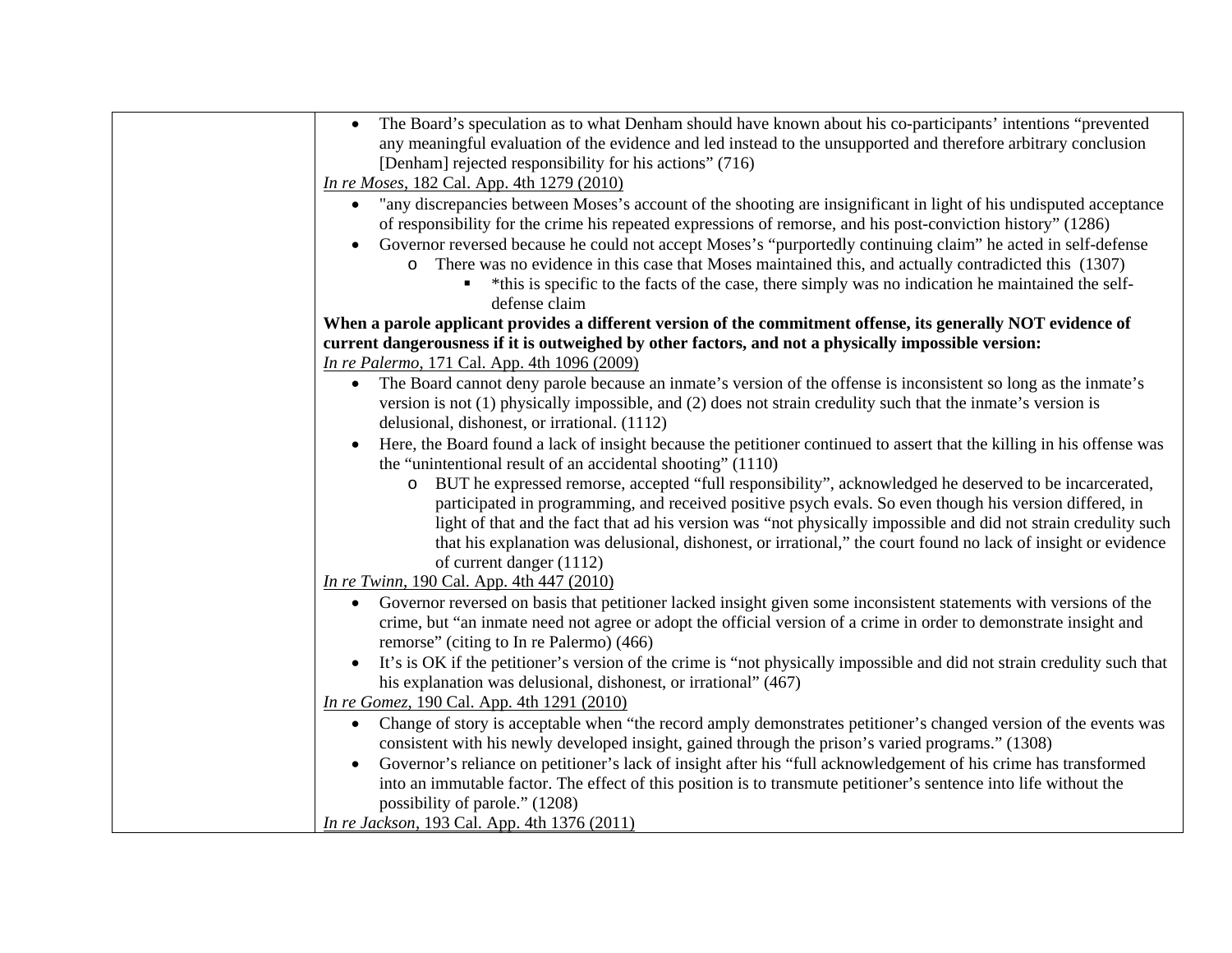|                              | Given that the inmate's denial of committing the offense is not necessarily inconsistent with the evidence, he/she<br>$\bullet$    |
|------------------------------|------------------------------------------------------------------------------------------------------------------------------------|
|                              | accepted responsibility for the death of the victim, had a good disciplinary record, programmed to the extent                      |
|                              | possible, and received positive psych evals $\rightarrow$ continued denial of committing the offense does NOT support a            |
|                              | finding of current dangerousness (1391)                                                                                            |
|                              | <i>In re Hunter</i> , 205 Cal. App. 4th 1529 (2012)                                                                                |
|                              | If different version of the offense is not inconsistent with evidence in the record, it does not support a denial (6)<br>$\bullet$ |
|                              | Numerous statements of remorse and acceptance of responsibility can outweigh forgetting to name a particular                       |
|                              | victim $(8)$                                                                                                                       |
|                              | <i>In re Pugh</i> , 205 Cal. App. 4th 260 (2012)                                                                                   |
|                              | Again, reemphasizes that if the petitioner's version of the crime is not "inherently incredible" and not inconsistent<br>$\bullet$ |
|                              | with evidence, it is NOT evidence of current dangerousness (272)                                                                   |
|                              | Here, not implausible – jury believed his story convicting him of $2nd$ degree murder rather than $1st$ , and he's been            |
|                              | consistent in retelling of the events, nothing in his story is "so far-fetched as to be unbelievable" (273)                        |
|                              | Contrasts to <i>Shaputis</i> , in which petitioner there had a version of the crime that changed over the years<br>$\circ$         |
|                              | deemed implausible (272)                                                                                                           |
|                              | <i>In re Sanchez</i> , 209 Cal. App. 4th 962 (2012)                                                                                |
|                              | HELD: Petitioner's refusal to hew to the "official record" of his crime of attempted murder did not establish that he              |
|                              | rejected responsibility for his actions                                                                                            |
|                              | o Here, decision did not turn on plausibility of Sanchez's account or more fundamentally whether he is                             |
|                              | currently dangerous, but it instead relied on the Board's "mistaken enshrinement of the official version of                        |
|                              | the offense" (974)                                                                                                                 |
|                              | <i>In re Busch</i> , 246 Cal. App. 4th 953 (2016)                                                                                  |
|                              | An inmate's differing version of events can support a finding of unsuitability if it shows he/she lacked insight<br>$\bullet$      |
|                              | Even like here, has an exemplary prison record, may still be unsuitable if "the implausibility of the inmate's                     |
|                              | account indicates the inmate does not appreciate the magnitude of the commitment offense or its contributing                       |
|                              | causes" (plus psychological evidence his character hasn't appreciably changed) (970)                                               |
|                              | In this case, he simply did not deny guilt but provided an implausible version of events                                           |
| <b>Inability to Remember</b> | In re Young, 204 Cal. App. 4th 288 (2012)                                                                                          |
| <b>Circumstances of</b>      | Failure to recall exact details of the commitment offense does not indicate current dangerousness if the inmate takes<br>$\bullet$ |
| <b>Commitment Offense</b>    | responsibility for the crime and its' causes (308–09)                                                                              |
|                              | Rejected the Board's reliance on Young's inability to recall commission of his offense due to the absence of                       |
|                              | evidence it was "extraordinarily unusual" for a person to have no recollection of such a crim, or that the petitioner              |
|                              | "could recall more about what happened by 'thinking;' and 'praying' more about it The Board simply                                 |
|                              | speculated about what people should and could recall when they commit extraordinarily violent acts" (308)                          |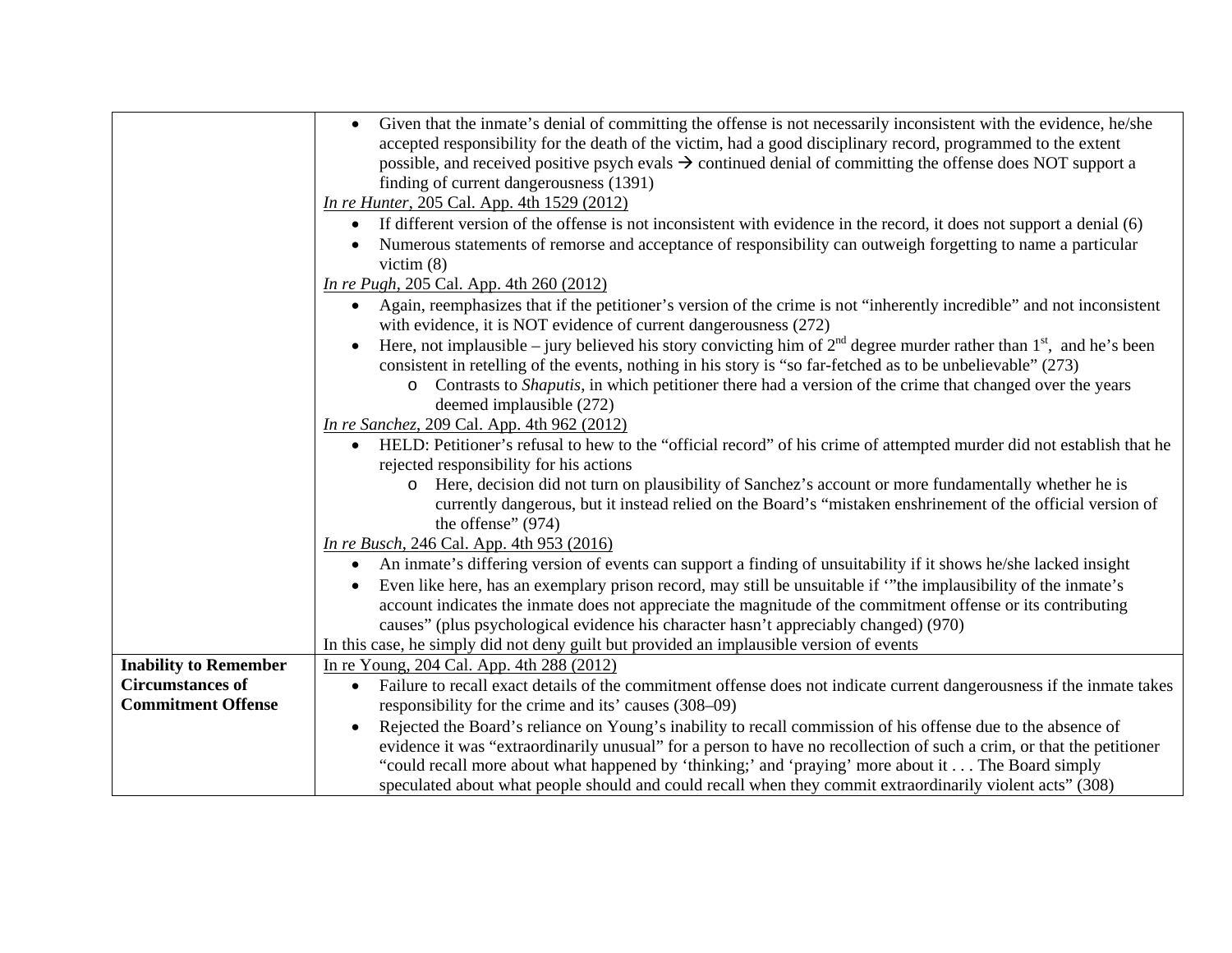| remember the conduct where, as in this case, he acknowledges his factual, legal, and moral responsibility for the<br>Prisoner's inability to remember commitment offense does not support parole denial where inmate has addressed<br>"given [petitioner] has taken responsibility for the commitment offense and the substance abuse that caused it, his<br>Here, Juarez was denied parole partly bc the Board questioned his credibility bc he "blacked out" while driving at the time |
|------------------------------------------------------------------------------------------------------------------------------------------------------------------------------------------------------------------------------------------------------------------------------------------------------------------------------------------------------------------------------------------------------------------------------------------------------------------------------------------|
|                                                                                                                                                                                                                                                                                                                                                                                                                                                                                          |
| Governor referred to Moses's history of criminal violence as "significant" (he had several as a juvenile and didn't                                                                                                                                                                                                                                                                                                                                                                      |
|                                                                                                                                                                                                                                                                                                                                                                                                                                                                                          |
| "significant" cannot be maintained based upon "one juvenile incident and one adult crime in the 15 years                                                                                                                                                                                                                                                                                                                                                                                 |
|                                                                                                                                                                                                                                                                                                                                                                                                                                                                                          |
| *given that the petitioner here even had one adult crime and the court found this to not be significant, it                                                                                                                                                                                                                                                                                                                                                                              |
|                                                                                                                                                                                                                                                                                                                                                                                                                                                                                          |
|                                                                                                                                                                                                                                                                                                                                                                                                                                                                                          |
|                                                                                                                                                                                                                                                                                                                                                                                                                                                                                          |
|                                                                                                                                                                                                                                                                                                                                                                                                                                                                                          |
| Governor in his reversal relied on a 2001 psych eval, but ignored at least two subsequent positive psych evals that                                                                                                                                                                                                                                                                                                                                                                      |
|                                                                                                                                                                                                                                                                                                                                                                                                                                                                                          |
| The court found the previous negative evaluation does not constitute evidence that he is a current danger because it                                                                                                                                                                                                                                                                                                                                                                     |
|                                                                                                                                                                                                                                                                                                                                                                                                                                                                                          |
|                                                                                                                                                                                                                                                                                                                                                                                                                                                                                          |
|                                                                                                                                                                                                                                                                                                                                                                                                                                                                                          |
| Governor found fault with an evaluator in failing to explore why petitioner reacted to feelings of "rejection"                                                                                                                                                                                                                                                                                                                                                                           |
|                                                                                                                                                                                                                                                                                                                                                                                                                                                                                          |
| Distinguishes between memory gaps about the "details" of the crime, to that of memory gaps where the inmate                                                                                                                                                                                                                                                                                                                                                                              |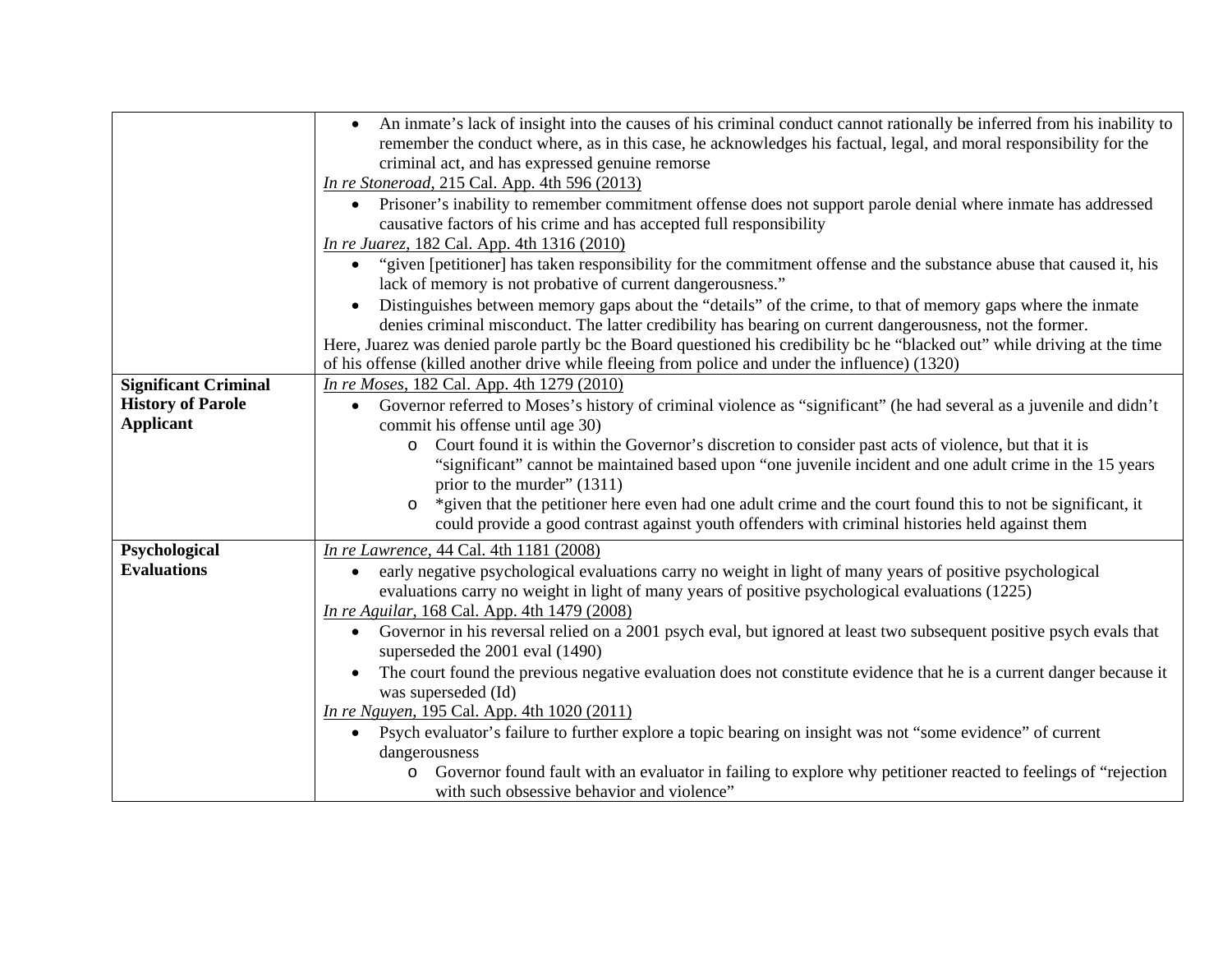|                               | But the "perceived failure of the evaluator cannot be laid at the defendant's feet. He has no control over<br>$\circ$                                                                                                                        |
|-------------------------------|----------------------------------------------------------------------------------------------------------------------------------------------------------------------------------------------------------------------------------------------|
|                               | what questions are asked" (1036)                                                                                                                                                                                                             |
| <b>Disciplinaries</b>         | Nettles v. Grounds, 830 F.3d 922 (9th Cir. 2016)                                                                                                                                                                                             |
|                               | A rules violation is "merely one of the factors shedding light on whether a prisoner constitutes a current threat to<br>$\bullet$                                                                                                            |
|                               | public safety." (935)                                                                                                                                                                                                                        |
|                               | "the presence of a disciplinary infraction does not compel the denial of parole." (Id)<br>$\circ$                                                                                                                                            |
|                               | In re Montgomery, 208 Cal. App. 4th 149 $(2012)$                                                                                                                                                                                             |
|                               | Board concluded Montgomery's possession of tobacco resulting in a 115 was some evidence of unsuitability                                                                                                                                     |
|                               | HELD: in the context of a life crime in which addiction was a major causative factor, there is a rational nexus                                                                                                                              |
|                               | between a 115 for tobacco and current dangerousness (163)                                                                                                                                                                                    |
|                               | o It is some evidence that Montgomery "has not adequately addressed the triggers for his tobacco addiction,                                                                                                                                  |
|                               | may not possess the tools to prevent a relapse, and is willing to violate rules to satisfy his addiction – an                                                                                                                                |
|                               | addiction that is illegal to nurture in prison."                                                                                                                                                                                             |
|                               | <b>Less Serious Rules Violations (128s)</b>                                                                                                                                                                                                  |
|                               | In re Lawrence, 44 Cal. 4th 1181 (2008)                                                                                                                                                                                                      |
|                               | There, the petitioner had no 115s, and only a few 128as, but the last had been received a decade earlier, thus the<br>$\bullet$                                                                                                              |
|                               | court found in light of that and a positive psych eval that a 128 counseling chrono is not evidence of current                                                                                                                               |
|                               | dangerousness (1197)                                                                                                                                                                                                                         |
|                               | <i>In re Reed</i> , 171 Cal. App. 4th 1071 (2009)                                                                                                                                                                                            |
|                               | Repeat 128-As after being instructed to remain discipline-free, does constitute "some evidence" of current<br>$\bullet$                                                                                                                      |
|                               | dangerousness – indicates a prisoner would not be able to comply with the reasonable conditions of parole (1084)                                                                                                                             |
|                               | In this case, was a counseling chrono for leaving work without permission<br>In re Smith, 109 Cal. App. 4th 489 (2003)                                                                                                                       |
|                               |                                                                                                                                                                                                                                              |
|                               | "In prison argot, 'counseling chronos' document 'minor misconduct,' not discipline, and the evidence is undisuted<br>that Smith has been 'disciplinary-free' for the entire period of his incarceration" (505) (citing Cal. Code Regs., tit. |
|                               | 15 §§ 3000, 3312(a)(2), 3312(a)(3)                                                                                                                                                                                                           |
| <b>Implication of Marsy's</b> | <i>In re Vicks</i> , 56 Cal. 4th 274 (2013)                                                                                                                                                                                                  |
| Law                           | Marsy's law does not prohibit a life prisoner's request for an advanced parole hearing within three years after<br>$\bullet$                                                                                                                 |
|                               | denial of parole at a regular hearing if circumstances have changed. (284)                                                                                                                                                                   |
|                               | Increased interval between parole hearings, requirement for BPH to consider victim's views, and elimination of                                                                                                                               |
|                               | obligation to review prisoner's file within 3 years of parole denial do NOT violate ex post facto principles on its                                                                                                                          |
|                               | face $(292, 309-311)$                                                                                                                                                                                                                        |
|                               | Marsy's law also did not violate ex post facto principles as applied (312)                                                                                                                                                                   |
|                               |                                                                                                                                                                                                                                              |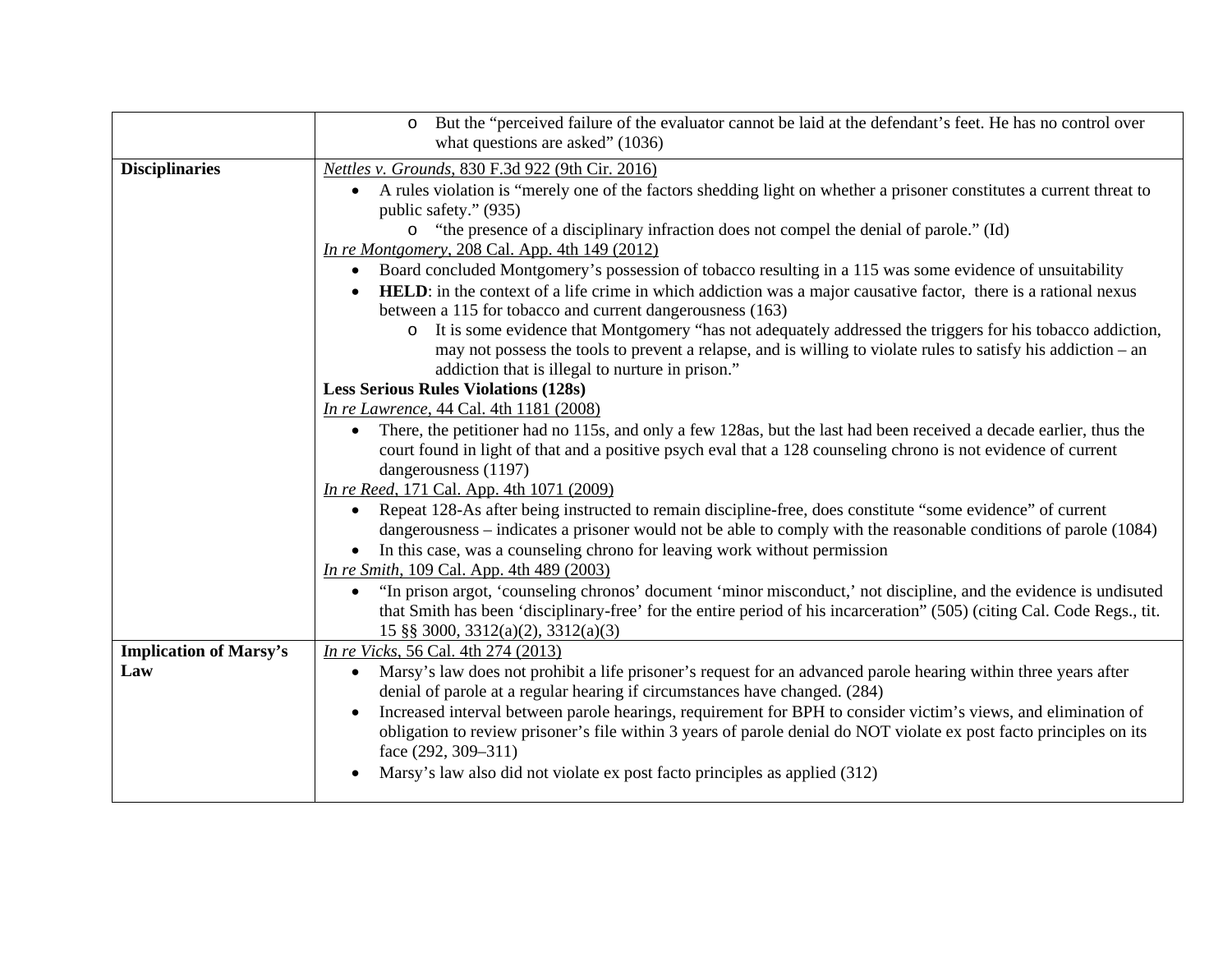| <b>Meaningful Opportunity</b> | People v. Franklin, 63 Cal. 4th 261 (2016)                                                                                                                              |
|-------------------------------|-------------------------------------------------------------------------------------------------------------------------------------------------------------------------|
| for Release                   | Franklin, who was sentenced to 50-life for a crime committed as a juvenile, was entitled to a parole hearing in his                                                     |
|                               | 25 <sup>th</sup> year, because waiting until 66 (pursuant to sentence) would not render a meaningful opportunity for release                                            |
|                               | Section 3051 reflects the Legislature's judgment that 25 years is the maximum amount of time that a juvenile                                                            |
|                               | offender may sere before becoming eligible for parole. (278)                                                                                                            |
|                               | The focus of the statutory scheme is the psychological growth and "increased maturity" of the youthful offender,                                                        |
|                               | now an adult, as manifested by his or her behavior and efforts to rehabilitate himself or herself during his                                                            |
|                               | incarceration, as against his or her presumed immaturity at the time of the offense (288)                                                                               |
|                               | Basically is saying there is a baseline for analysis of growth and maturity, so a court should look at where<br>$\circ$                                                 |
|                               | the inmate is now compared to where they started – they do not have to be the perfect parole applicant –                                                                |
|                               | they just have to exhibit growth from the baseline                                                                                                                      |
| <b>Parole Applicants</b>      | <b>Admission of Guilt is NOT Required:</b>                                                                                                                              |
| <b>Claiming Innocence</b>     | In re McDonald, 189 Cal. App. 4th 1008 (2010)                                                                                                                           |
|                               | Claiming innocence does not equate a lack of insight                                                                                                                    |
|                               | Governor reversed partly because of the petitioner's insistence that he is innocent, but the Court found that given                                                     |
|                               | the evidence is lacking, the Governor cannot rely on the fact that the petitioner insists on his innocence (1023)                                                       |
|                               | o Cites Penal Code §5011 and Cal. Code Regs. tit. 15 §2236, which expressly prohibit requiring an                                                                       |
|                               | admission of guilt as a condition for release on parole (id)                                                                                                            |
|                               | In re Swanigan, 240 Cal. App. 4th (2015) - Continuously denying guilt at parole hearings does not indicate a lack of insight                                            |
|                               | Until his 11 <sup>th</sup> parole hearing, Swanigan consistently maintained he did not shoot the victim who he had gotten into                                          |
|                               | an argument with over damage to victim's car culminating with Swanigan shooting and killing him (4–5)                                                                   |
|                               | Admission of guilt is not required $(14)$ (citing §5011(b))                                                                                                             |
|                               | Reemphasizes In re McDonald that the Board "cannot rely on the fact that the inmate insists on his innocence" (14)                                                      |
|                               | Found no evidence supporting denial – no juvenile record, no history of drug use, never belonged to a gang,<br>$\circ$<br>and had an exemplary disciplinary record (15) |
|                               | Lack of insight – even denying guilt – needs to connect to fact that maeks him currently dangerous, and here it does                                                    |
|                               | not $(16)$                                                                                                                                                              |
|                               | Quotes Shaputis: "it is not the failure to admit guilt that reflects a lack of insight, but the fact that the denial<br>$\circ$                                         |
|                               | is factually unsupported or otherwise lacking in credibility" (17)                                                                                                      |
|                               | The argument that Swanigan's denials were implausible was based on immutable facts of the crime itself<br>$\circ$                                                       |
|                               | and the fact of his conviction, not a pattern of behavior or denial of physical evidence that connected him to                                                          |
|                               | the crime $(17)$                                                                                                                                                        |
|                               | <i>In re Jackson</i> , 193 Cal. App. 4th 1376 (2011)                                                                                                                    |
|                               | • Admission of guilt is not required to be found suitable (1388)                                                                                                        |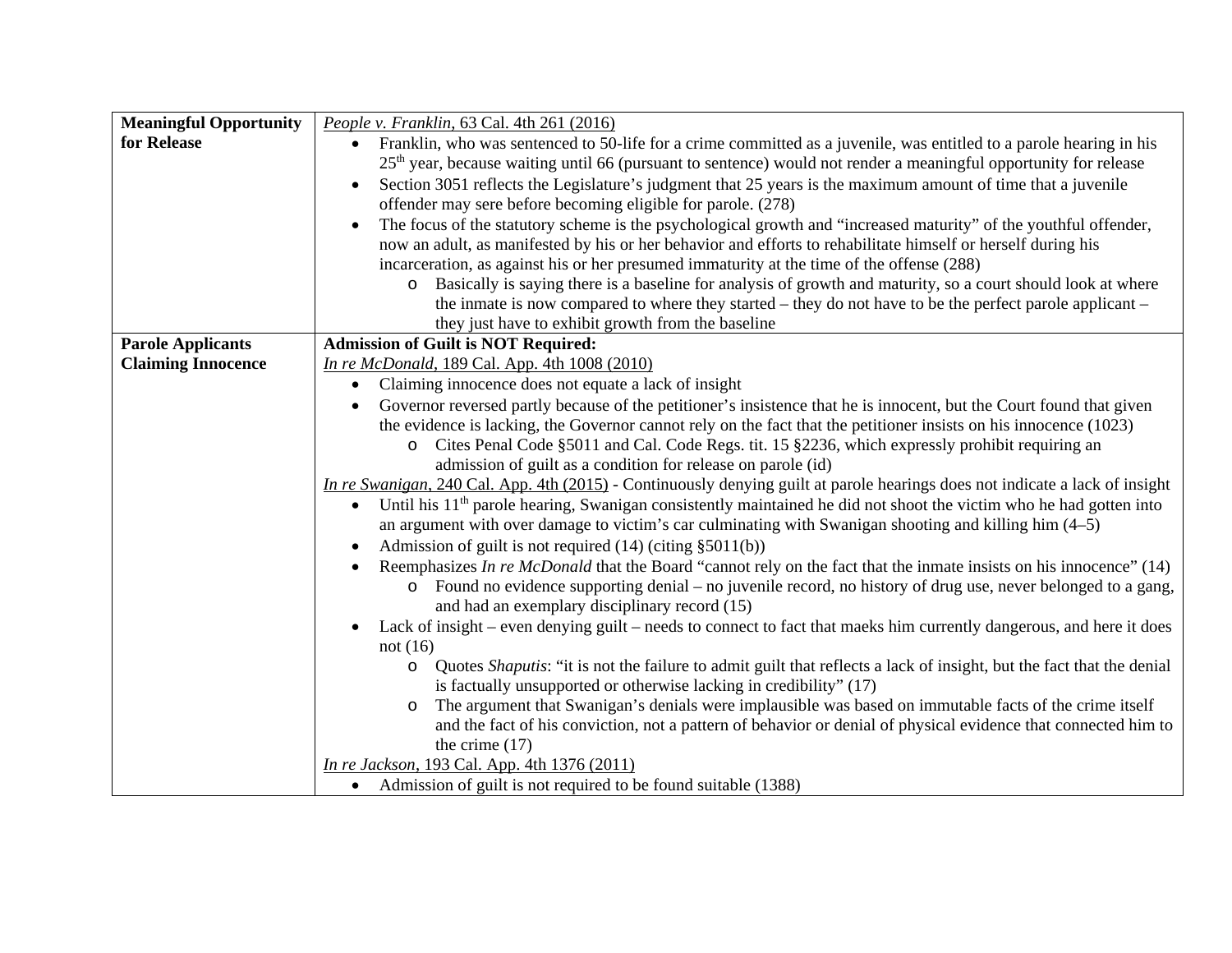|                       | The Board cannot conclude that the petitioner lacked insight, failed to take responsibility, and lacked remorse<br>$\bullet$<br>merely because he/she failed to admit guilt for the commitment offense, doing so would violate Cal Pen Code<br>§5011 and CCR tit. 15 §2236 (1391)                                                                                                                                                                                       |
|-----------------------|-------------------------------------------------------------------------------------------------------------------------------------------------------------------------------------------------------------------------------------------------------------------------------------------------------------------------------------------------------------------------------------------------------------------------------------------------------------------------|
| <b>Rational Nexus</b> | <i>In re Moses</i> , 182 Cal. App. 4th 1279 (2010)<br>Found the Governor failed to articulate a rational nexus by referring to immutable factors only (there relied on<br>$\bullet$<br>commitment offense) (1304)<br><i>In re Ross</i> , 170 Cal. App. 4th 1490 (2009)                                                                                                                                                                                                  |
|                       | Governor reversed a grant, but there was no explicit statement by him of a rational nexus between the crime and<br>$\bullet$<br>current dangerousness (1497)                                                                                                                                                                                                                                                                                                            |
|                       | Recounted facts of crime and disciplinary history, but did not explicitly link back to current dangerousness<br>$\circ$<br>There were some negative findings on petitioner's mental state, but Governor did not cite these, so the<br>$\circ$<br>Court cannot infer this was his basis for denial. Relying only on disciplinary history and the facts of the<br>crime did not adequately tie them back to current dangerousness, so the court granted the habeas (1513) |
| Alcohol & Drug Use    | In re Smith, 109 Cal. App. 4th 489 (2003)                                                                                                                                                                                                                                                                                                                                                                                                                               |
|                       | • Prior addiction to drugs does not provide evidence of unsuitability absent evidence of <i>current</i> addiction<br>o "While there is evidence that he used drugs and alcohol at the time of the murder, a prisoner's prior<br>addiction is not an appropriate consideration in determining parole suitability." (505)<br><i>In re Morganti</i> , 204 Cal. App. 4th 904 (2012)                                                                                         |
|                       | The risk a former drug or alcohol abuser will relapse cannot of itself warrant the denial of parole (921)<br>$\bullet$                                                                                                                                                                                                                                                                                                                                                  |
|                       | Risk an inmate may relapse can only justify denial when it is greater than that of a former user is normally exposed<br>(921)                                                                                                                                                                                                                                                                                                                                           |
|                       | In re Stoneroad, 215 Cal. App. 4th 596 (2013)                                                                                                                                                                                                                                                                                                                                                                                                                           |
|                       | Cites In re Morganti's first bullet above and further discusses it<br>$\bullet$                                                                                                                                                                                                                                                                                                                                                                                         |
|                       | Here, Stoneroad's acknowledgement of the value of AA and intention to continue with it after release cannot be<br>considered evidence that his progress in addressing his alcoholism is "limited"                                                                                                                                                                                                                                                                       |
|                       | <i>In re Loresch</i> , 183 Cal. App. 4th 150 (2010)<br>Governor here reversed a grant largely bc of the petitioner's history of substance abuse, but the Court found that<br>$\bullet$<br>significant history of substance abuse did not provide "some evidence" of current dangerousness<br>o Forensic psychologist concluded no evidence used substances since the commitment offense and petitioner<br>took advantage of substance abuse programs (161)              |
|                       | <i>In re Davidson</i> , 207 Cal App 4th 1215 (2012)<br>A denial can be supported if the petitioner has a history of alcohol/substance abuse, has relapsed before, and whose<br>$\bullet$<br>parole plan does not include a substance abuse relapse plan (1223)                                                                                                                                                                                                          |
|                       | *shows importance of a specific substance abuse relapse plan if commitment offense or causative factors<br>$\circ$<br>involved drugs/alcohol (in this particular case was drunk driving)                                                                                                                                                                                                                                                                                |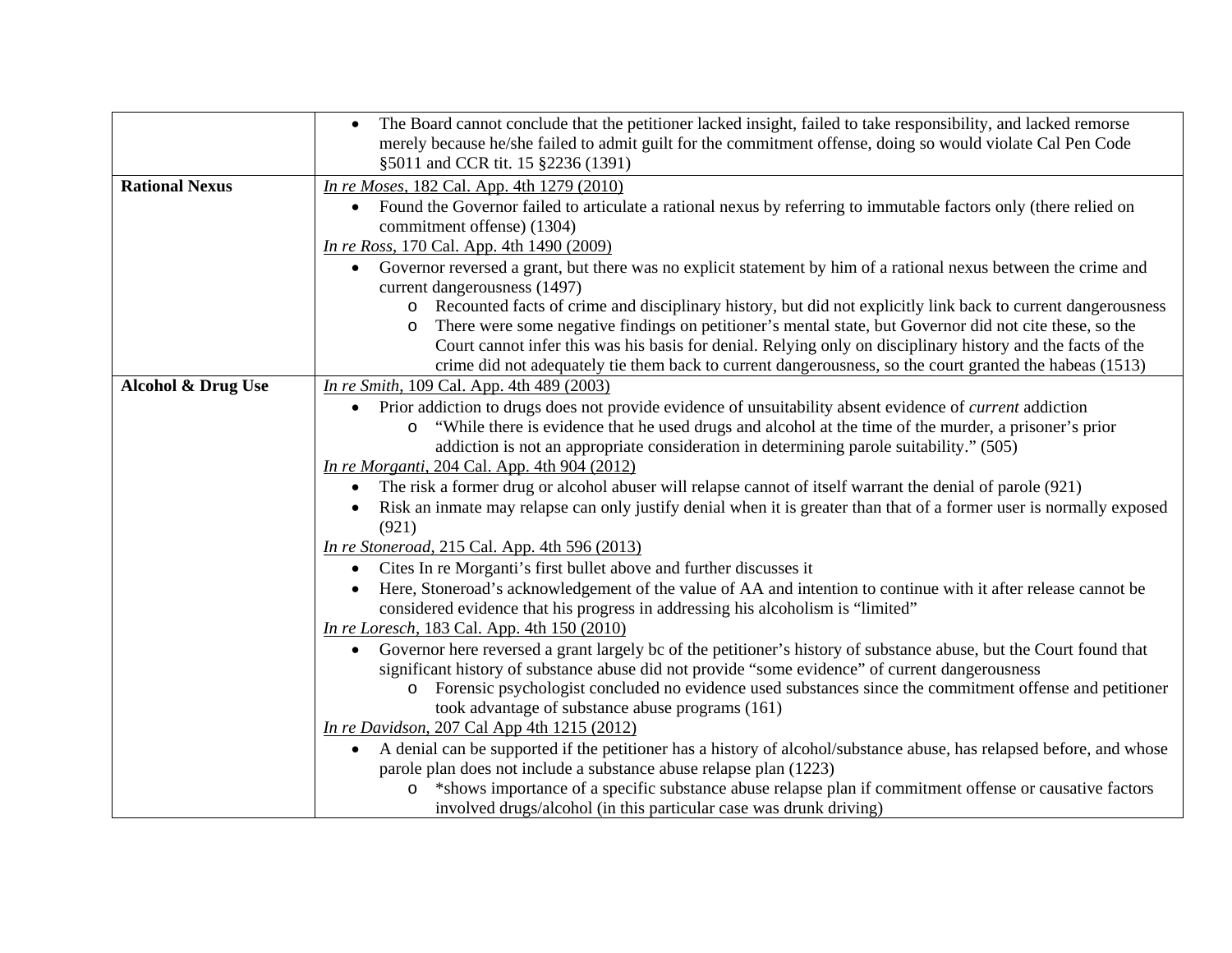| <b>Gang Validation</b> (*note  | In re Martinez, 242 Cal. App. 4th 299 (2015) – contesting a determination that he was a validated gang member                      |
|--------------------------------|------------------------------------------------------------------------------------------------------------------------------------|
| not necessarily dealing        | To validate an inmate as a gang associate prison officials have to produce at least "three independent source items<br>$\bullet$   |
| with parole habeas             | of documentation indicative of association with validated gang members or associates"                                              |
| petitions, but may be          | At least one source item had to be a "direct link to a current or former validated member or associate of the<br>$\circ$           |
| helpful if a client is denied  | gang," which could be a person "validated by the department within 6 months of the established or                                  |
| because of gang affiliation    | estimated date of activity identified in the evidence considered." (208)                                                           |
| that wants to contest)         | Evidence shows Martinez participated in a prison riot with almost 200 Southern Hispanics and Surenos that was                      |
|                                | ordered by a Mexican Mafia affiliate – but does not establish that Martinez participated knowing the disturbance                   |
|                                | was ordered by the affiliate (302)                                                                                                 |
|                                | o Doesn't show that did so to comply with an order from that specific person                                                       |
|                                | Declined the warden's attempt to expand the CDCR's definition of "direct link" to require nothing more than some                   |
|                                | evidence of a "straight-forward connection," no matter how attenuated, with a gang member or associate (303)                       |
|                                | <i>In re Fernandez, 212 Cal. App. 4th 1199 (2013)</i>                                                                              |
|                                | Example of a case where gang validation was contested, and despite the court finding that the debriefing report                    |
|                                | failed to meet requirement to reference "specific gang related acts or conduct," the validation procedure comported                |
|                                | with due process (not dealing with parole decision, but may be useful if a client has a gang validation issue)                     |
|                                | <i>In re Cabrera</i> , 216 Cal. App. 4th 1522 (2011)                                                                               |
|                                | Findings underlying gang validation must be supported by "some evidence,"                                                          |
|                                | Here, possession of photocopies of signed drawings was insufficient to establish association with the artists<br>$\circ$           |
|                                | (tried to claim that bc artists were validated members Cabrera was)                                                                |
|                                | No rational nexus between an inmate's possession of a drawing bearing the partial name of the artist and<br>$\circ$                |
|                                | ultimate determination he had a loose relationship with the artist (1539)                                                          |
|                                | Compare to In re Furnace, 185 Cal. App. 4th 649 (2010), where of 3 independent "source items" 1 was a "direct                      |
|                                | link to a current or former validated member or associate of the gang" and thus found to be validating (66)                        |
|                                |                                                                                                                                    |
| <b>Mental Illness</b>          | <i>In re Mims</i> , 203 Cal. App. 4th 478 (2012)                                                                                   |
|                                | If an inmate refuses to talk about the commitment offense or testify at all in a hearing, the Board does not have to<br>$\bullet$  |
|                                | consider any change to his/her psychological or mental attitude towards the crime. (489)                                           |
|                                | If an inmate does not participate in counseling or treatment during incarceration that addresses documented or                     |
|                                | possible mental illnesses, this can imply they have not addressed causative factors (489)                                          |
|                                | Participation in self-help and educational programs are not substitutes for mental health treatments for inmates with<br>$\bullet$ |
|                                | psychological disorders (489)                                                                                                      |
|                                |                                                                                                                                    |
| <b>Denials Based on Parole</b> | <i>In re Cerny</i> , 178 Cal. App. 4th 1303 (2009)                                                                                 |
| <b>Plans</b>                   | Indefinite parole plans alone is sufficient basis of Board's denial<br>$\bullet$                                                   |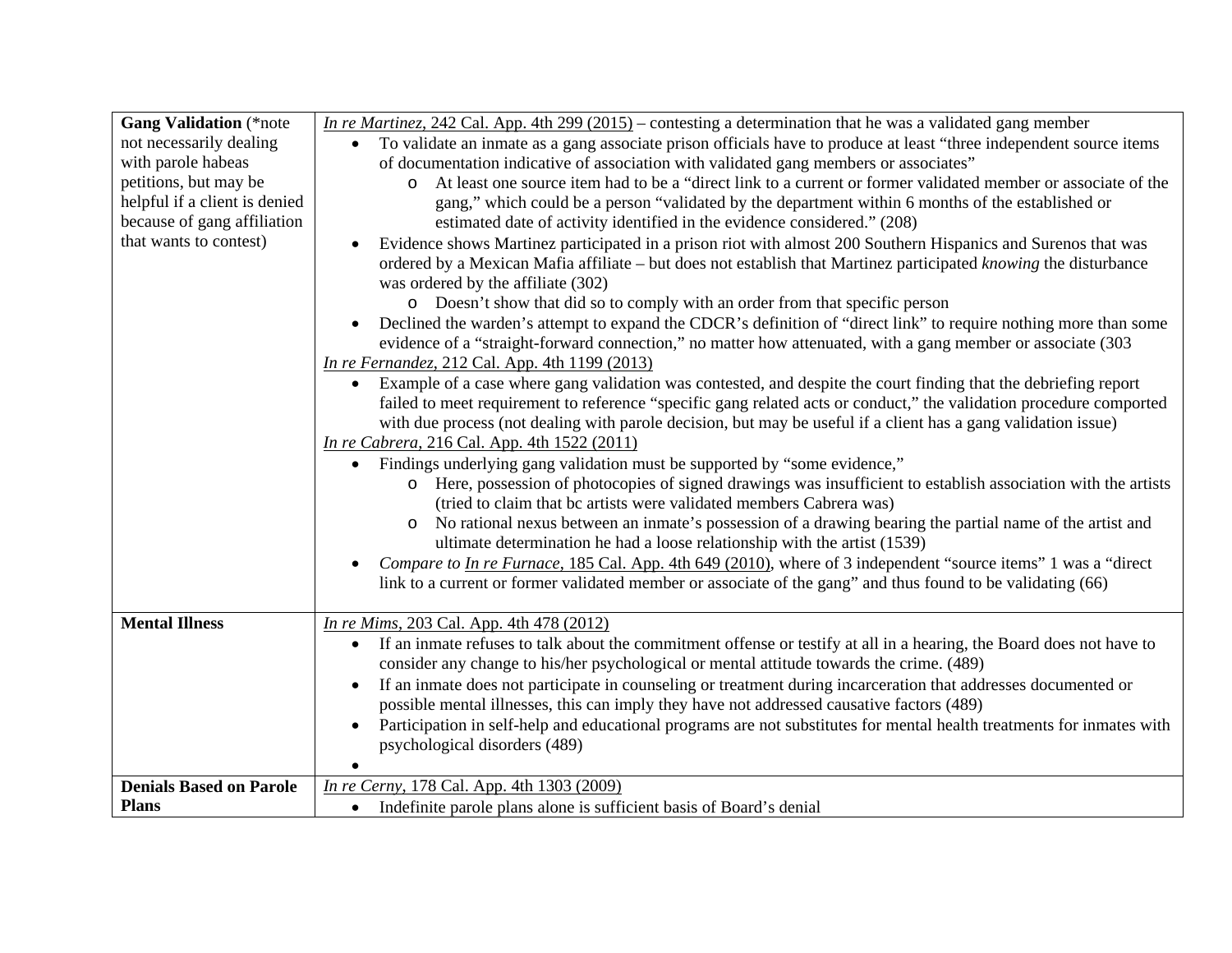| Was particularly probative here because at Cerny's past hearing prior to the one he contested here, lack of<br>$\circ$                                    |  |
|-----------------------------------------------------------------------------------------------------------------------------------------------------------|--|
| suitable parole plans was the sole reason he was denied (1314)                                                                                            |  |
| Board was further concerned that Cerny could relapse into drug/alcohol use without verifiable                                                             |  |
| plans (was not accepted to a transition home yet) (1315)                                                                                                  |  |
| The sufficiency of future plans is listed in the Board's regulations as a factor (Cal. Code Regs., tit. 15<br>$\circ$<br>\$1402(d)(8); (1314)             |  |
| o Prisoner's lack of sufficient plans for residency or employment upon his release was probative of current                                               |  |
| dangerousness                                                                                                                                             |  |
| Court of Appeals cannot engage in balancing and thereby second-guessing the Board. Rather, required to look only                                          |  |
| for evidence of dangerousness that could support the Board's decisions looked at parole plans and found them to be<br>insufficient (1306)                 |  |
| <i>In re Loresch</i> , 183 Cal. App. 4th 150 (2010)                                                                                                       |  |
| • Petitioner was denied partly because of a "lack of confirmed job offer" but the court found that is not evidence of                                     |  |
| current dangerousness given the high unemployment rate and difficulty his incarceration makes it on finding a job                                         |  |
| (162)                                                                                                                                                     |  |
| He still has marketable skills through his vocational training, and a construction company said it would<br>$\circ$                                       |  |
| consider giving him a job                                                                                                                                 |  |
| <i>In re Lira</i> , 58 Cal. 4th 573 (2014)<br><b>Credit Against Parole</b>                                                                                |  |
| <b>Term</b><br>Parolee was not entitled to credit against his parole term for his time in prison between Governor's erroneous<br>$\bullet$                |  |
| reversal of earlier grant of parole and prisoner's eventual release pursuant to a later grant of parole                                                   |  |
| • A Governor's reversal does not retroactively render unlawful the incarceration during the pendency of the processes                                     |  |
| <b>Elderly Inmates &amp; the</b><br>Martinez v. Board of Parole Hearings, 183 Cal. App. 4th 578 (2010) – compassionate release standard                   |  |
| <b>Physically Disabled</b><br>Prisoner who suffered from complete quadriplegia brought action requesting he be granted compassionate release<br>$\bullet$ |  |
| pursuant to Penal Code §1170(e)(581)                                                                                                                      |  |
| This section provides that BPH "may recommend" to the sentencing court that a defendant's sentence be<br>$\circ$                                          |  |
| recalled and released if he/she has become terminally ill with an incurable condition that would produce                                                  |  |
| death in 6 months, or has become permanently medically incapacitated unable to perform activities of basic                                                |  |
| living and requiring 240 hour total care, and condition is such that would not pose a threat to public safety                                             |  |
| (id)                                                                                                                                                      |  |
| Court of Appeals here reversed the lower courts order directing BPH to order compassionate release (582)                                                  |  |
| The word "may" in the statute "must be interpreted in a way that effectuates the privion's primary purpose<br>$\circ$                                     |  |
| of saving the state money by authorizing release," and BPH "must so recommend" if the prisoner meets the<br>statutory criteria                            |  |
| HOWEVER, based off the facts of this particular case, did find "some evidence" that petitioner would pose                                                 |  |
| $\circ$                                                                                                                                                   |  |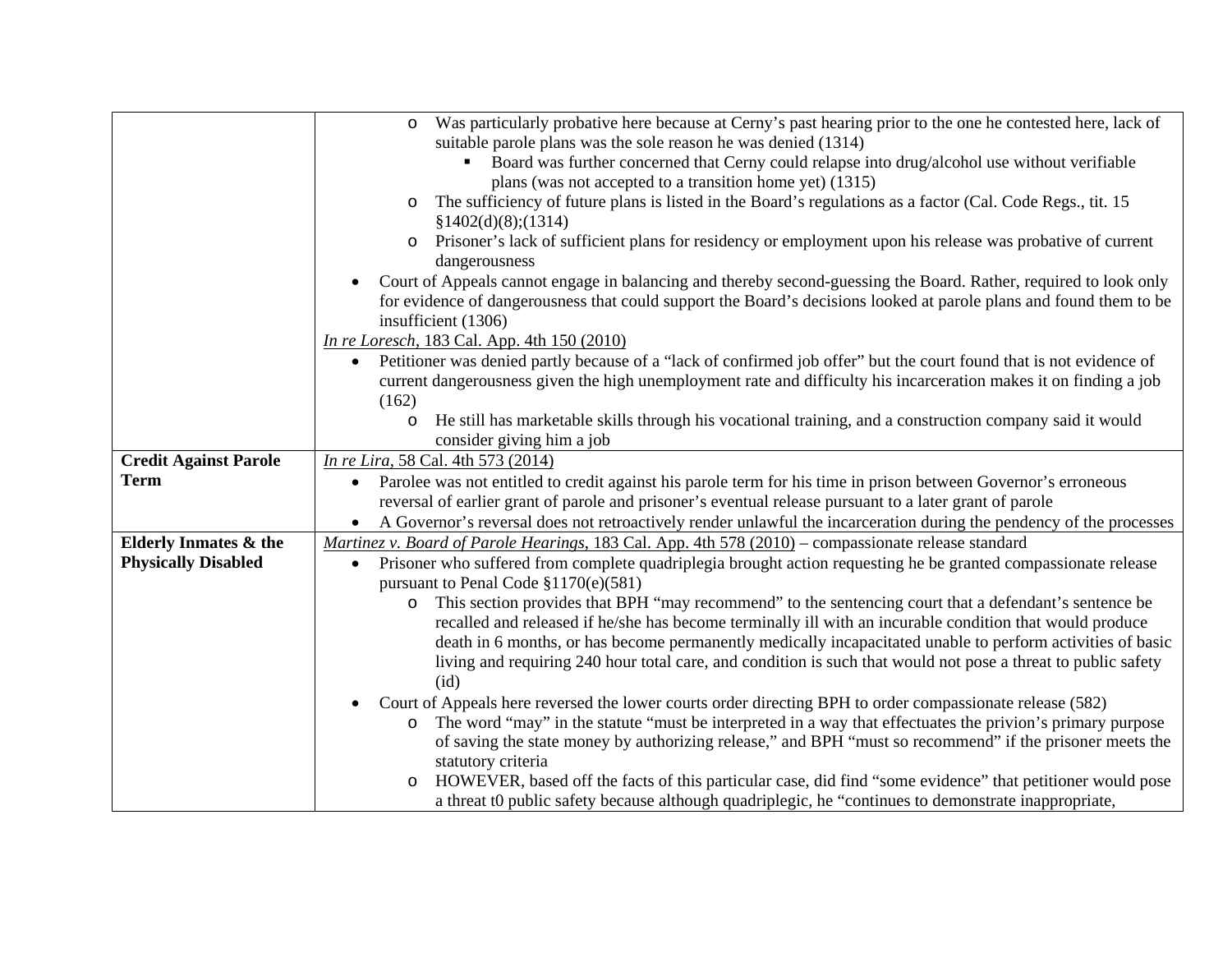|                           | disrespectful and verbally threatening behavior," and "while his physical threat is obviously restricted, his                                                                                                    |
|---------------------------|------------------------------------------------------------------------------------------------------------------------------------------------------------------------------------------------------------------|
|                           | defiant demeanor could be perceived as threatening" (584)                                                                                                                                                        |
|                           | <i>In re Aguilar</i> , 168 Cal. App. 4 <sup>th</sup> 1479 (2008)                                                                                                                                                 |
|                           | The fact that Aguilar was physically disabled, visually impaired, elderly man with no current or past serious mental<br>$\bullet$                                                                                |
|                           | illness was probative in determining he is not a current danger (1488)                                                                                                                                           |
| "Heinous, atrocious,      | Lawrence and Shaputis make clear that "the relevant inquiry for a reviewing court is not merely whether an inmates' crime                                                                                        |
| cruel" and Gravity of     | was especially callous, or shockingly vicious or lethal, but whether the identified facts are probative to the central issue of                                                                                  |
| <b>Commitment Offense</b> | current dangerous when considered in light of the full record" (Shaputis at 1255; Lawrence at 1221)                                                                                                              |
|                           | In Lawrence, she was convicted for murdering her lover's wife, but the Court noted "few murders do not involve                                                                                                   |
|                           | attendant facts that support such a conclusion" that it was "especially heinous, atrocious, or cruel" (1224-25)                                                                                                  |
|                           | Where all post-conviction evidence in the record supports the determination that the inmate has been rehabilitated                                                                                               |
|                           | and no longer poses a danger to public safety, and the Governor (or Board) has neither disputed this evidence nor                                                                                                |
|                           | related the commitment offense to current circumstances to suggest the inmate will continue to pose a danger if                                                                                                  |
|                           | released, "mere recitation of the circumstances of the commitment offense, absent articulation of a rational nexus                                                                                               |
|                           | between those facts and current dangerousness, fails to provide the required 'modicum of evidence' of                                                                                                            |
|                           | unsuitability" for parole. In re Burdan, 169 Cal. App. 4th 18 (2008) (quoting Lawrence)                                                                                                                          |
|                           | <i>In re Moses</i> , 182 Cal. App. 4th 1279 (2010)                                                                                                                                                               |
|                           | Governor could not rely on the gravity of the offense alone to support his determination of current dangerousness,<br>$\bullet$<br>and the record did not support his characterization of the offense (1301–303) |
|                           | Relying on immutable characteristics of the crime is not a rational nexus between the commitment offense and                                                                                                     |
|                           | current dangerousness                                                                                                                                                                                            |
|                           | Gravity of the crime is not "some evidence" of current dangerousness (1305)                                                                                                                                      |
|                           | Unless something in the record also establishes that something in the inmate's pre or post-incarceration<br>$\circ$                                                                                              |
|                           | history, their current demeanor and mental state, indicates that the inmate's dangerousness deriving from                                                                                                        |
|                           | the offense remains probative that he/she is a continuing threat to public safety                                                                                                                                |
|                           | Governor here ignored the "nature of the jury's verdict," convicting him of second degree murder – defined without                                                                                               |
|                           | having willfulness, premeditation, and deliberation that first degree requires (1302)                                                                                                                            |
|                           | <i>In re Juarez</i> , 182 Cal. App. 4th 1316 (2010)                                                                                                                                                              |
|                           | Governor reversed on basis that Juarez carried out his offense in "an especially heinous, cruel and callous manner"                                                                                              |
|                           | (1342)                                                                                                                                                                                                           |
|                           | While there was evidence that he was driving under the influence of PCP and other substances, speeding<br>O                                                                                                      |
|                           | away from police, and then killing an innocent man, the court only finds that reckless but not especially                                                                                                        |
|                           | heinous, cruel, or callous (1342)                                                                                                                                                                                |
|                           | Governor reversals based on offense of $2nd$ degree murder                                                                                                                                                       |
|                           | In re Vasquez, 170 Cal. App. 4th 370 (2009)                                                                                                                                                                      |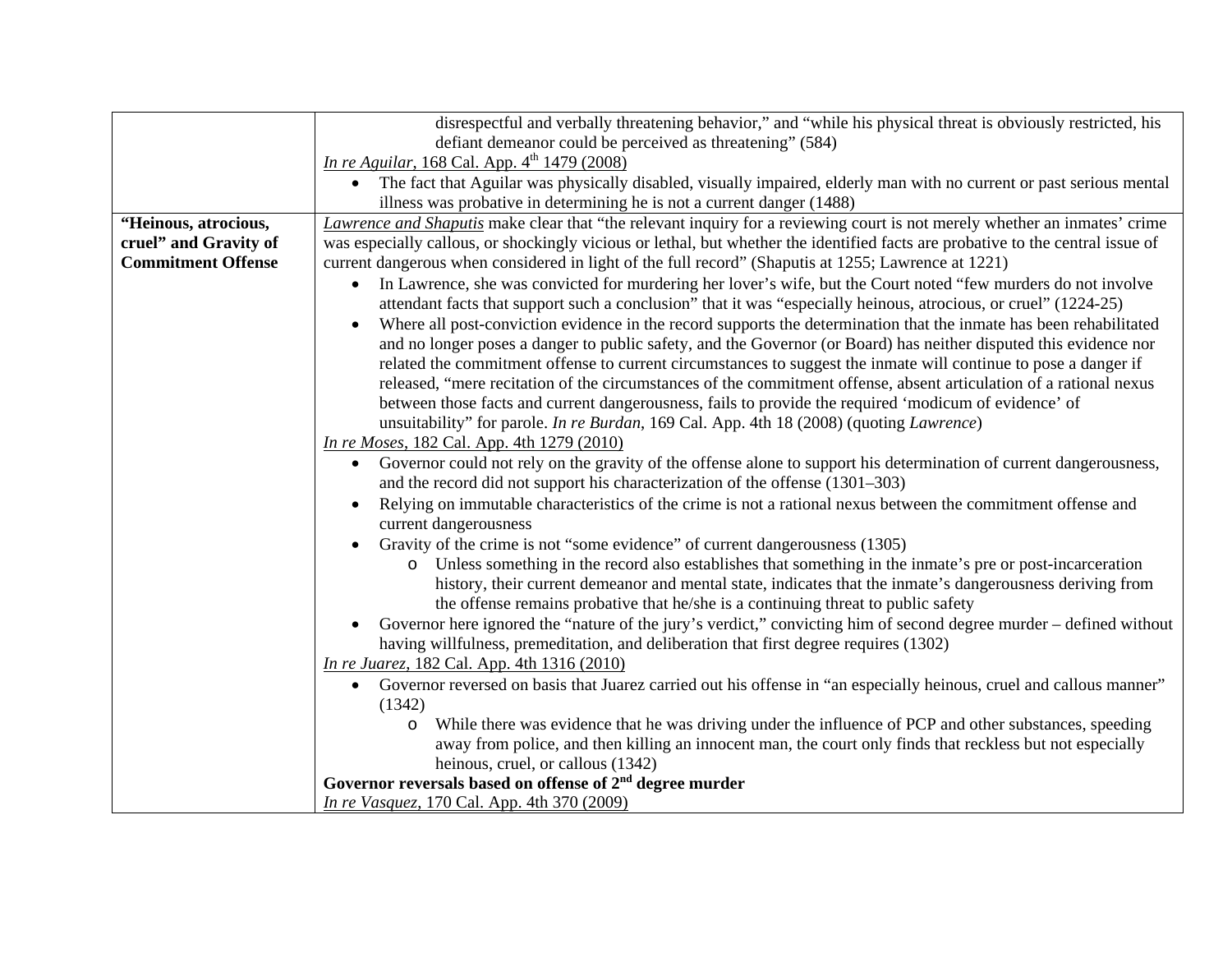|                        | Prisoner's commitment offense of $2nd$ degree murder does not reflect an exceptionally callous disregard for human<br>$\bullet$                 |
|------------------------|-------------------------------------------------------------------------------------------------------------------------------------------------|
|                        | suffering                                                                                                                                       |
|                        | $\circ$ Disregard for human suffering is not sufficient for parole denial in 1 <sup>st</sup> or 2 <sup>nd</sup> degree murder because it's part |
|                        | of malice aforethought, and doesn't show that the crime was "especially heinous, atrocious, or cruel." (383)                                    |
|                        | Any evidence of premeditation does not constitute evidence that petitioner would unreasonably endanger<br>$\circ$                               |
|                        | society (384)                                                                                                                                   |
|                        | "[W]hether the crime was committed as the result of significant stress in the inmate's life is a mitigating                                     |
|                        | factor[I]t is ian important factor because the extenuating circumstances that led to the shooting are unlikely to                               |
|                        | recur." (385)                                                                                                                                   |
|                        | In re Gomez, 190 Cal. App. 4th 1291 (2010)                                                                                                      |
|                        | • Governor described petitioner's crime as "heinous and atrocious. But such a characterization can be made about all                            |
|                        | second degree murders." (1307)                                                                                                                  |
|                        | Second degree murder is defined as the "unlawful killing of a human being with malice aforethought," inquiry                                    |
|                        | should be whether <i>among</i> second degree murders, this one could be considered <i>particularly</i> heinous and atrocious                    |
|                        | (id)                                                                                                                                            |
|                        | Other examples of cases where the commitment offense WAS largely relied on as "some evidence" of current                                        |
|                        | dangerousness and how courts ruled:                                                                                                             |
|                        | <i>In re Criscione</i> , 173 Cal. App. 4th 60 (2009)                                                                                            |
|                        | • Board's focus on callousness of the crime was main reasoning of denial, but the denial that prompted this case was                            |
|                        | given prior to Lawrence*                                                                                                                        |
|                        | <i>In re Dannenberg</i> , 173 Cal. App. 4th 237 (2009)                                                                                          |
|                        | Governor's decision rested on fact that offense was "especially heinous," but Court found there was no evidence of<br>$\bullet$                 |
|                        | current dangerousness given his stable social history, positive psych reports, spotless prison record, solid parole                             |
|                        | plans, and time spend programming (253-54)                                                                                                      |
|                        | <i>In re Rozzo</i> , 172 Cal. App. 4th 40 (2009)                                                                                                |
|                        | To be the basis for denial, the offense must have been (1) "particularly egregious," meaning it constituted "more<br>$\bullet$                  |
|                        | than minimally necessary to convict" the person of the offense and (2) those egregious facts must be probative of                               |
|                        | current dangerousness (52-53)                                                                                                                   |
| Board's Use of         | In re Prewitt, 8 Cal. 3d 470 (1972)                                                                                                             |
| Confidential Memoranda | The due process clauses of the Fifth and Fourteenth Amendments include a limited right to confrontation that<br>$\bullet$                       |
|                        | applies in the parole context $(473-74)$                                                                                                        |
|                        | See also Valdivia v. Schwarzenegger, 599 F.3d 984 (9th Cir. 2010): confrontation right in parole context is<br>$\circ$                          |
|                        | not grounded in the Sixth Amendment, but rather Fifth and Fourteenth                                                                            |
|                        | o Limited in parole context bc does not entail a right to live cross-examination or disclosure of the identity of                               |
|                        | an informant that would jeopardize safety (474)                                                                                                 |